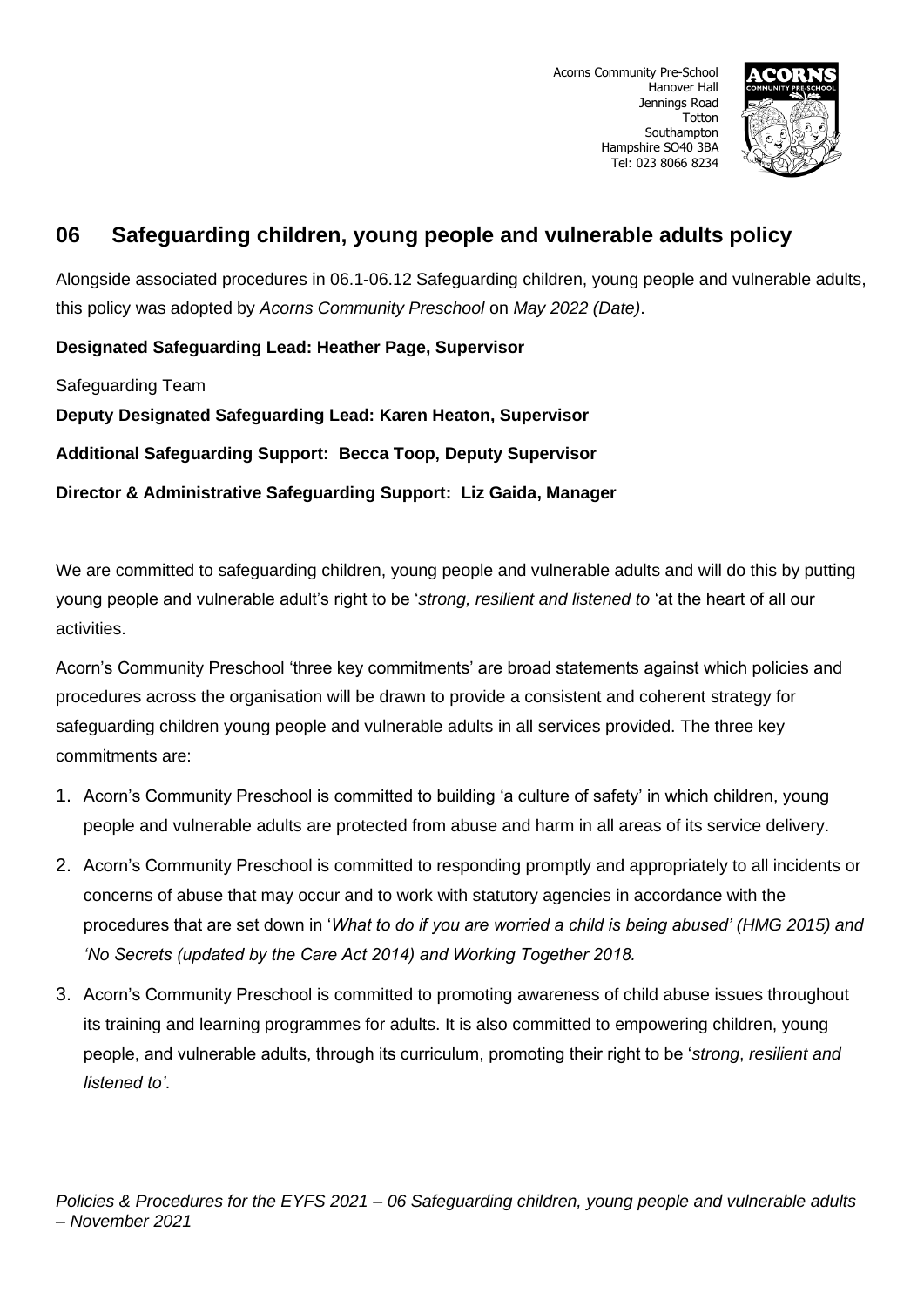NB: A 'young person' is defined as 16–19-year-old. In an early years setting, they may be a student, worker, or parent.

A 'vulnerable adult' (see guidance to the Care Act 2014) as: *'a person aged 18 years or over, who is in receipt of or may need community care services by reason of 'mental or other disability, age or illness and*  who is or may be unable to take care of him or herself, or unable to protect him or herself against significant *harm or exploitation'*. In early years, this person may be a service user, parent of a service user, or a volunteer.

# **Key Commitment 1**

- We have a Designated Safeguarding Lead who is responsible for carrying out and monitoring child, young person, or adult protection procedures.
- The Designated Safeguarding Lead reports to the board of Directors who are responsible for overseeing all child, young person or adult protection matters, led by the Director & Administrative Safeguarding Support.
- The Designated Safeguarding Lead works with the Safeguarding Team ensure they have links with statutory and voluntary organisations regarding safeguarding children.
- The Designated Safeguarding Lead works with the Safeguarding Team ensure they have received appropriate training on child protection matters and that all staff are adequately informed and/or trained to recognise possible child abuse in the categories of physical, emotional and sexual abuse and neglect.
- The Designated Safeguarding Lead works with the Safeguarding Team to ensure all staff are aware of the additional vulnerabilities that affect children that arise from inequalities of race, gender, disability, language, religion, sexual orientation or culture and that these receive full consideration in child, young person or adult protection related matters.
- The Designated Safeguarding Lead works with the Safeguarding Team to ensure that staff are aware and receive training in social factors affecting children's vulnerability including
	- social exclusion
	- domestic violence and controlling or coercive behaviour
	- mental Illness
	- drug and alcohol abuse (substance misuse)
	- parental learning disability
	- radicalisation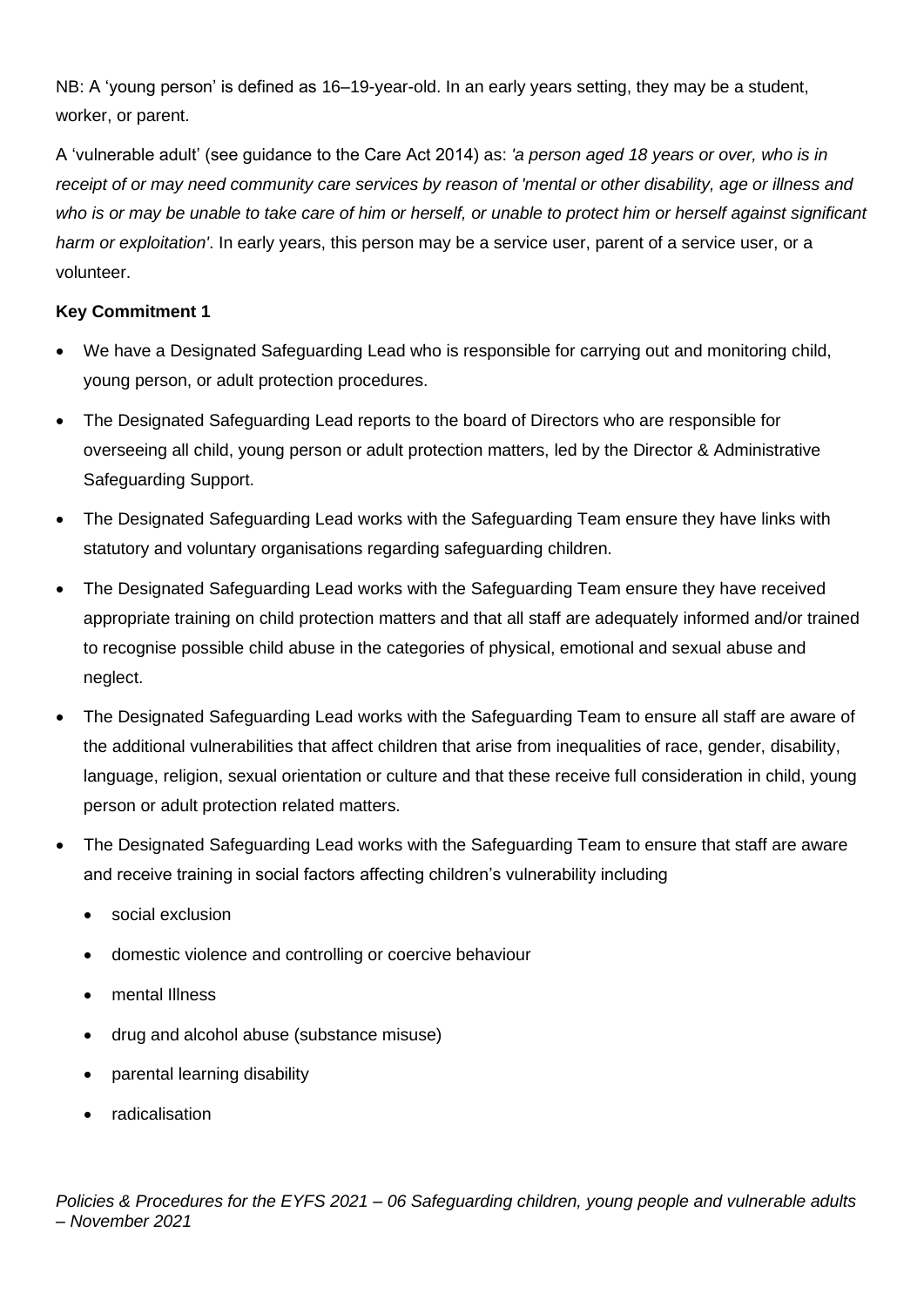- The Designated Safeguarding Lead works with Safeguarding Team to ensure that staff are aware and receive training in other ways that children may suffer significant harm and stay up to date with relevant contextual safeguarding matters:
	- abuse of disabled children
	- fabricated or induced illness
	- child abuse linked to spirit possession
	- sexually exploited children
	- children who are trafficked and/or exploited
	- female genital mutilation
	- extra-familial abuse and threats
	- children involved in violent offending, with gangs and county lines.
- The Designated Safeguarding Lead works with Safeguarding Team to ensure they are adequately informed in vulnerable adult protection matters.

# **Key Commitment 2**

- There are procedures in place to prevent known abusers from coming into the organisation as employees or volunteers at any level.
- Safeguarding is the responsibility of every person undertaking the work of the organisation in any capacity.
- There are procedures for dealing with allegations of abuse against a member of staff, or any other person undertaking work whether paid or unpaid for the organisation, where there is an allegation of abuse or harm of a child. Procedures differentiate clearly between an allegation, a concern about quality of care or practice and complaints.
- There are procedures in place for reporting possible abuse of children or a young person in the setting.
- There are procedures in place for reporting safeguarding concerns where a child may meet the s17 definition of a child in need (Children Act 1989) and/or where a child may be at risk of significant harm, and to enable staff to make decisions about appropriate referrals using local published threshold documents.
- There are procedures in place to ensure staff recognise children and families who may benefit from early help and can respond appropriately using local early help processes and Designated persons should ensure all staff understand how to identify and respond to families who may need early help.
- There are procedures in place for reporting possible abuse of a vulnerable adult in the setting.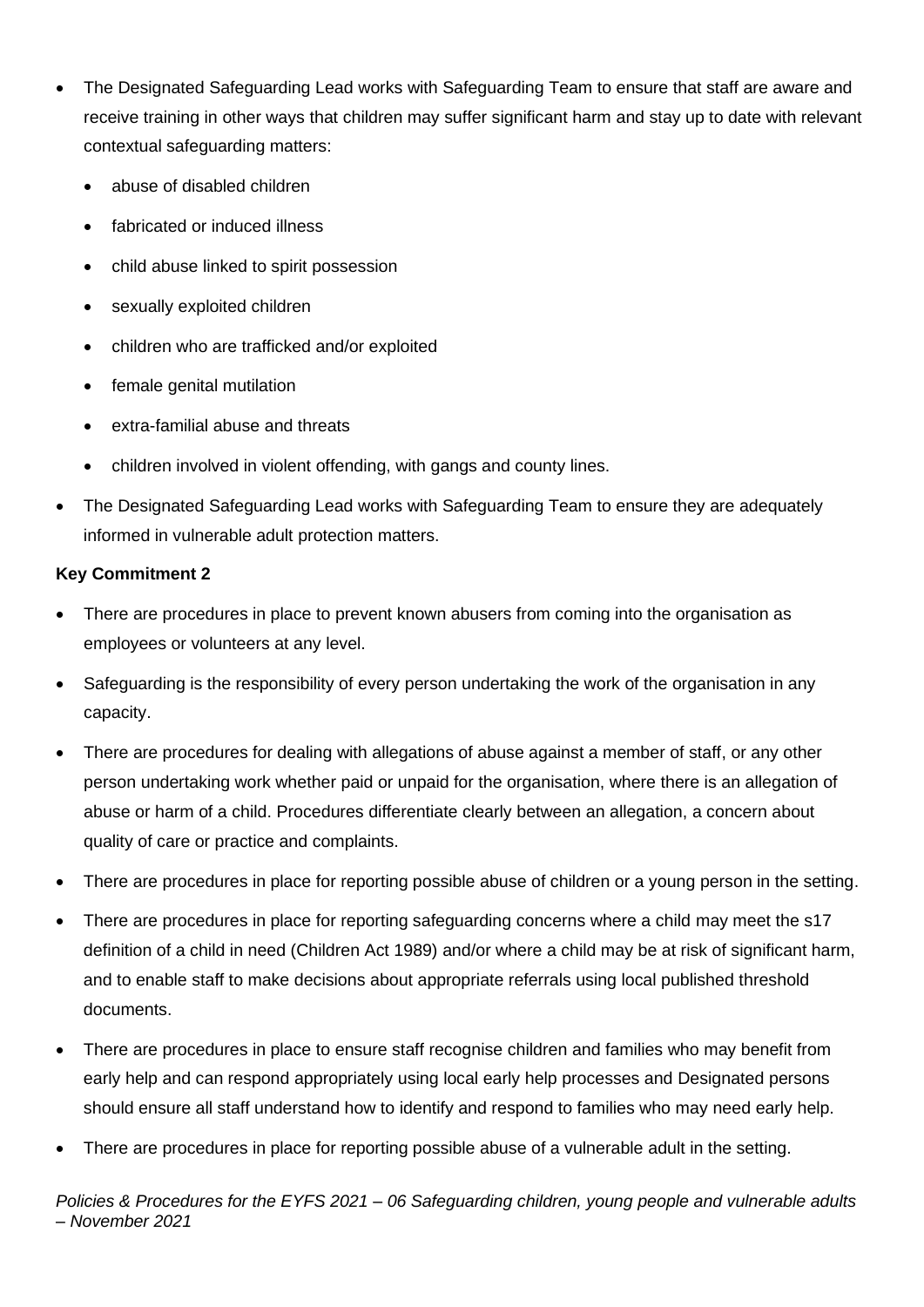- There are procedures in place in relation to escalating concerns and professional challenge.
- There are procedures in place for working in partnership with agencies involving a child, or young person or vulnerable adult, for whom there is a protection plan in place. These procedures also take account of working with families with a 'child in need' and with families in need of early help, who are affected by issues of vulnerability such as social exclusion, radicalisation, domestic violence, mental illness, substance misuse and parental learning disability.
- These procedures take account of diversity and inclusion issues to promote equal treatment of children and their families and that take account of factors that affect children that arise from inequalities of race, gender, disability, language, religion, sexual orientation, or culture.
- There are procedures in place for record keeping, confidentiality and information sharing, which are in line with data protection requirements.
- We follow government and LSCB guidance in relation to extremism.
- The procedures of the Local Safeguarding Partners must be followed.

### **Key Commitment 3**

- All staff receive adequate training in child protection matters and have access to the setting's policy and procedures for reporting concerns of possible abuse and the safeguarding procedures of the Local Safeguarding Partners.
- All staff have adequate information on issues affecting vulnerability in families such as social exclusion, domestic violence, mental illness, substance misuse and parental learning disability, together with training that takes account of factors that affect children that arise from inequalities of race, gender, disability, language, religion, sexual orientation, or culture.
- We use available curriculum materials for young children, taking account of information in the Early Years Foundation Stage, that enable children to be *strong, resilient,* and *listened to.*
- All services seek to build the emotional and social skills of children and young people who are service users in an age-appropriate way, including increasing their understanding of how to stay safe.
- We adhere to the EYFS Safeguarding and Welfare requirements.

# **Legal references**

*Primary legislation*

Children Act 1989 – s 47

Protection of Children Act 1999

Care Act 2014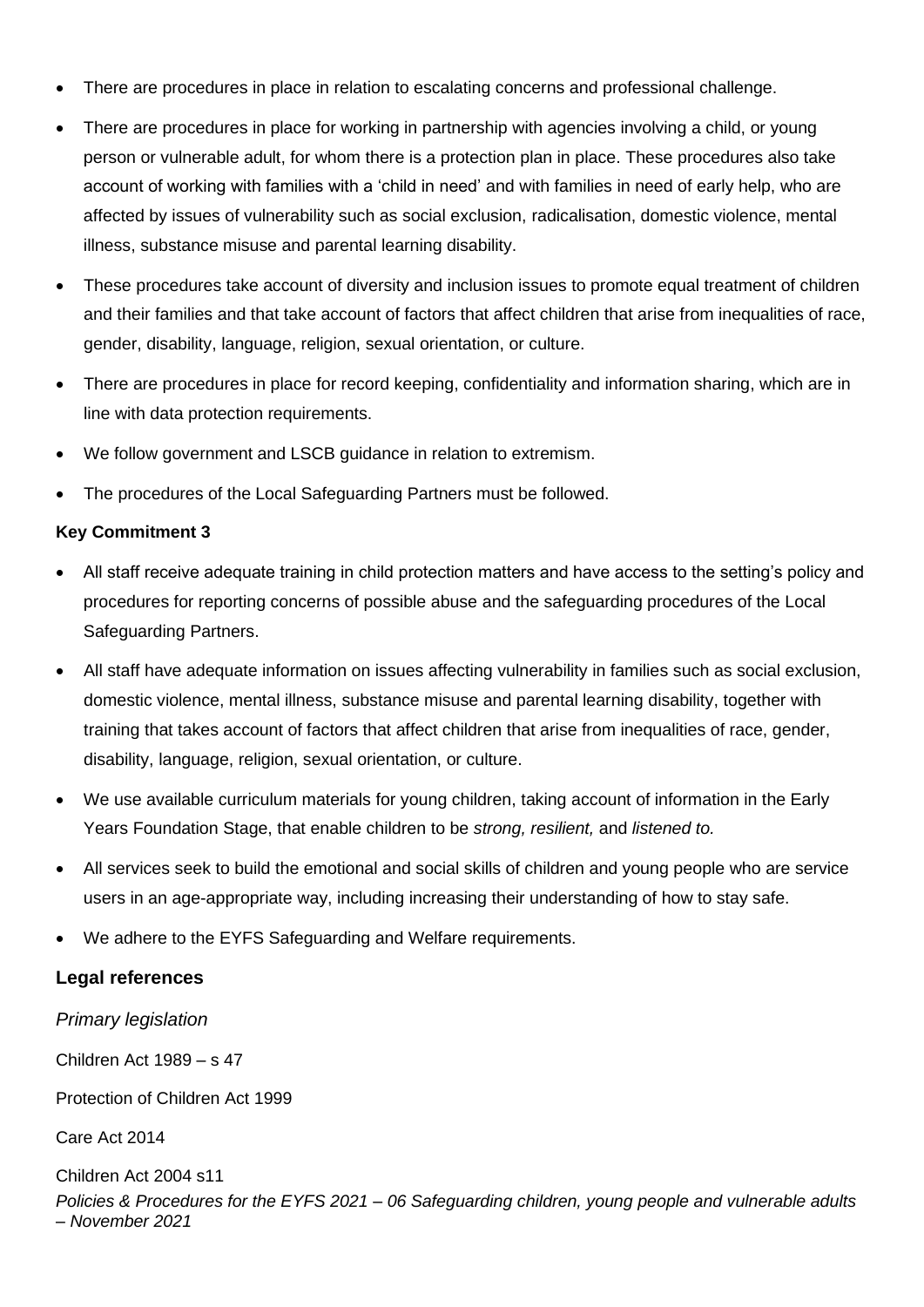Children and Social Work Act 2017 Safeguarding Vulnerable Groups Act 2006 Counter-Terrorism and Security Act 2015 General Data Protection Regulation 2018 Data Protection Act 2018 Modern Slavery Act 2015 Sexual Offences Act 2003 Serious Crime Act 2015 Criminal Justice and Court Services Act (2000) Human Rights Act (1998) Equalities Act (2006) Equalities Act (2010) Disability Discrimination Act (1995) Data Protection Act (2018) Freedom of Information Act (2000)

# **Further Guidance**

Working Together to Safeguard Children (HMG 2018)

Statutory Framework for the Early Years Foundation Stage 2021

What to Do if You're Worried a Child is Being Abused (HMG 2015)

Prevent duty guidance for England and Wales: guidance for specified authorities in England and Wales on the duty of schools and other providers in the Counter-Terrorism and Security Act 2015 to have due regard to the need to prevent people from being drawn into terrorism' (HMG 2015)

Keeping Children Safe in Education 2018

Education Inspection Framework (Ofsted 2019)

The framework for the assessment of children in need and their families (DoH 2000)

The Common Assessment Framework (2006)

Statutory guidance on inter-agency working to safeguard and promote the welfare of children (DfE 2015)

# *Further guidance*

Information sharing advice for safeguarding practitioners (DfE 2018)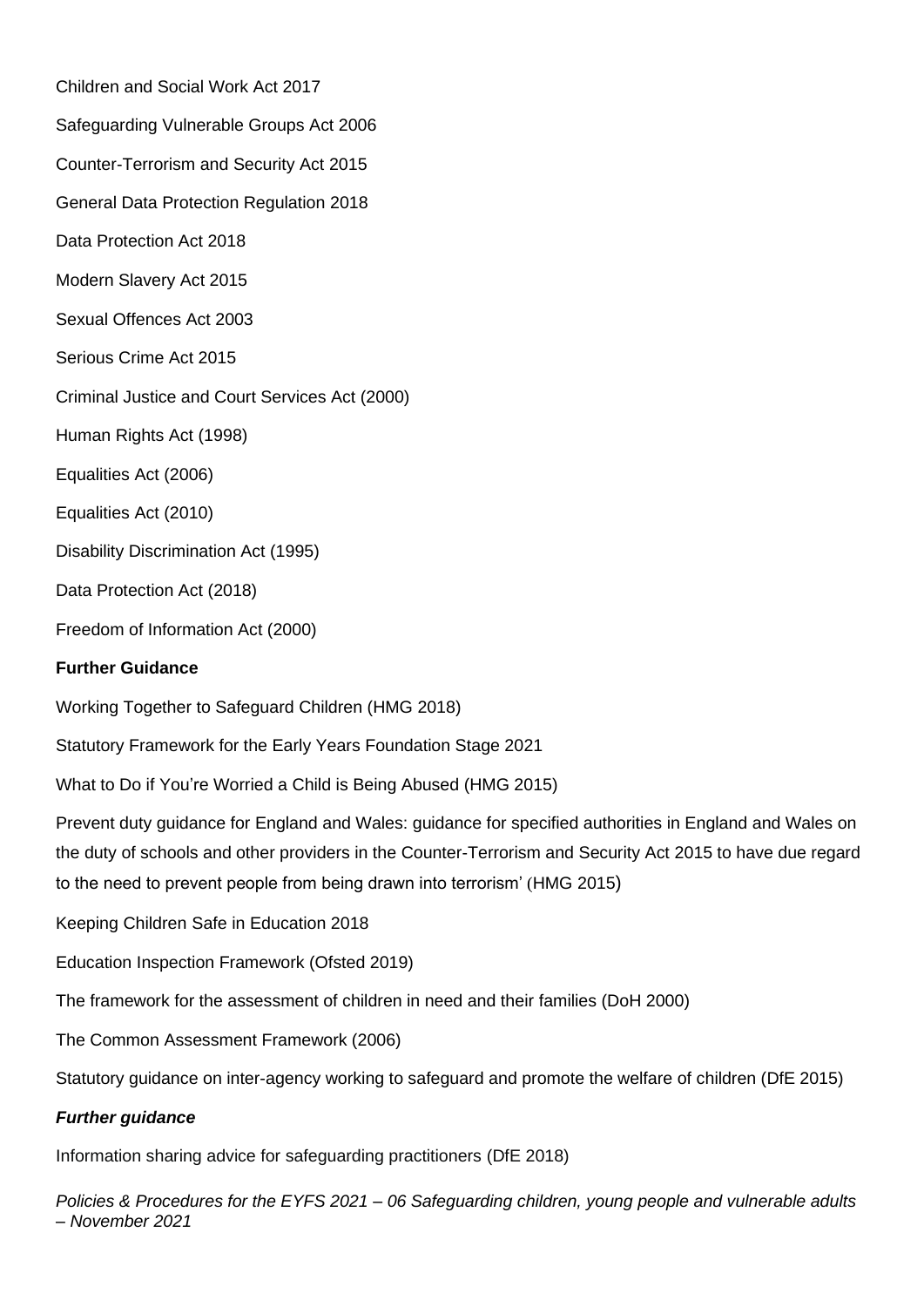The Team Around the Child (TAC) and the Lead Professional (CWDC 2009) The Common Assessment Framework (CAF) – guide for practitioners (CWDC 2010) The Common Assessment Framework (CAF) – guide for managers (CWDC 2010) Multi-Agency Statutory Guidance on Female Genital Mutilation (HMG. 2016) Multi-Agency Public Protection Arrangements (MAPPA) (Ministry of Justice, National Offender Management Service and HM Prison Service 2014) Safeguarding Children from Abuse Linked to a Belief in Spirit Possession (HMG 200) Safeguarding Children in whom Illness is Fabricated or Induced (HMG 2007) Safeguarding Disabled Children: Practice Guidance (DfE 2009) Safeguarding Children who may have been Trafficked (DfE and Home Office 2011) Child sexual exploitation: definition and guide for practitioners (DfE 2017) Handling Cases of Forced Marriage: Multi-Agency Practice Guidelines (HMG 2014)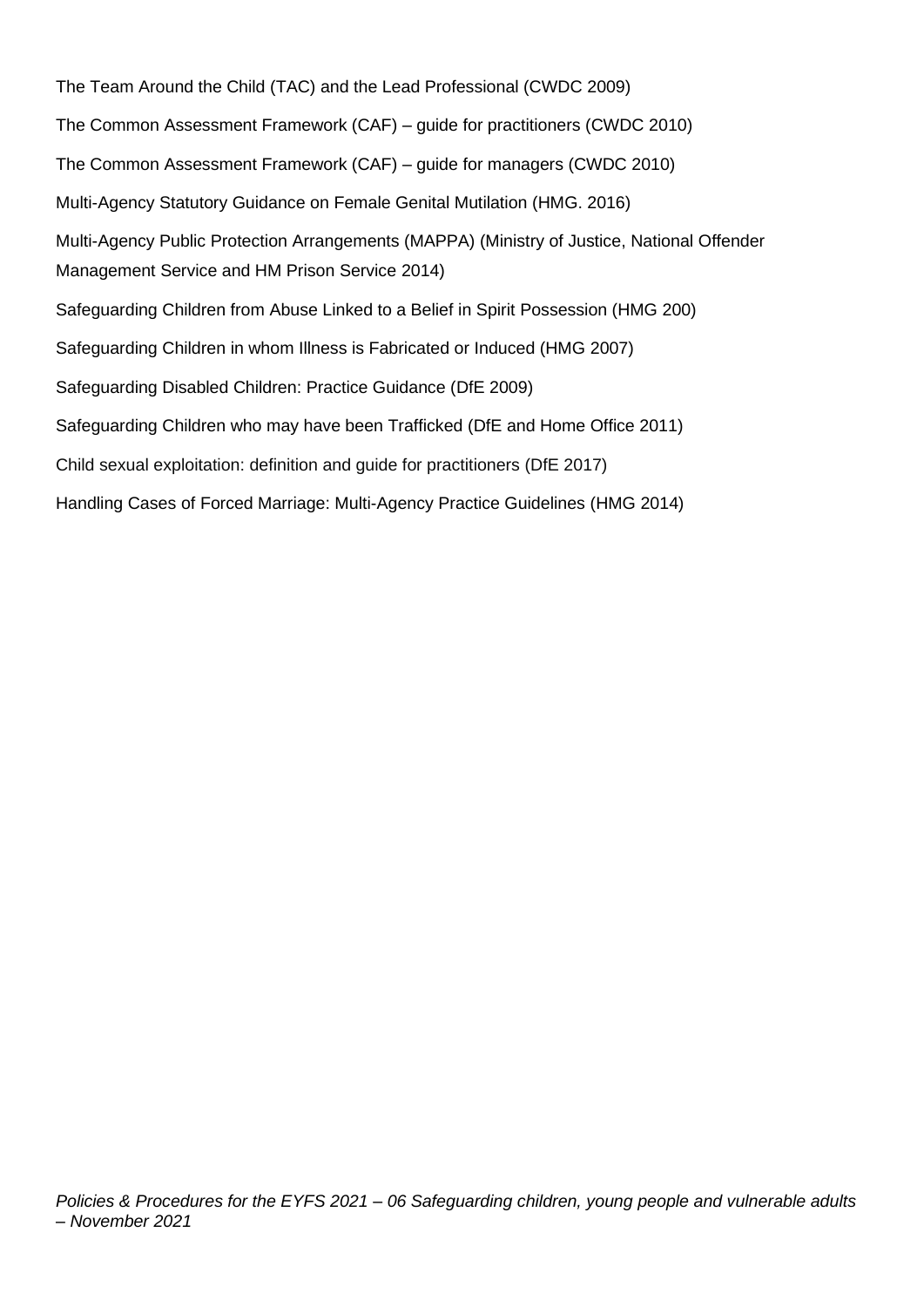

# **06.01Responding to safeguarding or child protection concerns (including Whistleblowing)**

**Designated Safeguarding Lead (DSL): Heather Page, Supervisor** Safeguarding Team **Deputy Designated Safeguarding Lead: Karen Heaton, Supervisor Additional Safeguarding Support: Becca Toop, Deputy Supervisor Director & Administrative Safeguarding Support: Liz Gaida, Manager**

Staff remain alert (as per this procedure) to signs of neglect and child protection concerns, including resulting from extraordinary circumstances, such as during the Covid-19 pandemic when measures were taken to curb the spread of the virus.

# **Safeguarding roles**

- All staff recognise and know how to respond to signs and symptoms that may indicate a child is suffering from or likely to be suffering from harm. They understand that they have a responsibility to act immediately by discussing their concerns with the designated person or a named back-up designated person.
- The DSL supported by the Safeguarding Team are responsible for co-ordinating action taken by the setting to safeguard vulnerable children and adults.
- All concerns about the welfare of children in the setting should be reported to the DSL or the Deputy DSL
- The DSL ensure that all practitioners are alert to the indicators of abuse and neglect and understand how to identify and respond to these.
- The setting should not operate without an identified DSL at any time.
- The line manager of the DSL person is the Directors, led by Director & Administrative Safeguarding Support.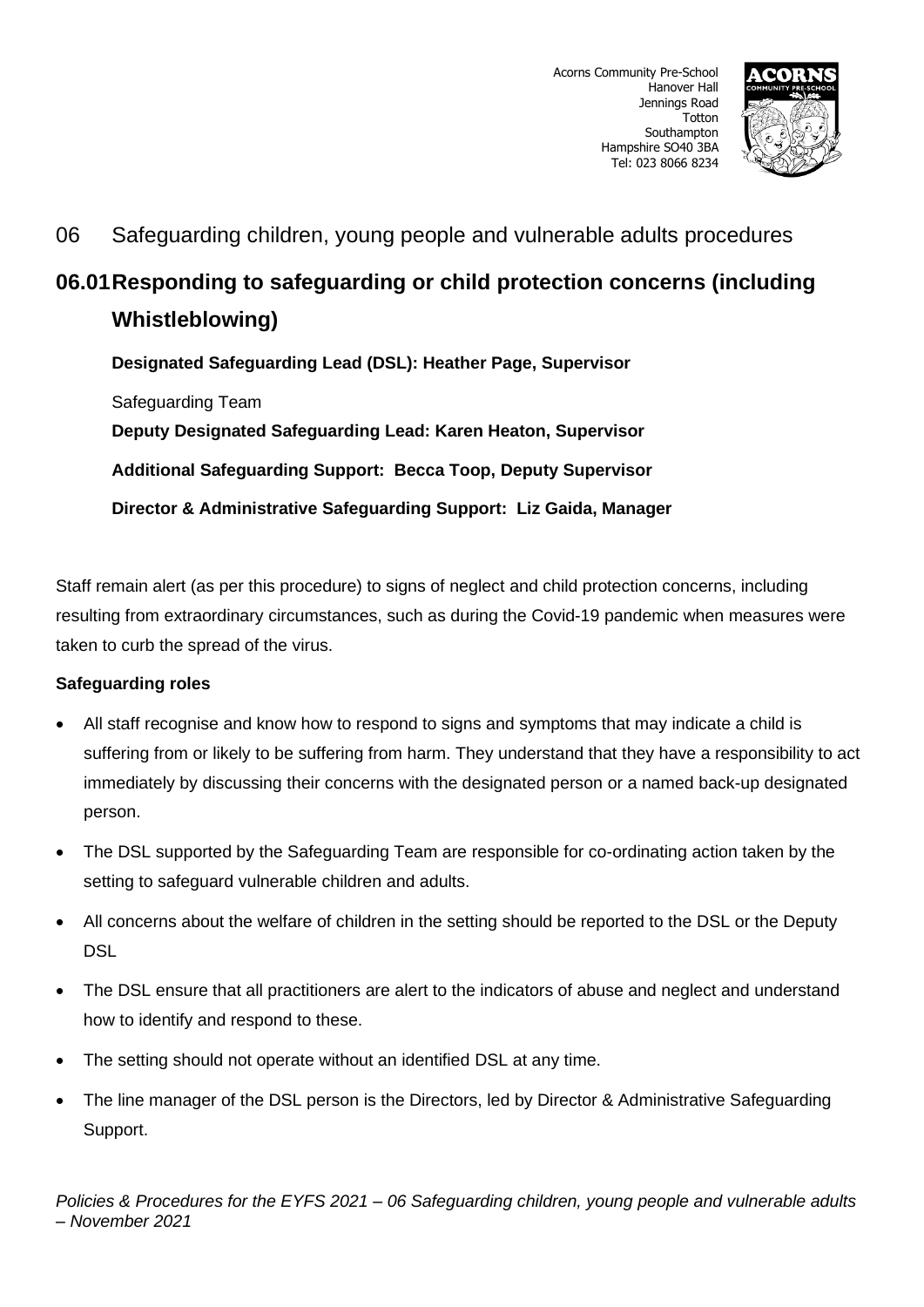- The DSL informs the Directors, led by Director & Administrative Safeguarding Support, about serious concerns as soon as they arise and agree the action to be taken, seeking further clarification if there are any doubts that the issue is safeguarding.
- If it is not possible to contact the Directors, led by Director & Administrative Safeguarding Support, action to safeguard the child is taken first and the Directors, led by Director & Administrative Safeguarding Support, are informed later. If the Directors, led by Director & Administrative Safeguarding Support, is unavailable advice is sought.
- Issues which may require notifying to Ofsted are notified to the Directors, led by Director & Administrative Safeguarding Support, to make a decision regarding notification. The DSL must remain up to date with Ofsted reporting and notification requirements.
- If there is an incident, which may require reporting to RIDDOR the Directors, led by Director & Administrative Safeguarding Support, immediately seeks guidance from outside agencies. There continues to be a requirement that the Directors, led by Director & Administrative Safeguarding Support, follows legislative requirements in relation to reporting to RIDDOR. This is fully addressed in section 01 Health and Safety procedures.
- All settings follow procedures of their HSCP for safeguarding and any specific safeguarding procedures such as responding to radicalisation/extremism concerns. Procedures are followed for managing allegations against staff, as well as for responding to concerns and complaints raised about quality or practice issues, whistle-blowing and escalation.

# **Responding to marks or injuries observed**

- If a member of staff observes or is informed by a parent/carer of a mark or injury to a child that happened at home or elsewhere, the member of staff makes a record of the information given to them by the parent/carer in the child's personal file, which is signed by the parent/carer.
- The member of staff advises the DSL as soon as possible if there are safeguarding concerns about the circumstance of the injury.
- If there are concerns about the circumstances or explanation given, by the parent/carer and/or child, the DSL decides the course of action to be taken after reviewing 06.1a Child Welfare and Protection Summary and Completed Safeguarding Incident Report Form and 06.1b Safeguarding Incident Reporting Form.
- If the mark or injury is noticed later in the day and the parent is not present, this is raised with the DSL.
- If there are concerns about the nature of the injury, and it is unlikely to have occurred at the setting, the DSL decides the course of action required and 06.1a Child Welfare and Protection Summary and Completed Safeguarding Incident Report Form and 06.1b Safeguarding Incident Reporting Form, taking into consideration any explanation given by the child.

*Policies & Procedures for the EYFS 2021 – 06 Safeguarding children, young people and vulnerable adults – November 2021* • If there is a likelihood that the injury is recent and occurred at the setting, this is raised with the DSL.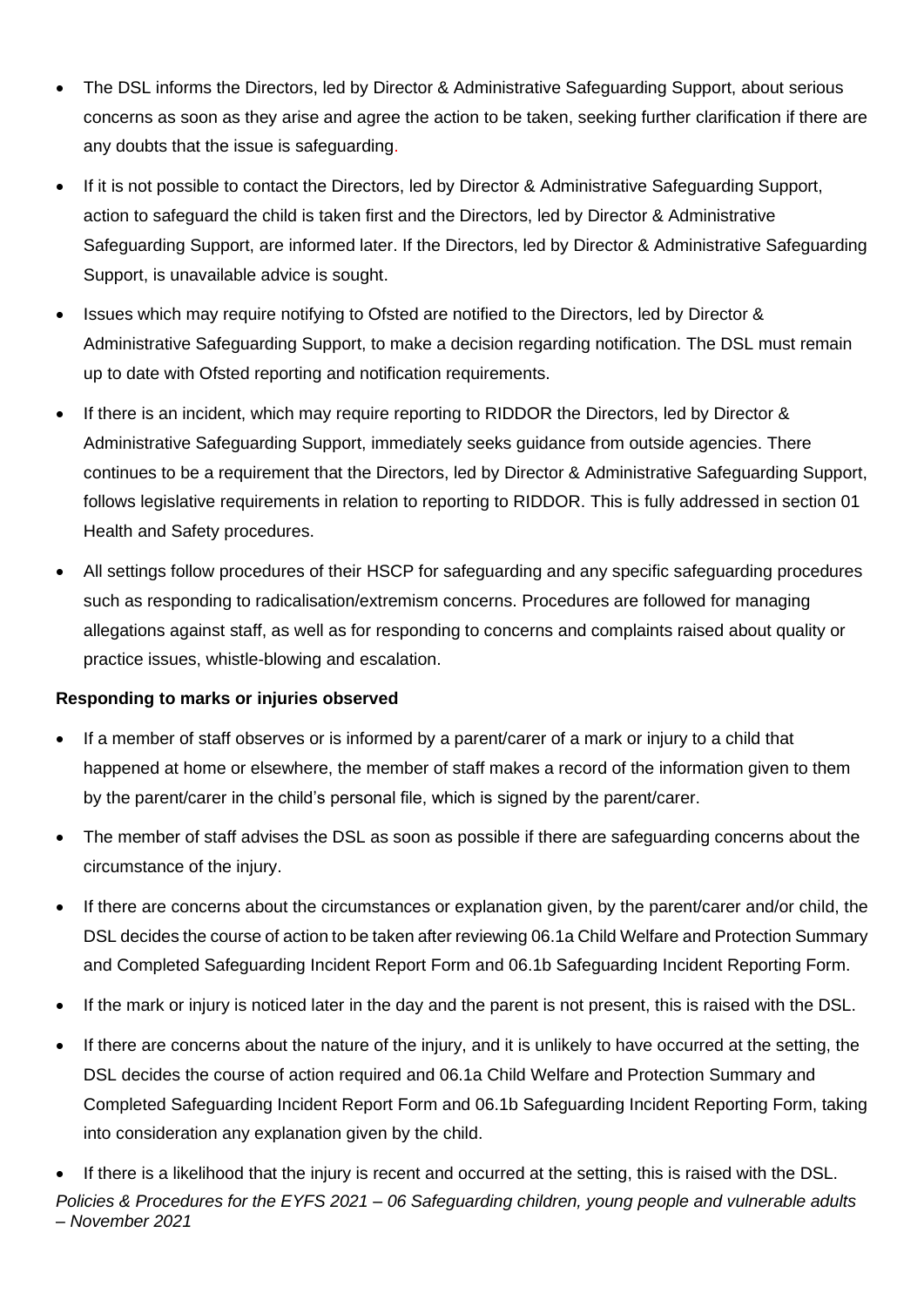- If there is no cause for further concern, a record is made in the Accident Record, with a note that the circumstances of the injury are not known.
- If the injury is unlikely to have occurred at the setting, this is raised with the DSL.
- The parent/carer is advised at the earliest opportunity.
- If the parent believes that the injury was caused at the setting this is still recorded in the Accident Record and an accurate record made of the discussion is made on the child's personal file.

# **Responding to the signs and symptoms of abuse**

- Concerns about the welfare of a child are discussed with the DSL without delay.
- A written record is made of the concern on 06.1b Safeguarding Incident Reporting Form as soon as possible.
- Concerns that a child is in immediate danger or at risk of significant harm are responded to immediately and if a referral is necessary this is made on the same working day.

### **Responding to a disclosure by a child**

- When responding to a disclosure from a child, the aim is to get just enough information to take appropriate action.
- The practitioner listens carefully and calmly, allowing the child time to express what they want to say.
- Staff do not attempt to question the child but if they are not sure what the child said, or what they meant, they may prompt the child further by saying *'tell me more about that'* or *'show me again'.*
- After the initial disclosure, staff speak immediately to the DSL. They do not further question or attempt to interview a child.
- If a child shows visible signs of abuse such as bruising or injury to any part of the body and it is age appropriate to do so, the key person will ask the child how it happened.
- When recording a child's disclosure on 06.1b Safeguarding Incident Reporting Form, their exact words are used as well as the exact words with which the member of staff responded.
- If marks or injuries are observed, these are recorded on a body diagram.

# **Decision making (all categories of abuse)**

- The DSL makes a professional judgement about referring to other agencies, including Social Care using the Hampshire Safeguarding Children Partnership (HSCP) threshold document:
	- Level 1: Child's needs are being met. Universal support.
	- Level 2: Universal Plus. Additional professional support is needed to meet child's needs.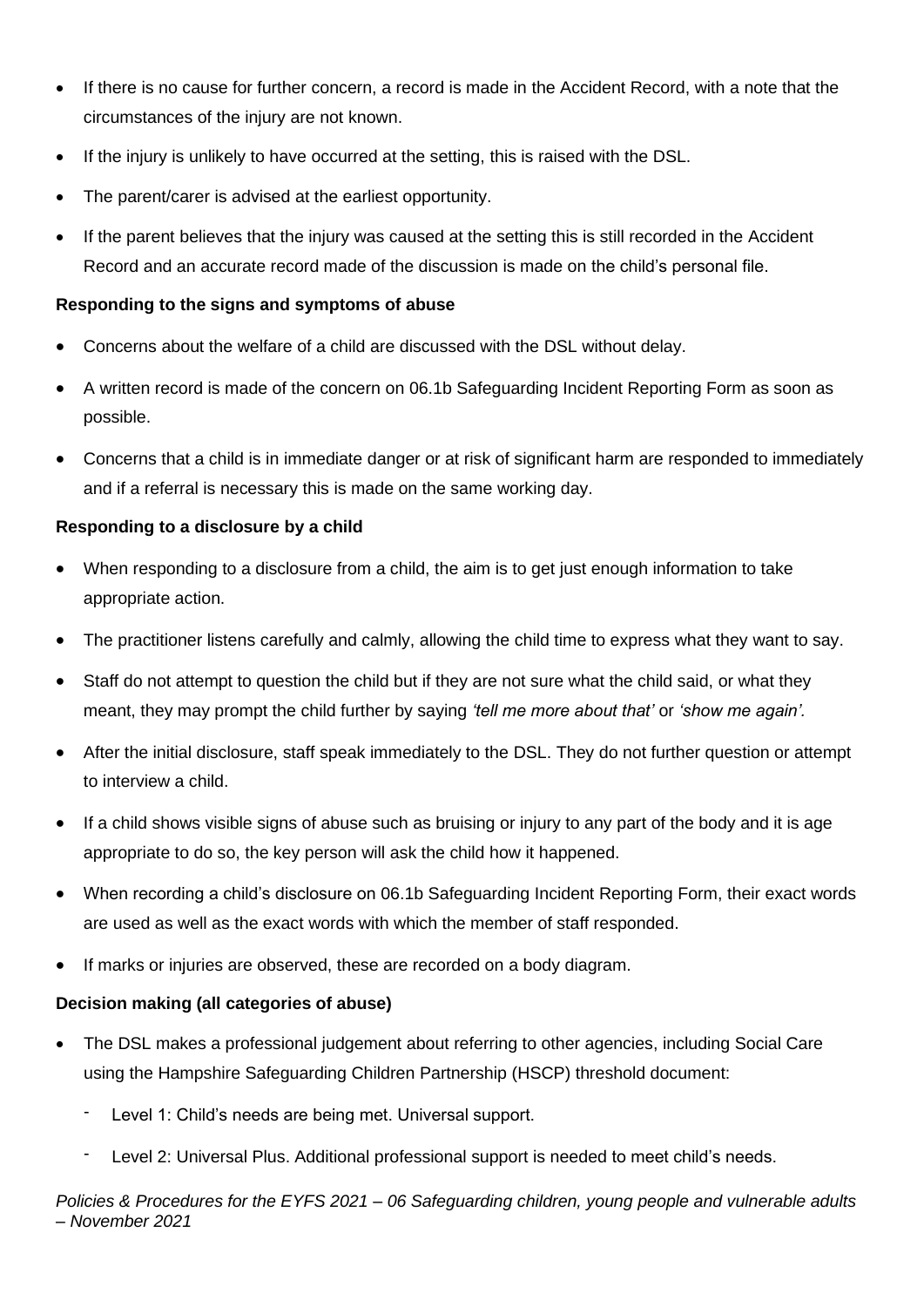- Level 3: Universal Partnership Plus. Targeted Early Help. Coordinated response needed to address multiple or complex problems.
- Level 4: Specialist/Statutory intervention required. Children in acute need, likely to be experiencing, or at risk of experiencing significant harm.
- Staff are alert to indicators that a family may benefit from early help services and should discuss this with the DSL, also completing 06.1b Safeguarding Incident Reporting Form if they have not already done so.

# **Seeking consent from parents/carers to share information before making a referral for early help (Tier 2/3\*)**

Parents are made aware of the setting's Privacy Notice which explains the circumstances under which information about their child will be shared with other agencies. When a referral for early help is necessary, the DSL must always seek consent from the child's parents to share information with the relevant agency.

- If consent is sought and withheld and there are concerns that a child may become at risk of significant harm without early intervention, there may be sufficient grounds to over-ride a parental decision to withhold consent.
- If a parent withholds consent, this information is included on any referral that is made to the local authority. In these circumstances a parent should still be told that the referral is being made beforehand (unless to do so may place a child at risk of harm).

*\*Tier 2: Children with additional needs, who may be vulnerable and showing early signs of abuse and/or neglect; their needs are not clear, not known or not being met. Tier 3: Children with complex multiple needs, requiring specialist services in order to achieve or maintain a satisfactory level of health or development or to prevent significant impairment of their health and development and/or who are disabled.*

# **Informing parents when making a child protection referral**

In most circumstances consent will not be required to make a child protection referral, because even if consent is refused, there is still a professional duty to act upon concerns and make a referral. When a child protection referral has been made, the DSL contacts the parents (only if agreed with social care) to inform them that a referral has been made, indicating the concerns that have been raised, unless social care advises that the parent should not be contacted until such time as their investigation, or the police investigation, is concluded. Parents are not informed prior to making a referral if:

- there is a possibility that a child may be put at risk of harm by discussion with a parent/carer, or if a serious offence may have been committed, as it is important that any potential police investigation is not jeopardised
- there are potential concerns about sexual abuse, fabricated illness, FGM or forced marriage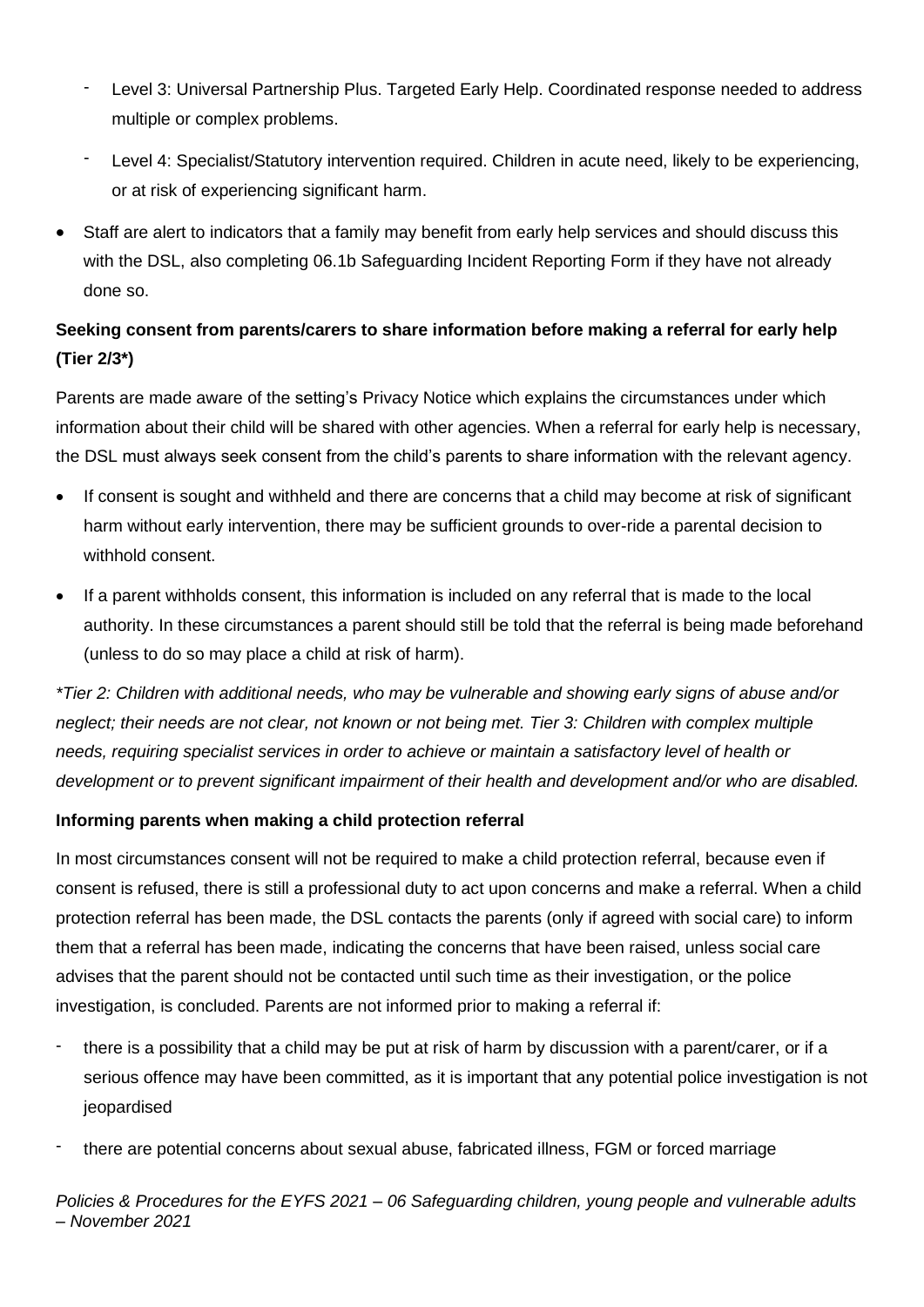contacting the parent puts another person at risk; situations where one parent may be at risk of harm, e.g. domestic abuse; situations where it has not been possible to contact parents to seek their consent may cause delay to the referral being made

The DSL makes a professional judgment regarding whether consent (from a parent) should be sought before making a child protection referral as described above. They record their decision about informing or not informing parents along with an explanation for this decision. Advice will be sought from the appropriate children's social work team if there is any doubt. Advice can also be sought from the Directors and outside agencies.

# **Referring**

- The DSL or the Deputy follows their HSCP procedures for making a referral.
- If the DSL or the Deputy is not on site, the most senior member of staff present takes responsibility for making the referral to social care.
- If a child is believed to be in immediate danger, or an incident occurs at the end of the session and staff are concerned about the child going home that day, then the Police and/or social care are contacted immediately.
- If the child is 'safe' because they are still in the setting, and there is time to do so, the senior member of staff contacts the setting's Directors for support.
- Arrangements for cover (as above) when the DSL and Deputy are not on-site are agreed in advance by the setting manager and clearly communicated to all staff.

# **Further recording**

- Information is recorded using **06.1b Safeguarding Incident Reporting Form**, and a short summary entered on **06.1a Child Welfare and Protection Summary and Completed Safeguarding Incident Report Form.** Discussion with parents and any further discussion with social care is recorded**.** If recording a conversation with parents that is significant, regarding the incident or a related issue, parents are asked to sign and date it a record of the conversation. It should be clearly recorded what action was taken, what the outcome was and any follow-up.
- If a referral was made, copies of all documents are kept and stored securely and confidentially (including copies in the child's safeguarding file).
- Each member of staff/volunteer who has witnessed an incident or disclosure should also make a written statement on **06.1b Safeguarding Incident Reporting Form**, as above.
- The referral is recorded on **06.1a Child Welfare and Protection Summary and Completed Safeguarding Incident Report Form.**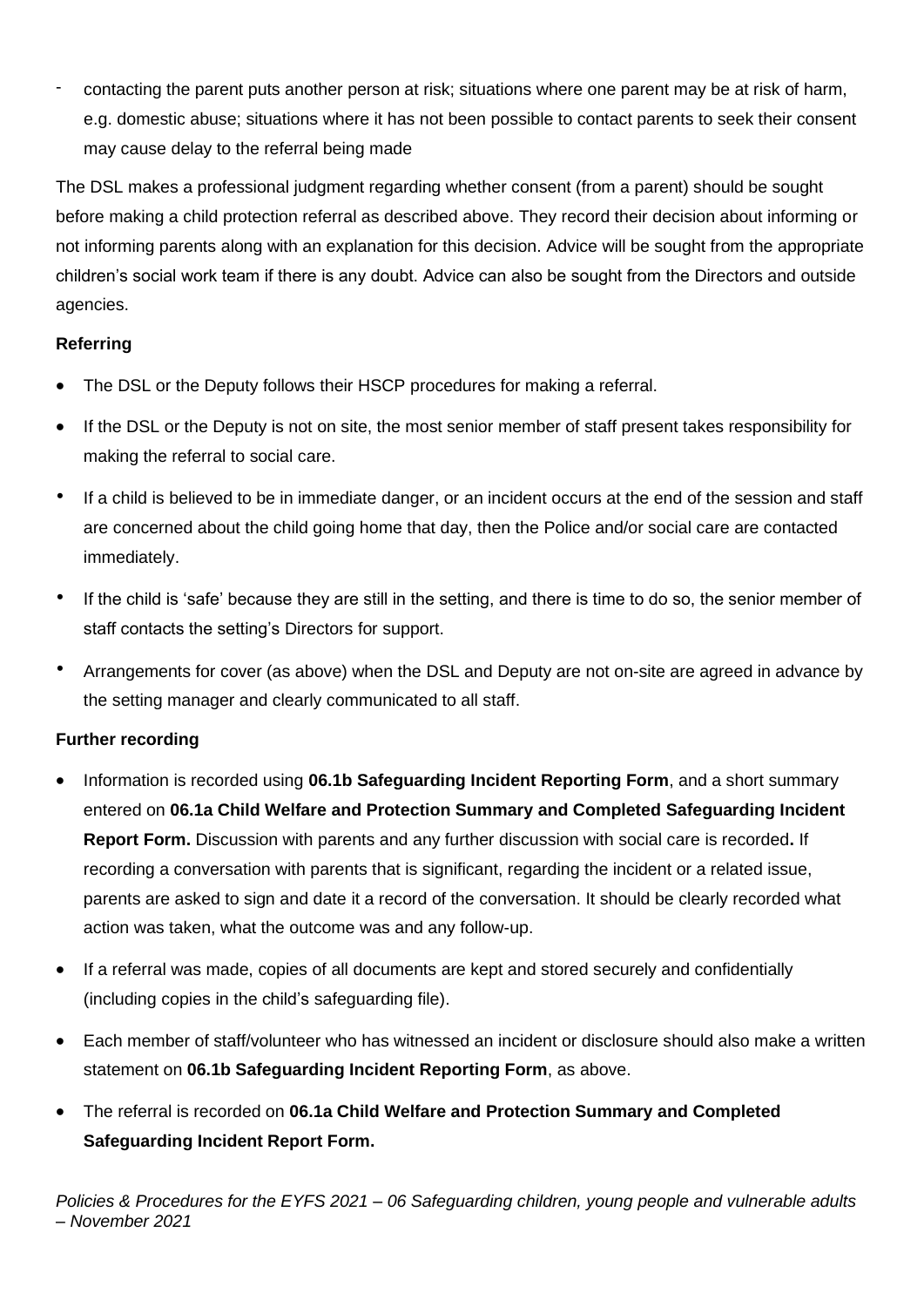- Follow up phone calls to or from social care are recorded in the child's file; with date, time, the name of the social care worker and what was said.
- Safeguarding records are kept up to date and made available for confidential access by the Directors, led by Director & Administrative Safeguarding Support to allow continuity of support during closures or holiday periods.

# **Reporting a serious child protection incident using 06.1c Confidential safeguarding incident report form**

- The DSL is responsible for reporting to the Directors, led by Director & Administrative Safeguarding Support, and seeking advice if required prior to making a referral as described above.
- For child protection concerns at Tier 3 and 4\*\* it will be necessary for the DSL to complete **06.1c Confidential safeguarding incident report form** and send it to the Directors, led by Director & Administrative Safeguarding Support.
- Further briefings are sent to the Directors, led by Director & Administrative Safeguarding Support when updates are received until the issue is concluded.

\*\* Tier 3: Children with complex multiple needs, requiring specialist services in order to achieve or maintain a satisfactory level of health or development or to prevent significant impairment of their health and development and/or who are disabled. Tier 4: Children in acute need, who are suffering or are likely to suffer significant harm.

# **Professional disagreement/escalation process**

- If a practitioner disagrees with a decision made by the DSL not to make a referral to social care they must initially discuss and try to resolve it with them.
- If the disagreement cannot be resolved with the DSL and the practitioner continues to feel a safeguarding referral is required then they discuss this with the Directors, led by Director & Administrative Safeguarding Support.
- If issues cannot be resolved the whistle-blowing policy should be used, as set out below.
- Supervision sessions are also used to discuss concerns but this must not delay making safeguarding referrals.

# **Whistleblowing**

The whistle blowing procedure must be followed in the first instance if:

a criminal offence has been committed, is being committed or is likely to be committed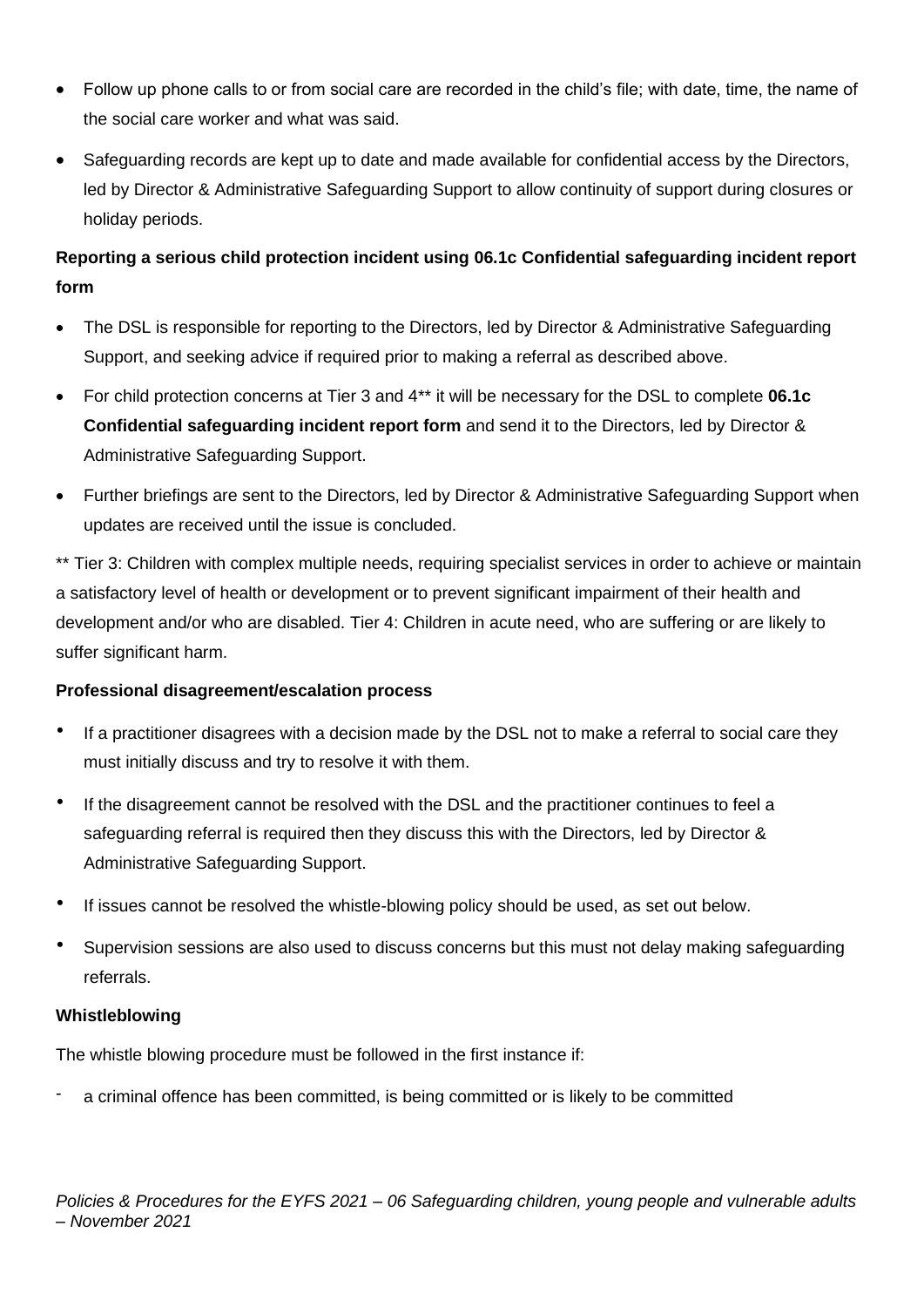- a person has failed, is failing or is likely to fail to comply with any legal obligation to which he or she is subject. This includes non-compliance with policies and procedures, breaches of EYFS and/or registration requirements
- a miscarriage of justice has occurred, is occurring or is likely to occur
- the health and safety of any individual has been, is being or is likely to be endangered
- the working environment has been, is being or is likely to be damaged;
- that information tending to show any matter falling within any one of the preceding clauses has been, is being or is likely to be deliberately concealed

There are 3 stages to raising concerns as follows:

- 1. If staff wish to raise or discuss any issues which might fall into the above categories, they should normally raise this issue with the DSL.
- 2. Staff who are unable to raise the issue with the DSL should raise the issue with the Deputy DSL.
- 3. If staff are still concerned after the investigation, or the matter is so serious that they cannot discuss it with a line manager, they should raise the matter with the Directors, led by Director & Administrative Safeguarding Support. Liz Gaida or any Directors.

Ultimately, if an issue cannot be resolved and the member of staff believes a child remains at risk because the setting or the local authority have not responded appropriately, the NSPCC have introduced a whistleblowing helpline 0800 028 0285 for professionals who believe that:

- their own or another employer will cover up the concern
- they will be treated unfairly by their own employer for complaining
- if they have already told their own employer and they have not responded

# Peer on Peer Abuse

All staff are aware that children can be vulnerable to abuse by their peers and we have zero tolerance to such abuse. We take it as seriously as abuse by adults and follow the same child protection procedures for all incidents of abuse.

We understand that peer on peer abuse can happen both inside and outside of preschool, school or college and online. Through training staff are aware that it is important to recognise the indicators and signs of peer on peer abuse and know how to identify it and respond to reports.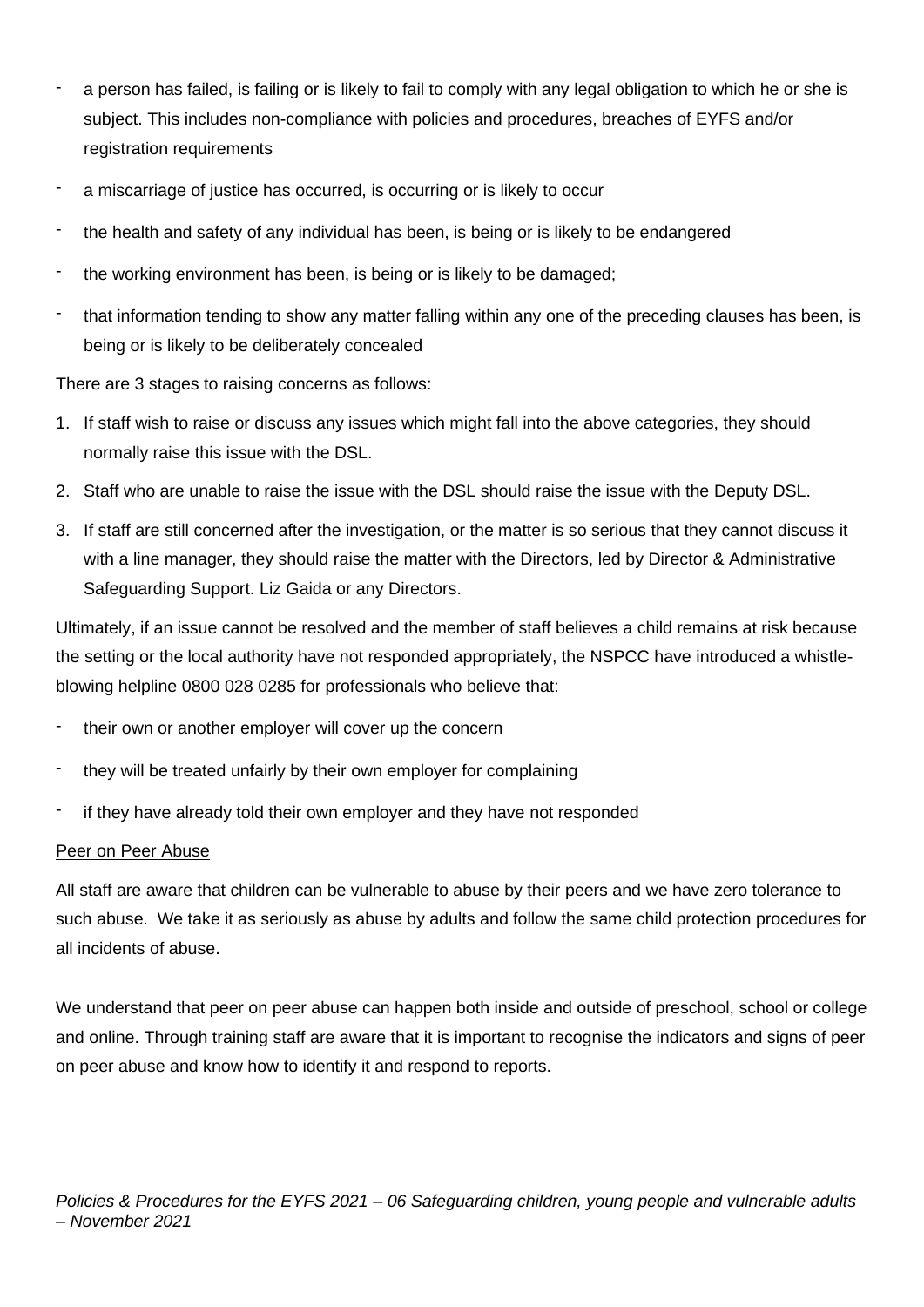All staff should understand, that even if there are no reports in their setting it does not mean it is not happening, it may be the case that it is just not being reported. As such it is important if staff have any concerns regarding peer on peer abuse they should speak to the designated safeguarding lead.

We recognise it is essential that all staff understand the importance of challenging inappropriate behaviours between peers, many of which are listed below, that are actually abusive in nature. Downplaying certain behaviours, for example dismissing sexual harassment as "just banter", "just having a laugh", "part of growing up" or "boys being boys" can lead to a culture of unacceptable behaviours, an unsafe environment for children and in worst case scenarios a culture that normalises abuse leading to children accepting it as normal and not coming forward to report it.

Peer-on-peer abuse is most likely to include, but may not be limited to;

- bullying (including cyber-bullying)
- physical abuse (such as hitting, kicking, shaking, biting, hair-pulling or otherwise causing physical harm)
- sexual violence
- sexual harassment
- up-skirting
- sexting (also known as youth produced sexual imagery)
- initiation/hazing type violence and rituals

This is all fully explained in the Keeping Children Safe in Education statutory guidance (DfE, 2021).

# Female genital mutilation (FGM)

Practitioners should be alert to symptoms that would indicate that FGM has occurred, or may be about to occur, and take appropriate safeguarding action. Designated persons should contact the police immediately as well as refer to children's services local authority social work if they believe that FGM may be about to occur.

It is illegal to undertake FGM or to assist anyone to enable them to practice FGM under the Female Genital Mutilation Act 2003, it is an offence for a UK national or permanent UK resident to perform FGM in the UK or overseas. The practice is medically unnecessary and poses serious health risks to girls. FGM is mostly carried out on girls between the ages of 0-15, statistics indicate that in half of countries who practise FGM girls were cut before the age of 5. LSCB guidance must be followed in relation to FGM, and the DSL is informed regarding specific risks relating to the culture and ethnicity of children who may be attending their setting and shares this knowledge with staff.

*Policies & Procedures for the EYFS 2021 – 06 Safeguarding children, young people and vulnerable adults – November 2021* Symptoms of FGM in very young girls may include difficulty walking, sitting or standing; painful urination and/or urinary tract infection; urinary retention; evidence of surgery; changes to nappy changing or toileting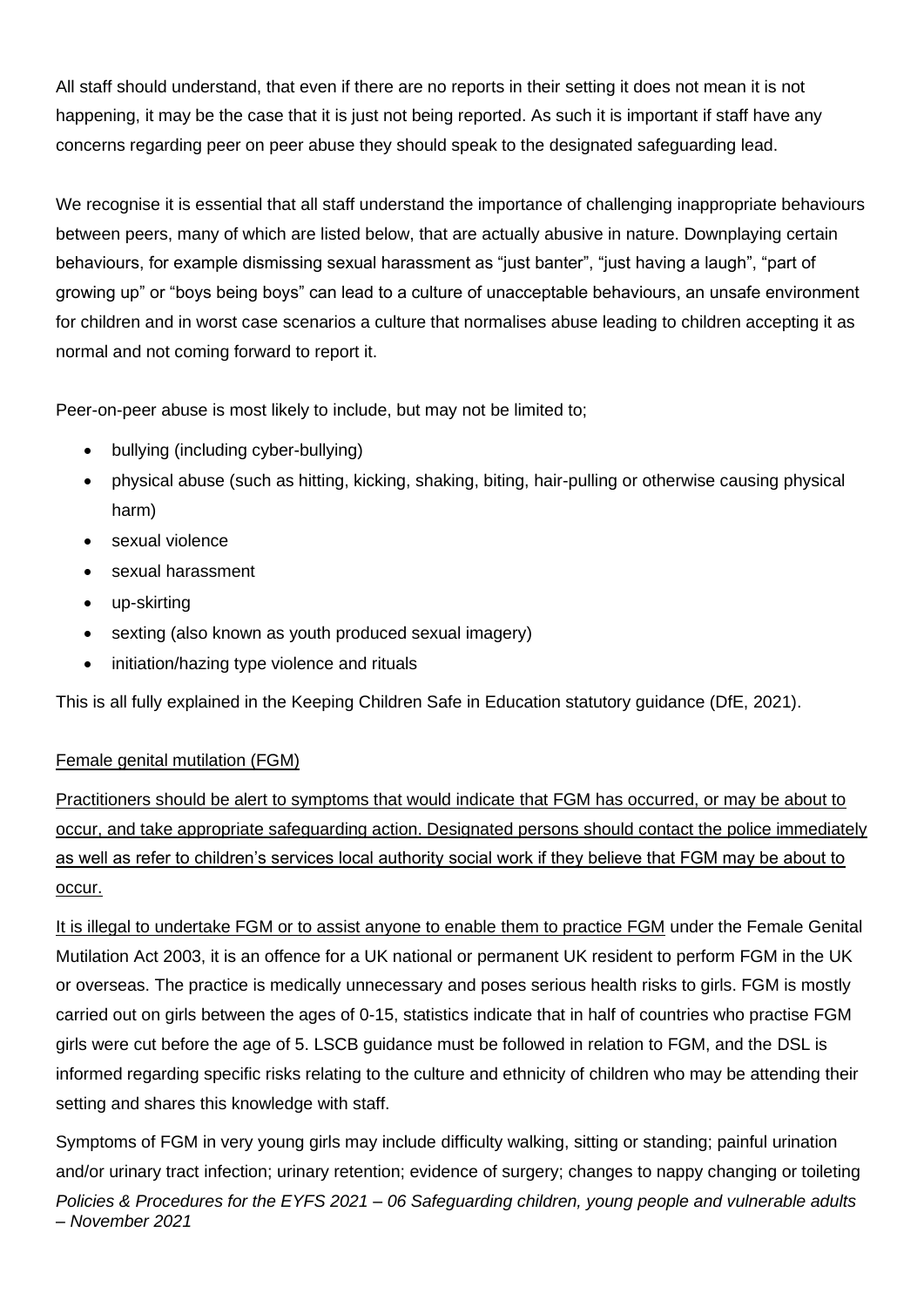routines; injury to adjacent tissues; spends longer than normal in the bathroom or toilet; unusual and /or changed behaviour after an absence from the setting (including increased anxiety around adults or unwillingness to talk about home experiences or family holidays); parents are reluctant to allow child to undergo normal medical examinations; if an older sibling has undergone the procedure a younger sibling may be at risk; discussion about plans for an extended family holiday

# **Further guidance**

NSPCC 24-hour FGM helpline: 0800 028 3550 or email [fgmhelp@nspcc.org.uk](mailto:fgmhelp@nspcc.org.uk)

Government help and advice: [www.gov.uk/female-genital-mutilation](http://www.gov.uk/female-genital-mutilation)

# **Children and young people vulnerable to extremism or radicalisation**

Early years settings, schools and local authorities have a duty to identify and respond appropriately to concerns of any child or adult at risk of being drawn into terrorism. HSCP have procedures which cover how professionals should respond to concerns that children or young people may be at risk of being influenced by or being made vulnerable by the risks of extremism.

There are potential safeguarding implications for children and young people who have close or extended family or friendship networks linked to involvement in extremism or terrorism.

- The DSL is required to familiarise themselves with HSCP procedures, as well as online guidance including:
	- Channel Duty guidance: Protecting people vulnerable to being drawn into terrorism [www.gov.uk/government/publications/channel-and-prevent-multi-agency-panel-pmap-guidance](http://www.gov.uk/government/publications/channel-and-prevent-multi-agency-panel-pmap-guidance)
	- Prevent Strategy (HMG 2011) [www.gov.uk/government/publications/prevent-strategy-2011](http://www.gov.uk/government/publications/prevent-strategy-2011)
	- The prevent duty: for schools and childcare providers [www.gov.uk/government/publications/protecting-children-from-radicalisation-the-prevent-duty](http://www.gov.uk/government/publications/protecting-children-from-radicalisation-the-prevent-duty)
- The DSL should follow HSCP guidance in relation to how to respond to concerns regarding extremism and ensure that staff know how to identify and raise any concerns in relation to this with them.
- The DSL must know how to refer concerns about risks of extremism/radicalisation to their HSCP safeguarding team or the Channel panel, as appropriate.
- The DSL should also ensure that they and all other staff working with children and young people understand how to recognise that someone may be at risk of violent extremism.
- The DSL also ensures that all staff complete *The Prevent Duty in an Early Years Environment* and *Understanding Children's Rights* and *Equality and Inclusion in Early Years Settings* online EduCare courses*.*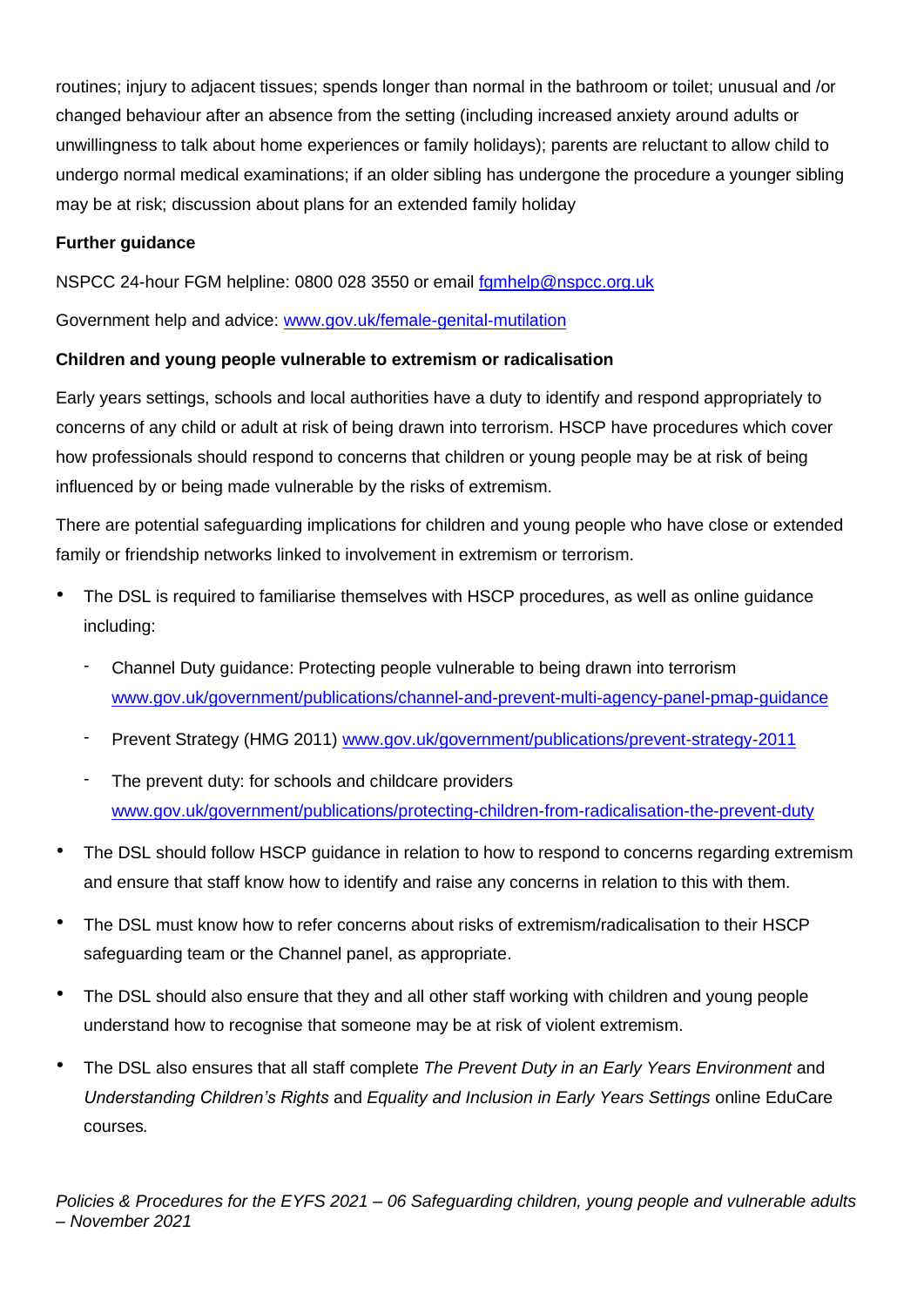- If available in the area, the DSL should complete WRAP (or equivalent) training and support staff to access the training as offered by local authorities. WRAP training covers local arrangements for dealing with concerns that a child may be at risk of extremism and/or radicalisation.
- The DSL should understand the perceived terrorism risks in relation to the area that they deliver services in.

# **Parental consent for radicalisation referrals**

HSCP procedures are followed in relation to whether parental consent is necessary prior to making a referral about a concern that a child or adult may be at risk of being drawn into terrorism. It is good practice to seek the consent of the person, or for very young children, the consent of their parent/carer prior to making a referral, but it is not a requirement to seek consent before referring a concern regarding possible involvement in extremism or terrorism if it may put a child at risk, or if an offence may have been or may be committed. Advice should be sought from line managers and local agencies responsible for safeguarding, as to whether or not consent should be sought on a case-by-case basis. The Safeguarding Team should be mindful that discussion regarding potential referral due to concerns may be upsetting for the subject of the referral and their family. Initial advice regarding whether an incident meets a threshold for referral can be sought from the relevant local agency without specific details such as names of the family being given in certain circumstances.

Consent is required prior to any individual engaging with a Channel intervention. Consent is usually sought by Channel partners, but HSCP procedures should be followed regarding this.

If there is a concern that a person is already involved in terrorist activity this must be reported to the Anti-Terrorist Hot Line 0800 789 321-Text/phone 0800 0324 539. Police can be contacted on 101.

# **Concerns about children affected by gang activity/serious youth violence**

Practitioners should be aware that children can be put at risk by gang activity, both through participation in and as victims of gang violence. Whilst very young children will be very unlikely to become involved in gang activity they may potentially be put at risk by the involvement of others in their household in gangs, such as an adult sibling or a parent/carer. Safeguarding team should be familiar with their HSCP guidance and procedures in relation to safeguarding children affected by gang activity and ensure this is followed where relevant.

### **Forced marriage/Honour based violence**

Forced marriage is a marriage in which one or both spouses do not consent to the marriage but are forced into it. Duress can include physical, psychological, financial, sexual and emotional pressure. In the cases of some vulnerable adults who lack the capacity to consent coercion is not required for a marriage to be forced. A forced marriage is distinct from an arranged marriage. An arranged marriage may have family involvement in arranging the marriages, but crucially the choice of whether to accept the arrangement remains with the prospective spouses.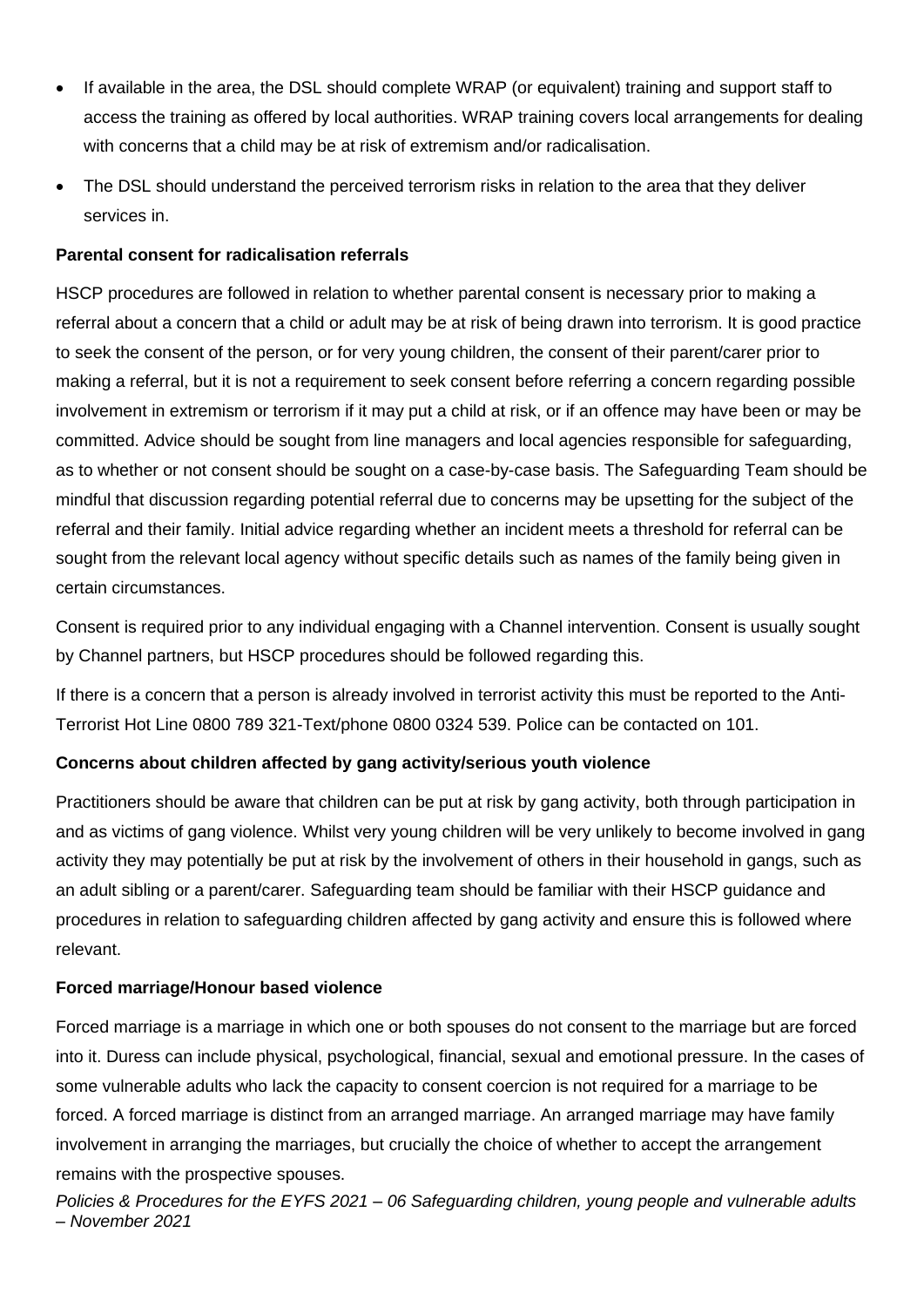Forced marriage became criminalised in 2014. There are also civil powers for example a Forced Marriage Protection Order to protect both children and adults at risk of forced marriage and offers protection for those who have already been forced into marriage.

Risks in relation to forced marriage are high and it is important that practitioners ensure that anyone at risk of forced marriage is not put in further danger. If someone is believed to be at risk it is helpful to get as much practical information as possible, bearing in mind the need for absolute discretion, information that can be helpful will include things likes, names, addresses, passport numbers, national insurance numbers, details of travel arrangements, dates and location of any proposed wedding, names and dates of birth of prospective spouses, details of where and with whom they may be staying etc. Forced marriage can be linked to honour-based violence, which includes assault, imprisonment and murder. Honour based violence can be used to punish an individual for undermining what the family or community believes to be the correct code of behaviour.

In an emergency police should be contacted on 999.

Forced Marriage Unit can be contacted either by professionals or by potential victims seeking advice in relation to their concerns. The contact details are below.

- Telephone: +44 (0) 20 7008 0151
- Email: [fmu@fco.gov.uk](mailto:fmu@fco.gov.uk)
- Email for outreach work: [fmuoutreach@fco.gov.uk](mailto:fmuoutreach@fco.gov.uk)

### **Further guidance**

Accident Record (Early Years Alliance 2019)

Multi-agency practice guidelines: Handling cases of Forced Marriage (HMG 2014) [https://assets.publishing.service.gov.uk/government/uploads/system/uploads/attachment\\_data/file/322307/](https://assets.publishing.service.gov.uk/government/uploads/system/uploads/attachment_data/file/322307/HMG_MULTI_AGENCY_PRACTICE_GUIDELINES_v1_180614_FINAL.pdf) [HMG\\_MULTI\\_AGENCY\\_PRACTICE\\_GUIDELINES\\_v1\\_180614\\_FINAL.pdf](https://assets.publishing.service.gov.uk/government/uploads/system/uploads/attachment_data/file/322307/HMG_MULTI_AGENCY_PRACTICE_GUIDELINES_v1_180614_FINAL.pdf)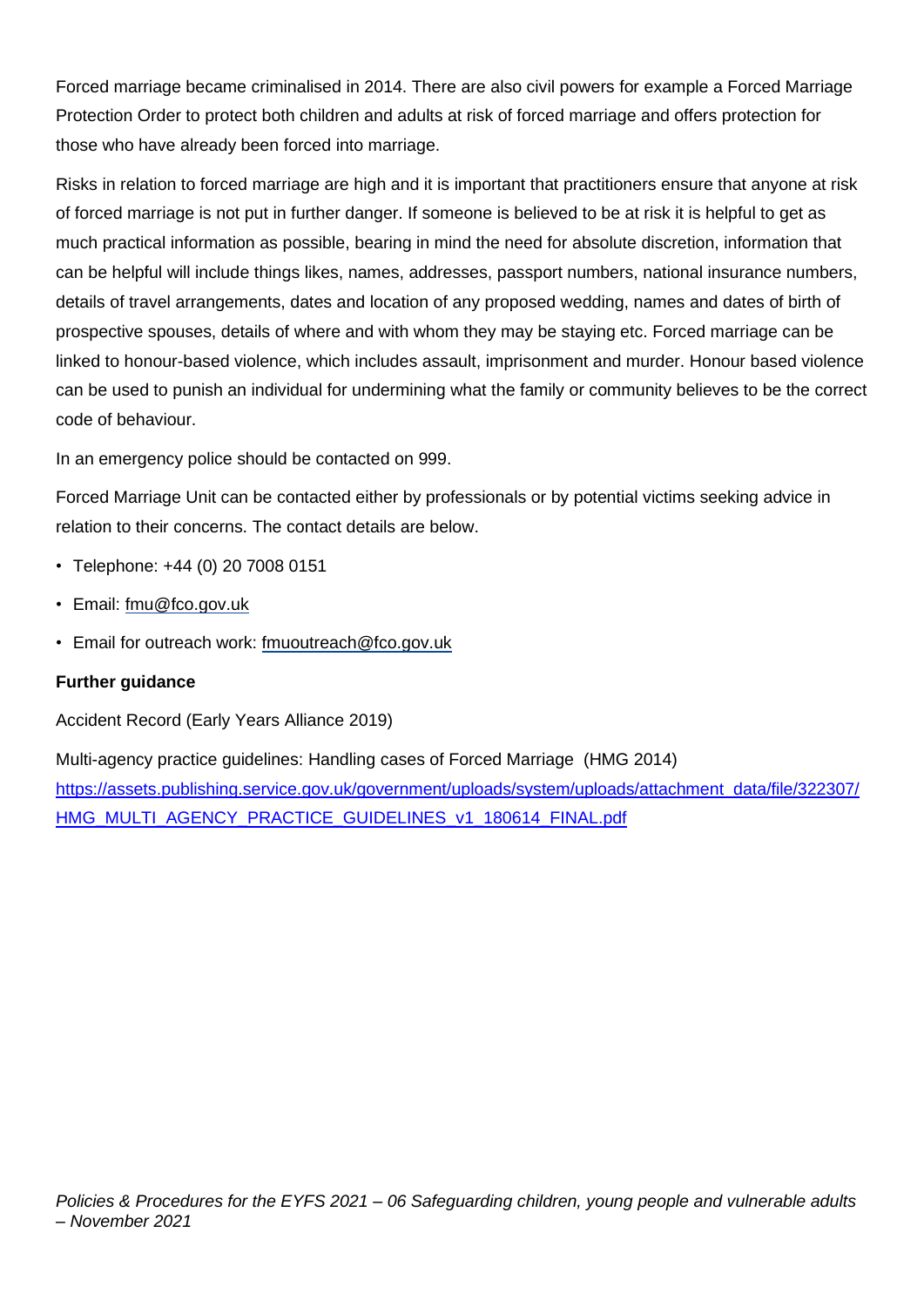

# **06.02 Allegations against staff, volunteers or agency staff**

Concerns may come from a parent, child, colleague or member of the public. Allegations or concerns must be referred to the Designated Safeguarding Lead (DSL) without delay - even if the person making the allegation later withdraws it.

# **Identifying**

An allegation against a member of staff, volunteer or agency staff constitutes serious harm or abuse if they:

- behaved in a way that has harmed, or may have harmed a child
- possibly committed a criminal offence against, or related to, a child
- behaved towards a child in a way that indicates they may pose a risk of harm to children

# **Informing**

- All staff report allegations to the DSL.
- The DSL alerts the Director & Administrative Safeguarding Support. If the Director & Administrative Safeguarding Support is unavailable the DSL contacts their equivalent, a Director, until they get a response - which should be within 3-4 hours of the event. Together they should form a view about what immediate actions are taken to ensure the safety of the children and staff in the setting, and what is acceptable in terms of fact-finding.
- It is essential that no investigation occurs until and unless the LADO has expressly given consent for this to occur, however, the person responding to the allegation does need to have an understanding of what explicitly is being alleged.
- The DSL must take steps to ensure the immediate safety of children, parents, and staff on that day within the setting.
- The Local Authority Designated Officer (LADO) is contacted as soon as possible and within one working day. If the LADO is on leave or cannot be contacted the LADO team manager is contacted and/or advice sought from the point of entry safeguarding team/mash/point of contact, according to local arrangements.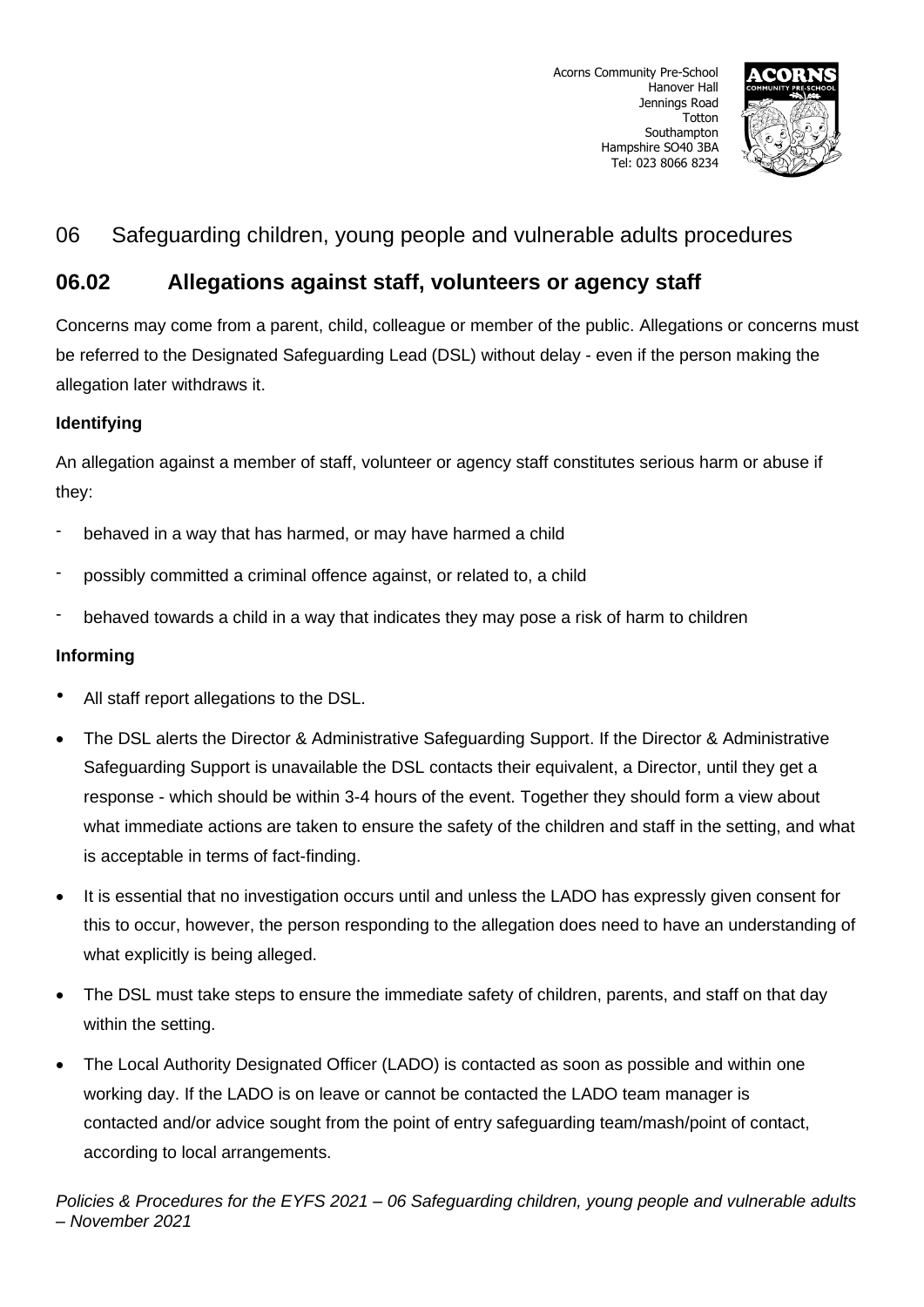- A child protection referral is made by the DSL if required. The LADO, line managers and local safeguarding children's services can advise on whether a child protection referral is required.
- The DSL asks for clarification from the LADO on the following areas:
	- what actions the DSL must take next and when and how the parents of the child are informed of the allegation
	- whether or not the LADO thinks a criminal offence may have occurred and whether the police should be informed and if so who will inform them
	- whether the LADO is happy for the setting to pursue an internal investigation without input from the LADO, or how the LADO wants to proceed
	- whether the LADO thinks the person concerned should be suspended, and whether they have any other suggestions about the actions the DSL has taken to ensure the safety of the children and staff attending the setting
- The DSL records details of discussions and liaison with the LADO including dates, type of contact, advice given, actions agreed and updates on the child's case file.
- Parents are not normally informed until discussion with the LADO has taken place, however in some circumstances the DSL may need to advise parents of an incident involving their child straight away, for example if the child has been injured and requires medical treatment.
- Staff do not investigate the matter unless the LADO has specifically advised them to investigate internally. Guidance should also be sought from the LADO regarding whether or not suspension should be considered. The person dealing with the allegation must take steps to ensure that the immediate safety of children, parents and staff is assured. It may be that in the short-term measures other than suspension, such as requiring a staff member to be office based for a day, or ensuring they do not work unsupervised, can be employed until contact is made with the LADO and advice given.
- The DSL ensures staff fill in **06.1b Safeguarding incident reporting form.**
- If after discussion with the DSL, the LADO decides that the allegation is not obviously false, and there is cause to suspect that the child/ren is suffering or likely to suffer significant harm, then the LADO will normally refer the allegation to children's social care.
- If notification to Ofsted is required the DSL will inform Ofsted as soon as possible, but no later than 14 days after the event has occurred. The DSL will liaise with the designated officer about notifying Ofsted.
- The DSL ensures that the **06.1c Confidential safeguarding incident report form** is completed and sent to the Director & Administrative Safeguarding Support. If the Director & Administrative Safeguarding Support is unavailable their equivalent, a Director, must be contacted.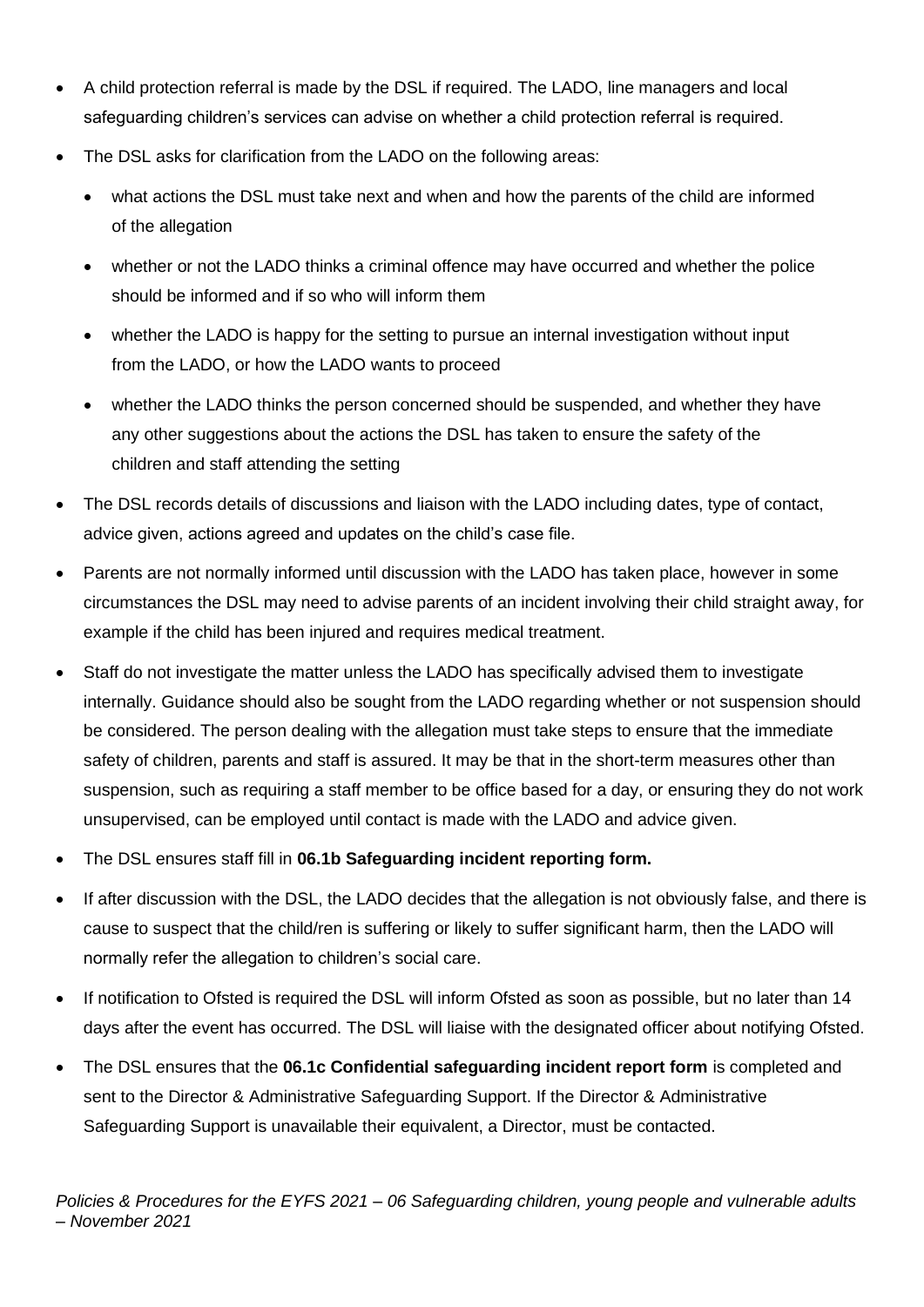- Avenues such as performance management or coaching and supervision of staff will also be used instead of disciplinary procedures where these are appropriate and proportionate. If an allegation is ultimately upheld the LADO may also offer a view about what would be a proportionate response in relation to the accused person.
- The DSL must consider revising or writing a new risk assessment where appropriate, for example if the incident related to an instance where a member of staff has physically intervened to ensure a child's safety, or if an incident relates to a difficulty with the environment such as where parents and staff are coming and going and doors are left open.
- All allegations are investigated even if the person involved resigns or ceases to be a volunteer.

# **Allegations against agency staff**

Any allegations against agency staff must be responded to as detailed in this procedure. In addition, the DSL must contact the agency following advice from the LADO

# **Allegations against the DSL**

- If a member of staff has concerns that the DSL has behaved in a way that indicates they are not suitable to work with children as listed above, this is reported to the Director & Administrative Safeguarding Support who will investigate further.
- During the investigation, the Director & Administrative Safeguarding Support will identify another suitably experienced person to take on the role of DSL with input and supported from the Directors.
- If an allegation is made against the Director & Administrative Safeguarding Support, then the Directors are informed.

# **Recording**

- A record is made of an allegation/concern, along with supporting information, using **06.1b Safeguarding incident reporting form**; normally by the practitioner who has observed the incident**.** This is then entered on the file of the child, and the **06.1a Child welfare and protection summary** is completed and placed in the front of the child's file.
- If the allegation refers to more than one child, this is recorded in each child's file
- If relevant, a child protection referral is made, with details held on the child's file.

# **Disclosure and Barring Service**

• If a member of staff is dismissed because of a proven or strong likelihood of child abuse, inappropriate behaviour towards a child**,** or other behaviour that may indicate they are unsuitable to work with children such as drug or alcohol abuse, or other concerns raised during supervision when the staff suitability checks are done, a referral to the Disclosure and Barring Service is made.

# **Escalating concerns**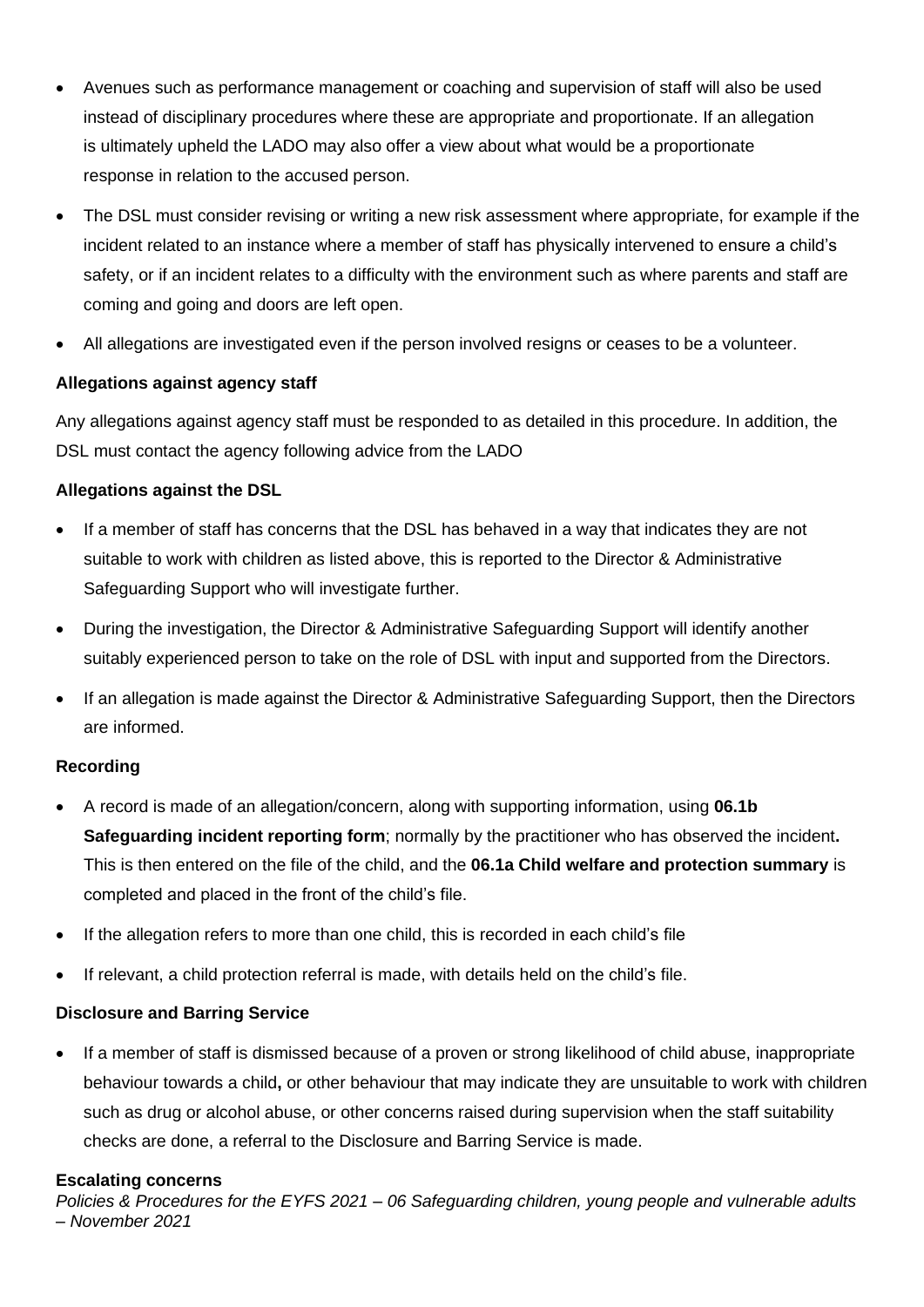- If a member of staff believes at any time that children may be in danger due to the actions or otherwise of a member of staff or volunteer, they must discuss their concerns immediately with the DSL.
- If after discussions with the DSL**,** they still believe that appropriate action to protect children has not been taken they must speak to the Director & Administrative Safeguarding Support.
- If there are still concerns then the whistle blowing procedure must be followed, as set out in **Policy 06.1 Responding to safeguarding or child protection concerns.**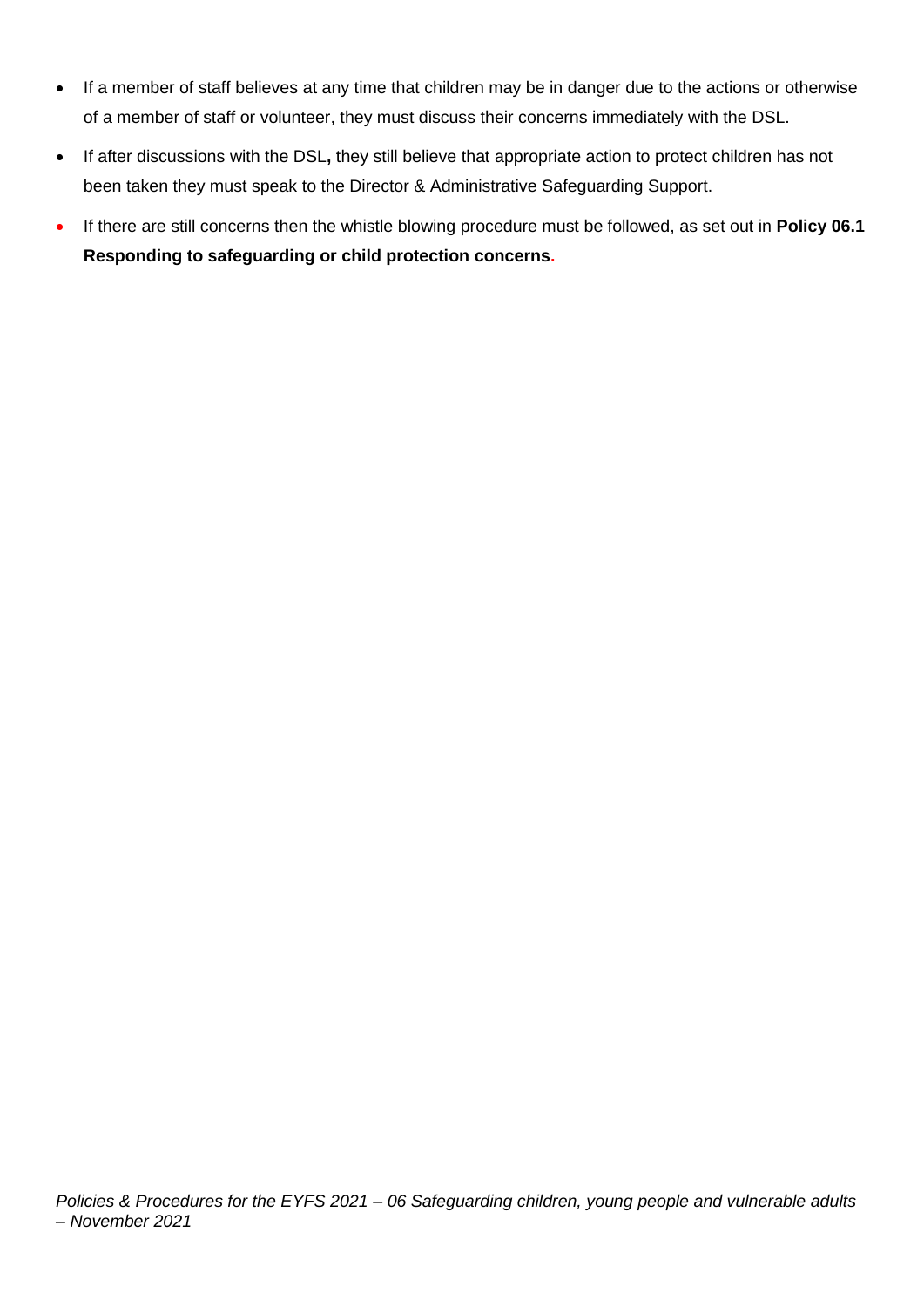

# **06.03 Visitor or intruder on the premises**

The safety and security of the premises is maintained at all time and staff are vigilant in areas that pose a risk, such as shared premises. A risk assessment is completed to ensure that unauthorised visitors cannot gain access.

**Visitors with legitimate business -** generally a visitor will have made a prior appointment

- On arrival, they are asked to verify their identity and confirm who they are visiting.
- Staff will ask them to sign in and explain the procedures for the use of mobile phones and emergency evacuation.
- Visitors (including visiting VIPs) are never left alone with the children at any time.
- Visitors to the setting are monitored and asked to leave immediately should their behaviour give cause for concern.

### **Intruder**

An intruder is an individual who has not followed visitor procedures and has no legitimate business to be in the setting; he or she may or may not be a hazard to the setting.

- An individual who appears to have no business in the setting will be asked for their name and purpose for being there.
- The staff member identifies any risk posed by the intruder.
- The staff member ensures the individual follows the procedure for visitors.
- The setting manager is immediately informed of the incident and takes necessary action to safeguard children.
- If there are concerns for the safety of children, staff evacuate them to a safe place in the building and contact police. In some circumstance this could lead to 'lock-down' of the setting and will be managed by the responding emergency service (see procedure **01.20 Terrorist threat/attack and lock-down).**
- The DSL informs the Director & Administrative Safeguarding Support of the situation at the first opportunity.
- In the case of a serious breach where there was a perceived or actual threat to the safety of the children, the DSL and members of the Safeguarding Team completes **06.1c Confidential safeguarding incident report form)** and copies in their line manager on the day of the incident. The Directors ensure a robust organisational response and ensure that learning is shared.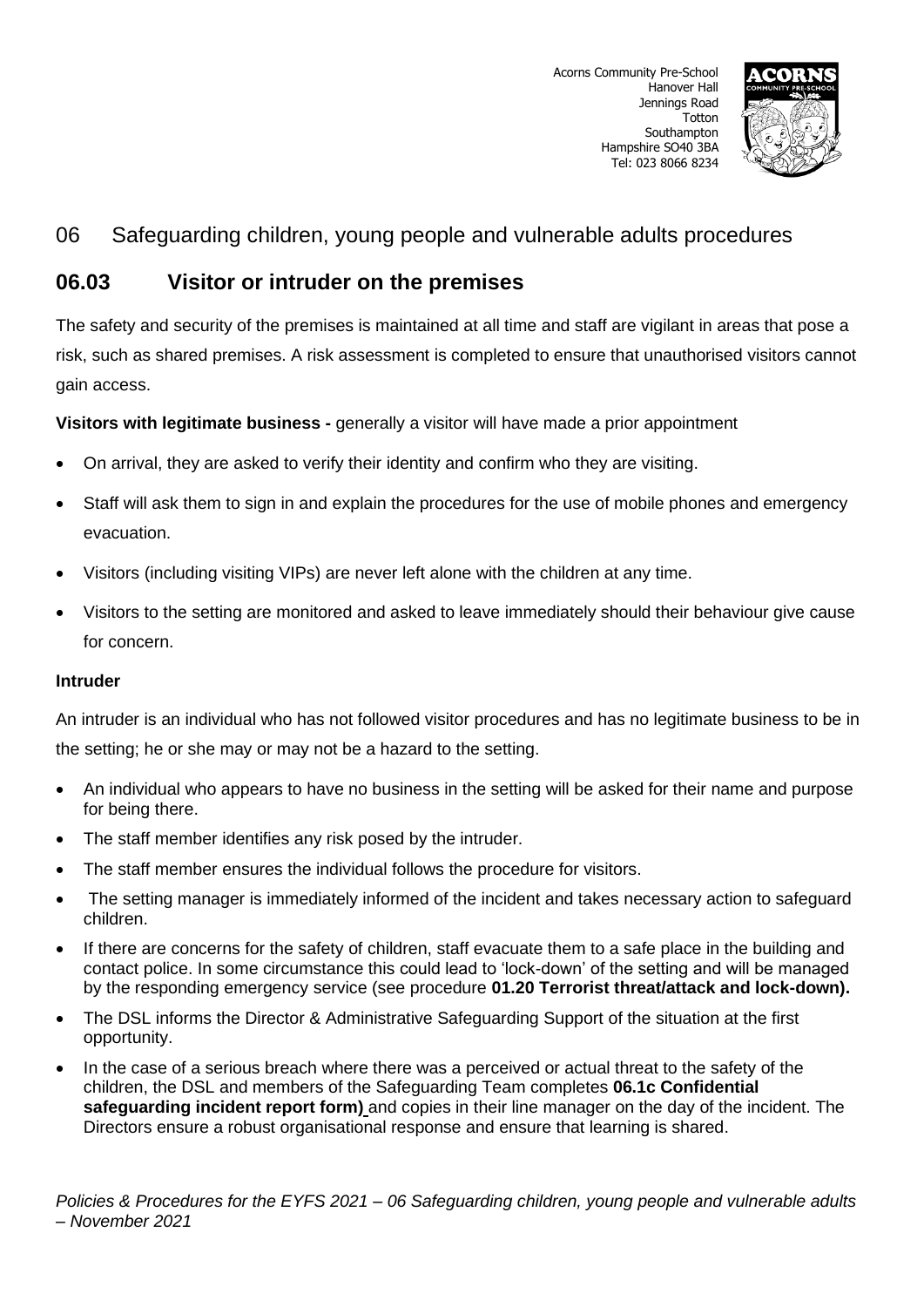

# **06.04 Uncollected child**

If a child is not collected by closing time, or the end of the session and there has been no contact from the parent, or there are concerns about the child's welfare then this procedure is followed.

- The DSL or a member of the Safeguarding Team is informed of the uncollected child as soon as possible and attempts to contact the parents by phone.
- If the parents cannot be contacted, the DSL or a member of the Safeguarding Team ses the emergency contacts to inform a known carer of the situation and arrange collection of the child.
- After one hour, the DSL or a member of the Safeguarding Team contacts the local social care out-ofhours duty officer if the parents or other known carer cannot be contacted and there are concerns about the child's welfare or the welfare of the parents.
- The DSL or a member of the Safeguarding Team should arrange for the collection of the child by social care.
- Where appropriate the DSL or a member of the Safeguarding Team should also notify police.

Members of staff do not:

- go off the premises to look for the parents
- leave the premises to take the child home or to a carer
- offer to take the child home with them to care for them in their own home until contact with the parent is made
- Staff make a record of the incident in the child's file using. A record of conversations with parents should be made, with parents being asked to sign and date the recording.
- This is logged on the child's personal file along with the actions taken. **06.1c Confidential safeguarding incident report form** should also be completed if there are safeguarding and welfare concerns about the child, or if Social Care have been involved due to the late collection.
- If there are recurring incidents of late collection, a meeting is arranged with the parents to agree a plan to improve time-keeping and identify any further support that may be required.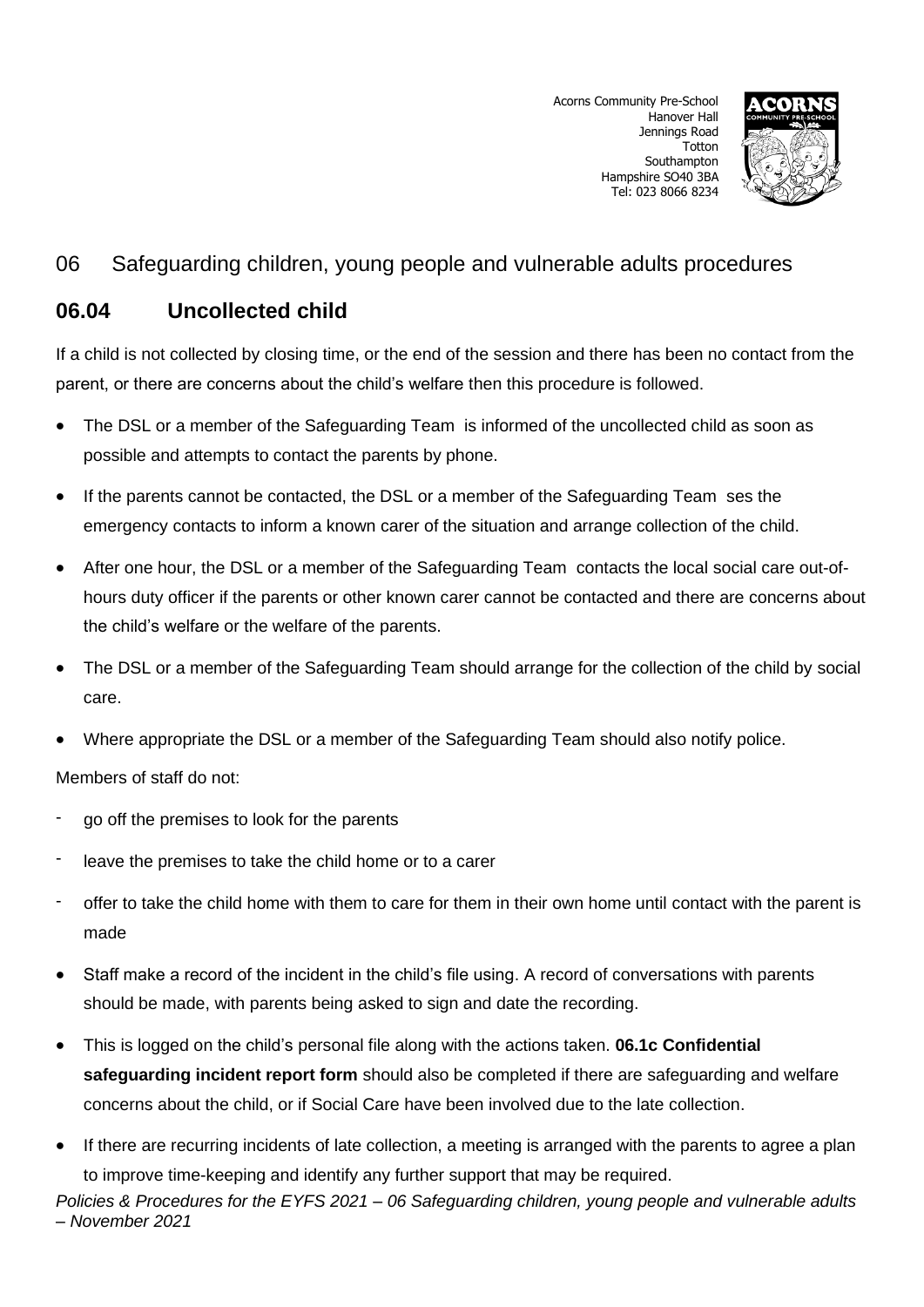Acorns Community Pre-School Hanover Hall Jennings Road Totton Southampton Hampshire SO40 3BA Tel: 023 8066 8234



# 06 Safeguarding children, young people and vulnerable adults procedures

# **06.05 Missing child**

# **In the building**

# **The investigation**

- Ofsted are informed as soon as possible (and at least within 14 days).
- The Director & Administrative Safeguarding Support with the support of the Safeguarding Team carries out a full investigation.
- **The DSL and the Director & Administrative Safeguarding Support speak with the parents together and** explain the process of the investigation
- Each member of staff present during the incident writes a full report using **06.1b Safeguarding incident reporting form**, which is filed in the child's file. Staff do not discuss any missing child incident with the press.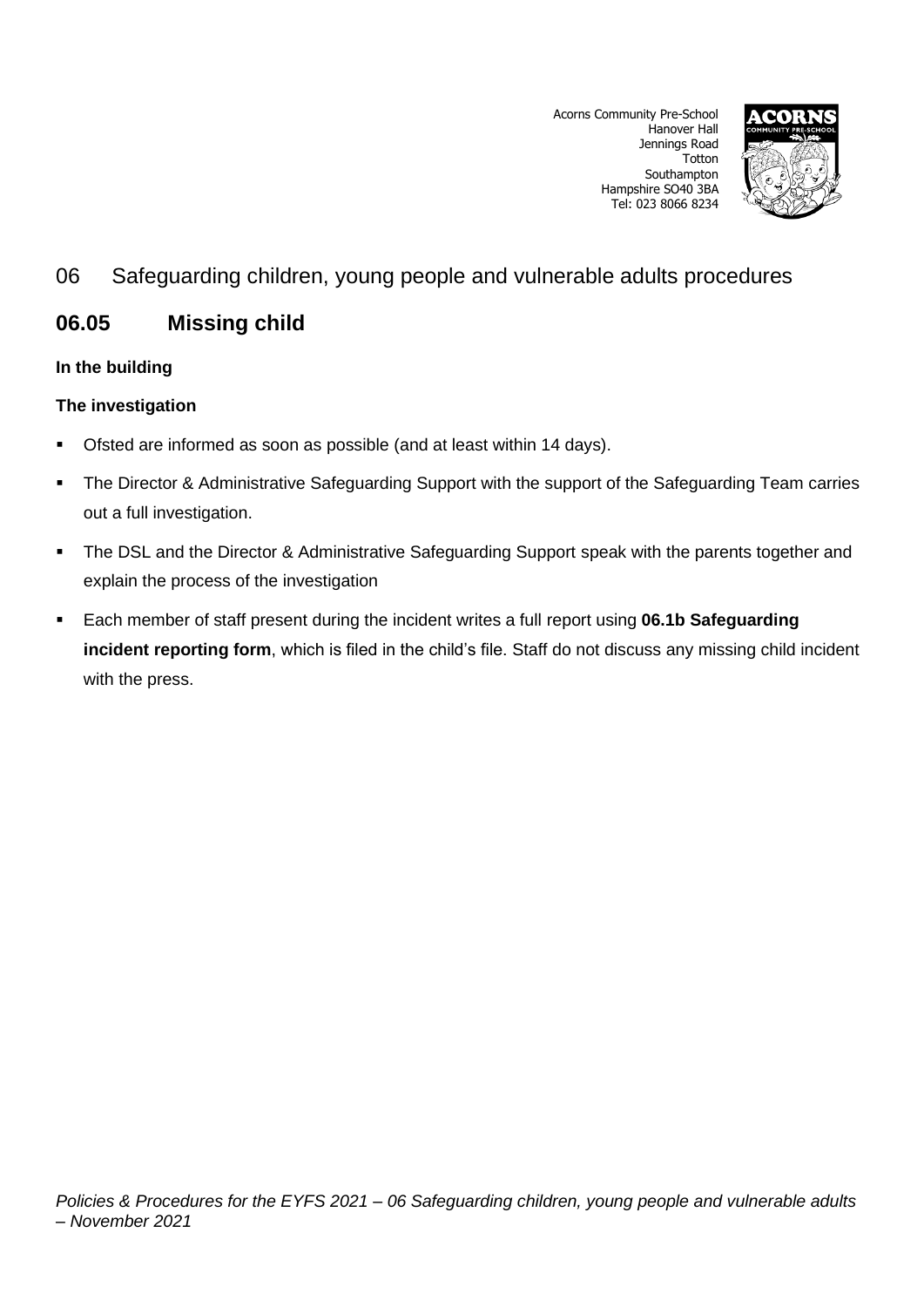

# **06.06 Incapacitated parent**

Incapacitated refers to a condition which renders a parent unable to take responsibility for their child; this could be at the time of collecting their child from the setting or on arrival. Concerns may include:

- appearing drunk
- appearing under the influence of drugs
- demonstrating angry and threatening behaviour to the child, members of staff or others
- appearing erratic or manic \* for example any changes in normal behaviour which is concerning

### **Informing**

- If a member of staff is concerned that a parent displays any of the above characteristics, they inform the DSL as soon as possible.
- The DSL assesses the risk and decides if further intervention is required.
- If it is decided that no further action is required, a record of the incident is made on form **06.1b Safeguarding incident reporting form.**
- If intervention is required, the DSL speaks to the parent in an appropriate, confidential manner.
- The DSL will, in agreement with the parent, use emergency contacts listed for the child to ask an alternative adult to collect the child.
- The emergency contact is informed of the situation by the DSL and of the setting's requirement to inform social care of their contact details.
- The Director & Administrative Safeguarding Support is informed of the situation as soon as possible and provides advice and assistance as appropriate.
- If there is no one suitable to collect the child social care are informed.
- If violence is threatened towards anybody, the police are called immediately.
- If the parent takes the child from the setting while incapacitated the police are called immediately and a referral is made to social care.

# **Recording**

- The DSL completes **06.1b Safeguarding incident reporting form** and if social care were contacted **06.1c Confidential safeguarding incident report form** is completed. If police were contacted **06.1c Confidential safeguarding incident report form** should also be copied to the Directors.
- Further updates/notes/conversations/ telephone calls are recorded.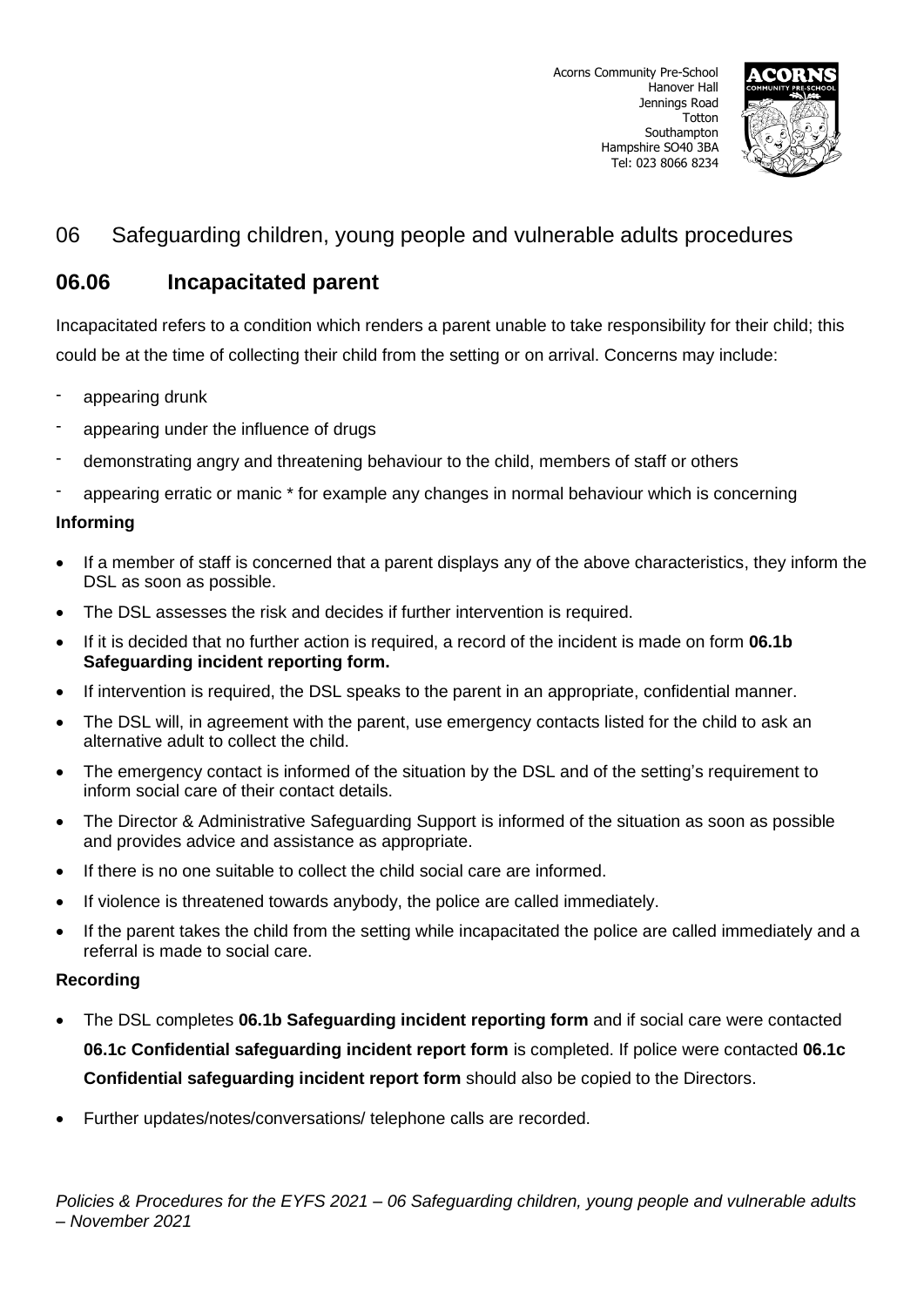

# **06.07 Death of a child on-site (Critical Incident)**

# **Identifying**

- If it is suspected that a child has died in the setting, emergency resuscitation will be given to the child by a qualified First Aider until the ambulance arrives.
- Only a medical practitioner can confirm a child has died.

# **Informing**

- The DSL ensures emergency services have been contacted; ambulance and police.
- The parents are contacted and asked to come to the setting immediately, informing them that there has been an incident involving their child and that an ambulance has been called; asking them to come straight to the setting or hospital as appropriate.
- The DSL calls the Director & Administrative Safeguarding Support, or a Director, and informs them of what has happened.
- The Directors are contacted and 06.1c Confidential safeguarding incident report form prepared by the DSL and the Director & Administrative Safeguarding Support.
- A member of staff is delegated to phone all parents to collect their children. The reason given must be agreed by the DSL and Director & Administrative Safeguarding Support and the information given should be the same to each parent.
- The decision on how long the setting will remain closed will be based on police advice.
- Ofsted are informed of the incident by the nominated person and a RIDDOR report is made.
- Staff will not discuss the death of a child with the press.

# **Responding**

- The Directors will decide how the death is investigated within the organisation after taking advice from relevant agencies.
- The Directors will coordinate support for staff and children to ensure their mental health and well-being.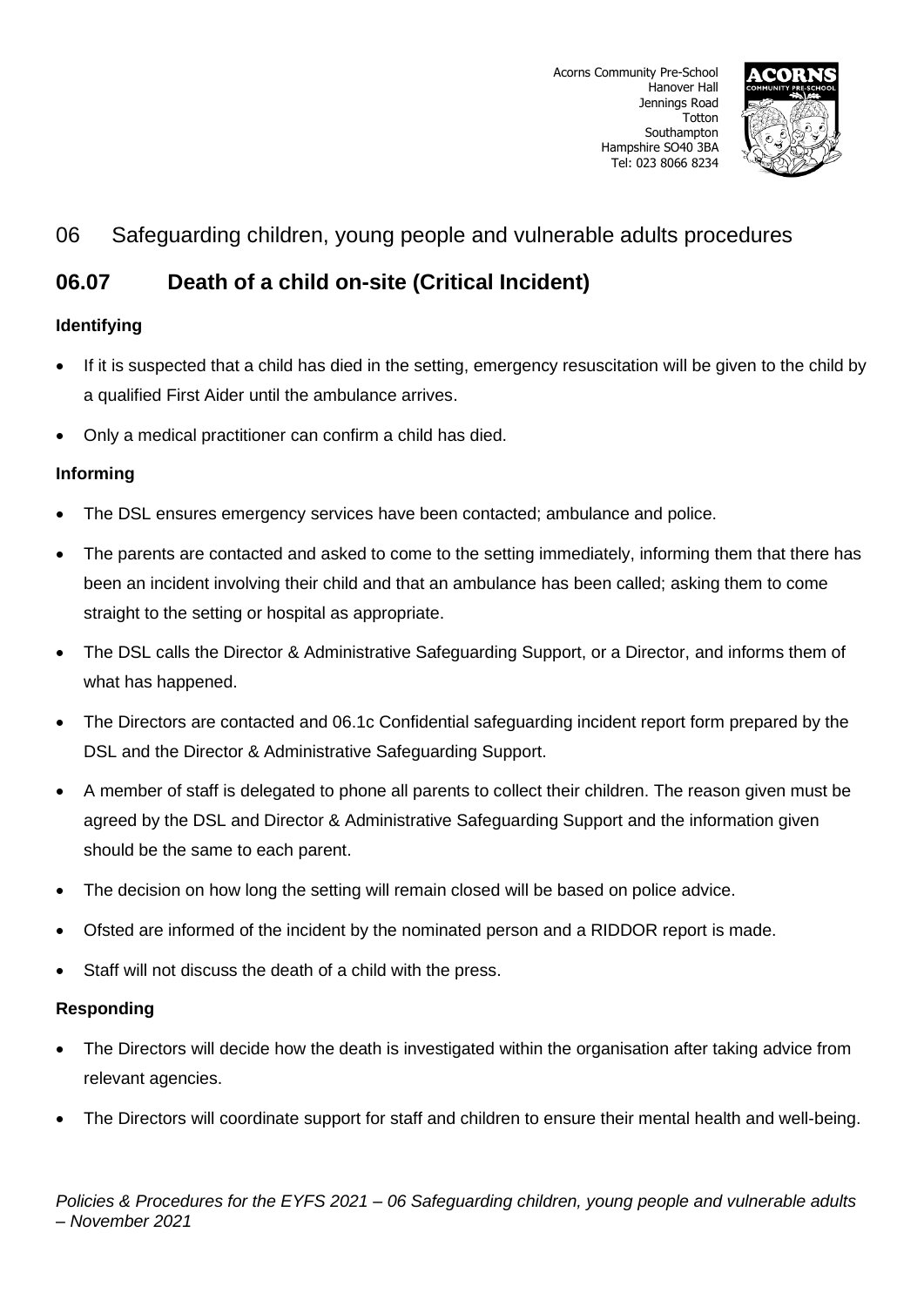# **Critical Incident Response Timeline**

Timings are for guidance only. (Policy 06.07)

| <b>Immediate</b>                                                                                                                                                                                                                                                                                                                                                                                                                                                                                                                                                                  |                                                                                                                                                                                                                                                                                         |
|-----------------------------------------------------------------------------------------------------------------------------------------------------------------------------------------------------------------------------------------------------------------------------------------------------------------------------------------------------------------------------------------------------------------------------------------------------------------------------------------------------------------------------------------------------------------------------------|-----------------------------------------------------------------------------------------------------------------------------------------------------------------------------------------------------------------------------------------------------------------------------------------|
| <b>Contact emergency services.</b><br>٠<br>Assess ongoing risk respond accordingly.<br>٠<br>Confirm roles and responsibilities in the setting.<br>$\bullet$<br>Check Individual Healthcare Plan and Registration Form<br>$\bullet$<br>for healthcare assessment and be ready to pass on any<br>relevant information to the emergency services.<br>Contact child's family.<br>$\bullet$<br>If necessary be prepared for a member of staff to<br>$\bullet$<br>accompany casualty to hospital, taking with them child's<br>personal file.<br>Manage the other children.<br>$\bullet$ | - Follow Yellow Contacting Emergency Sheet<br>- To be found in Child's File<br>- To be found Contact Sheet and Child's File                                                                                                                                                             |
| 30 minutes                                                                                                                                                                                                                                                                                                                                                                                                                                                                                                                                                                        |                                                                                                                                                                                                                                                                                         |
| Gather coherent information.<br>٠<br>Contact Local SfYC office. They will put in place their<br>communication protocol.<br>Check on well-being of staff members. Ask those directly<br>۰<br>involved to make a written record of the incident.                                                                                                                                                                                                                                                                                                                                    | - Sarah Davey, Elizabeth Knowles or Anne<br>Chennells, SfYC office - 023 80667360<br>- Ofsted $-$ 0300 1231231<br>- RIDDOR $-08453009923$                                                                                                                                               |
| 1 hour                                                                                                                                                                                                                                                                                                                                                                                                                                                                                                                                                                            |                                                                                                                                                                                                                                                                                         |
| Inform Ofsted.<br>۰<br>Inform RIDDOR.<br>٠<br><b>Inform LADO</b> (Local Authority Designated Officer).<br>۰<br>Inform Children's Social Care (Hants Direct).<br>۰<br><b>Consult Insurers: consider what can be shared with the</b><br>media.<br>Write factual report to supplement the record of the<br>۰<br>incident recording clearly the actions taken.                                                                                                                                                                                                                        | - LADO - 01962 876 364 / 01962 847005 /<br>07739 050532 - Mark Blackwell or Barbara<br>Piddington<br>Children's Social Care - 0300 555 1384 (Out of<br>hours 0300 555 1373)<br>Children Social Care Professional Helpline -<br>Tel: 01329 225379<br>- PLA - 020 76972585/2500 (No 3171) |
| Before the end of the session                                                                                                                                                                                                                                                                                                                                                                                                                                                                                                                                                     |                                                                                                                                                                                                                                                                                         |
| Decide whether information is to be shared with other<br>٠<br>parents/carers.<br>Decide how information is to be shared.<br>Prepare wording for shared information.<br>Handover all children with a clearly worded information -<br>avoid speculation.                                                                                                                                                                                                                                                                                                                            |                                                                                                                                                                                                                                                                                         |
| At the end of the day                                                                                                                                                                                                                                                                                                                                                                                                                                                                                                                                                             |                                                                                                                                                                                                                                                                                         |
| Bring all staff together.<br>$\bullet$<br>Check everyone is alright.<br>Give a cup of tea /coffee.                                                                                                                                                                                                                                                                                                                                                                                                                                                                                |                                                                                                                                                                                                                                                                                         |
| Ongoing                                                                                                                                                                                                                                                                                                                                                                                                                                                                                                                                                                           |                                                                                                                                                                                                                                                                                         |
| Check with all staff how they are feeling on the following<br>۰<br>day and over time.<br>Review procedures.<br>Identify training needs.<br>۰                                                                                                                                                                                                                                                                                                                                                                                                                                      |                                                                                                                                                                                                                                                                                         |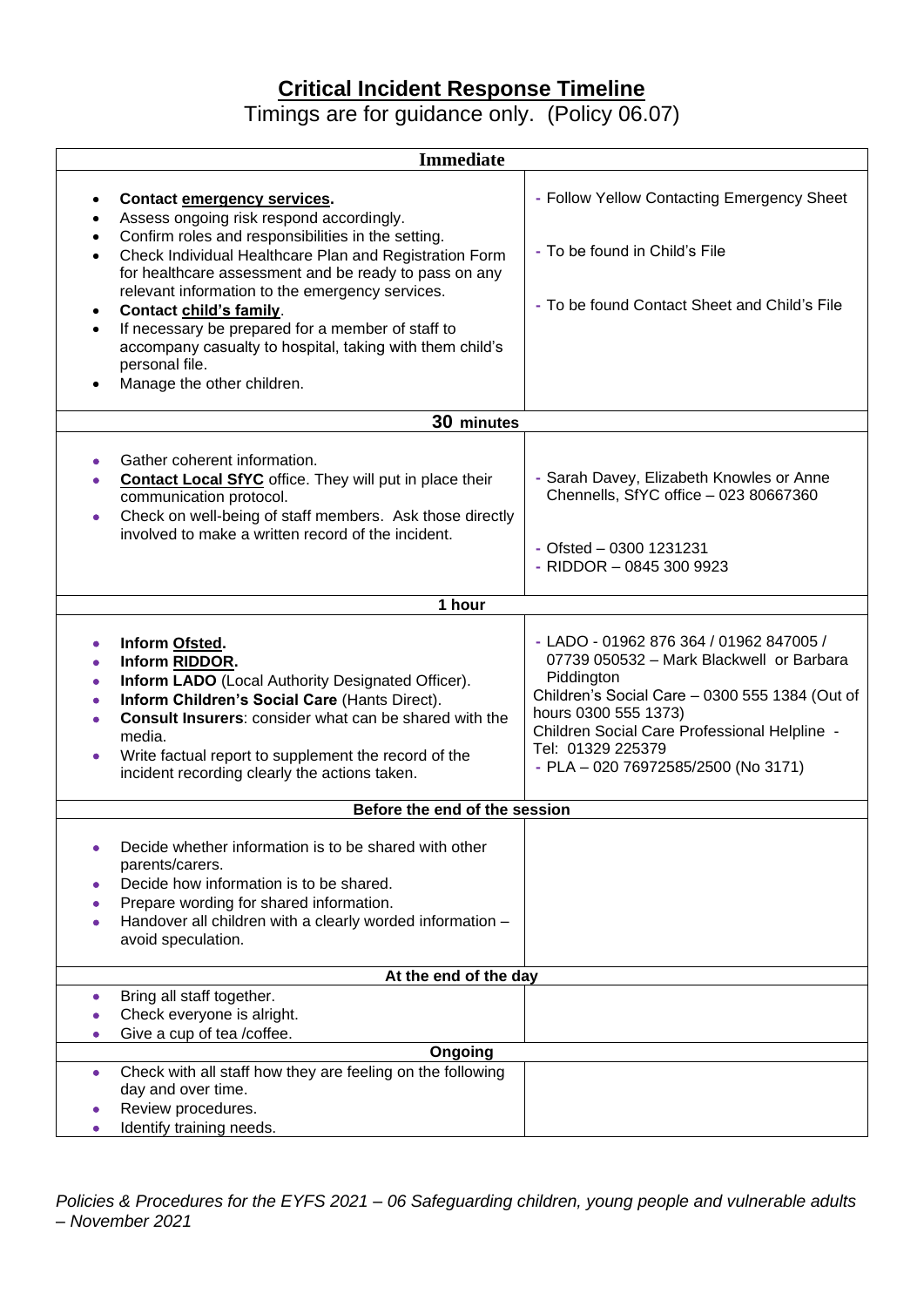# **Contacting Emergency Services**

Policy 06.07

# **Request an ambulance**

**Dial 999, ask for an ambulance and be ready with the following information**

## **Setting telephone number**

023 8066 8234

# **Setting address**

Acorns Community Pre-school Hanover Hall Jennings Road **Totton Southampton Hampshire** 

### **State the setting's post code**

SO40 3BA



# **Inform Ambulance Control of the best entrance and state that the crew will be met and taken to the casualty**

**Speak clearly and slowly and be ready to repeat information if asked.**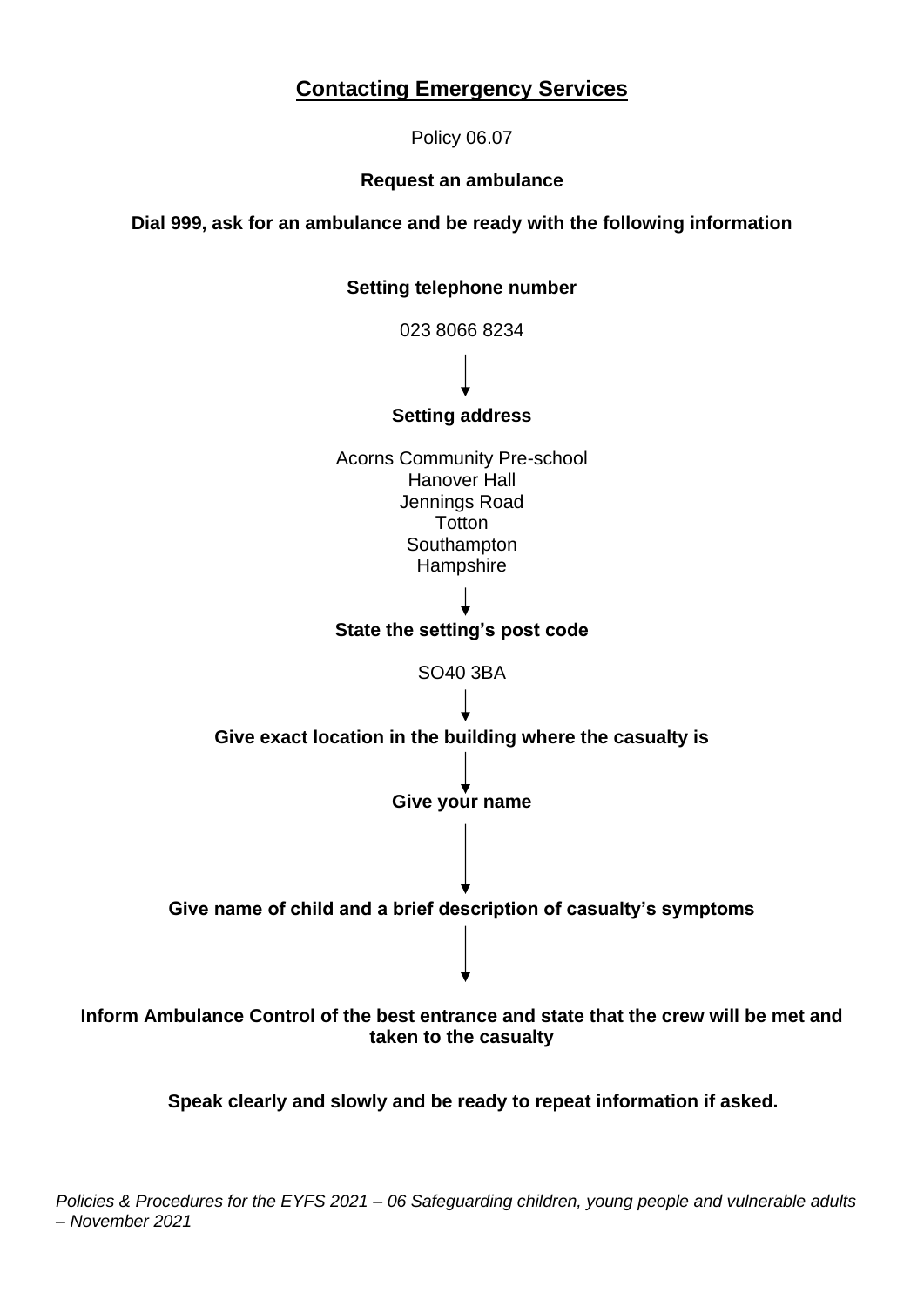

# **06.08 Looked after children**

**Identification. -** A 'Looked after Child' is a child in public care, who is placed with foster carers, in a residential home or with parents or other relatives.

# **Services provided to Looked After Children**

# *Two-year-olds*

- Places will be offered to two-year-old children who are looked after; where the placement in the setting will normally last a minimum of three months.
- Where the child is already in attendance and has a secure attachment with an existing key person a continuation of the existing place will be offered.

# *Three- and four-year-olds*

- Places will be offered for funded three- and four-year -olds who are looked after; where the placement in the setting will normally last a minimum of six weeks.
- If a child who attends a setting is taken into care and is cared for by a local carer the place will continue to be made available to the child.

# **Additional Support**

- The DSL and key person liaise with agencies and professionals involved with the child, and his or her family, and ensure appropriate information is gained and shared.
- A meeting of professionals involved with the child is convened by the setting at the start of a placement. A Personal Education Plan (PEP) for children over 3 years old is put in place within 10 days of the child becoming looked after.
- Following this meeting, a care plan is prepared and reviewed after two weeks, six weeks, three months, and thereafter at three to six monthly intervals.
- Regular contact will be maintained with the social worker through planned meetings, which will include contribution to the PEP which is reviewed annually.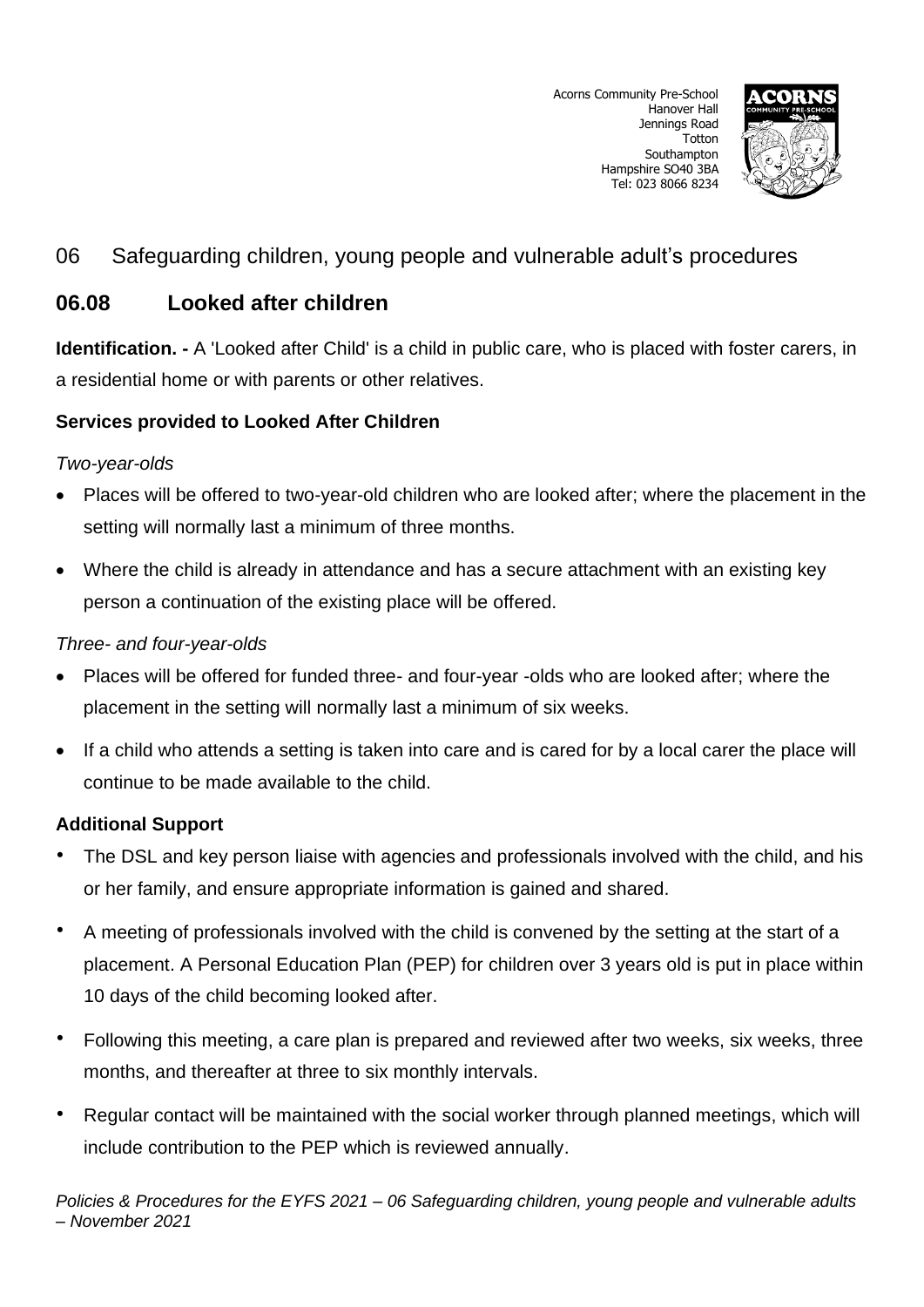

**06.09 E-safety** (including all electronic devices with internet capacity)

# **Online Safety**

It is important that children and young people receive consistent messages about the safe use of technology and are able to recognise and manage the risks posed in both the real and the virtual world.

Terms such as 'e-safety', 'online', 'communication technologies' and 'digital technologies' refer to fixed and mobile technologies that adults and children may encounter, now and in the future, which allow them access to content and communications that could raise issues or pose risks.The issues are:

*Content* – being exposed to illegal, inappropriate or harmful material

*Contact* – being subjected to harmful online interaction with other users

*Conduct* – personal online behaviour that increases the likelihood of, or causes, harm

# **I.C.T Equipment**

- The setting manager ensures that all computers have up-to-date virus protection installed.
- Tablets are only used for the purposes of observation, assessment and planning and to take photographs for individual children's learning journeys.
- Tablets remain on the premises and are stored securely at all times when not in use. Unless prior arrangement has been agreed and signed for a specific time and activity.
- Staff follow the additional guidance provided with the system

# **Internet access**

- Children never have unsupervised access to the internet.
- The setting manager ensures that risk assessments in relation to e-safety are completed.
- Only reputable sites with a focus on early learning are used (e.g. CBeebies).
- Video sharing sites such as YouTube are not accessed due to the risk of inappropriate content.
- Children are taught the following stay safe principles in an age appropriate way:
	- only go online with a grown up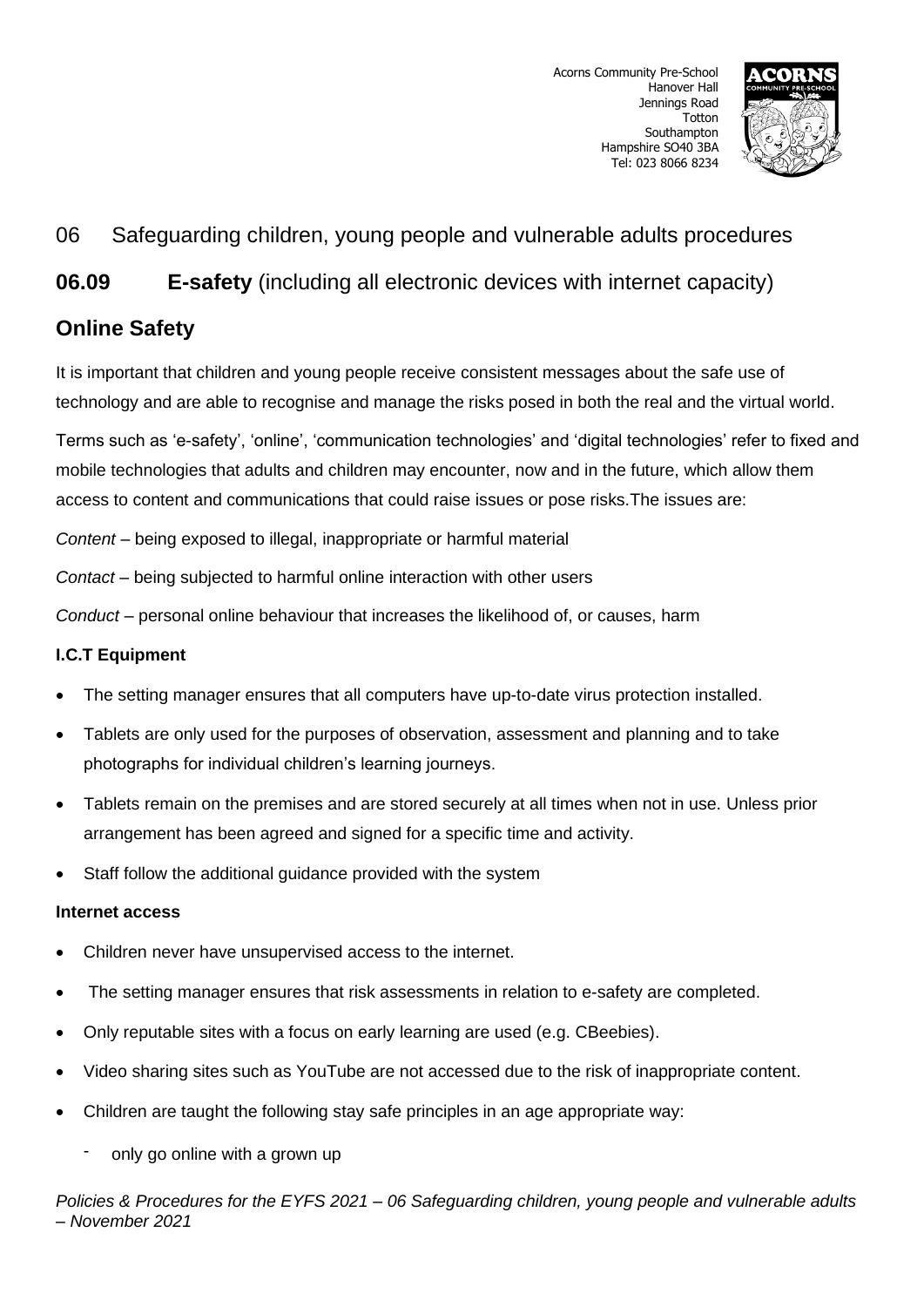- be kind online and keep information about me safely
- only press buttons on the internet to things I understand
- tell a grown up if something makes me unhappy on the internet
- Staff support children's resilience in relation to issues they may face online, and address issues such as staying safe, appropriate friendships, asking for help if unsure, not keeping secrets as part of social and emotional development in age-appropriate ways.
- All computers for use by children are sited in an area clearly visible to staff.
- Staff report any suspicious or offensive material, including material which may incite racism, bullying or discrimination to the Internet Watch Foundation at [www.iwf.org.uk.](http://www.iwf.org.uk/)

The setting manager ensures staff have access to age-appropriate resources to enable them to assist children to use the internet safely.

# **Personal mobile phones – staff and visitors** (includes internet enabled devices)

- Personal mobile phones and internet enabled devices are not used by staff during working hours. This does not include breaks where personal mobiles may be used off the premises or in a safe place e,g, the office or the kitchen. The setting manager completes a risk assessment for where they can be used safely.
- Personal mobile phones are stored in lockers or in the designated phone rack in the kitchen.
- In an emergency, personal mobile phones may be used in the privacy of the office with permission.
- Staff ensure that contact details of the setting are known to family and people who may need to contact them in an emergency.
- Staff do not take their personal mobile phones on outings.
- Members of staff do not use personal equipment to take photographs of children.
- Parents and visitors do not use their mobile phones on the premises. There is an exception if a visitor's company/organisation operates a policy that requires contact with their office periodically throughout the day. Visitors are advised of a private space where they can use their mobile.

### **Cameras and videos**

- Members of staff do not bring their own cameras or video recorders to the setting.
- Photographs/recordings of children are only taken for valid reasons, e.g. to record learning and development, or for displays, and are only taken on equipment belonging to the setting.
- Camera and video use is monitored by the setting manager.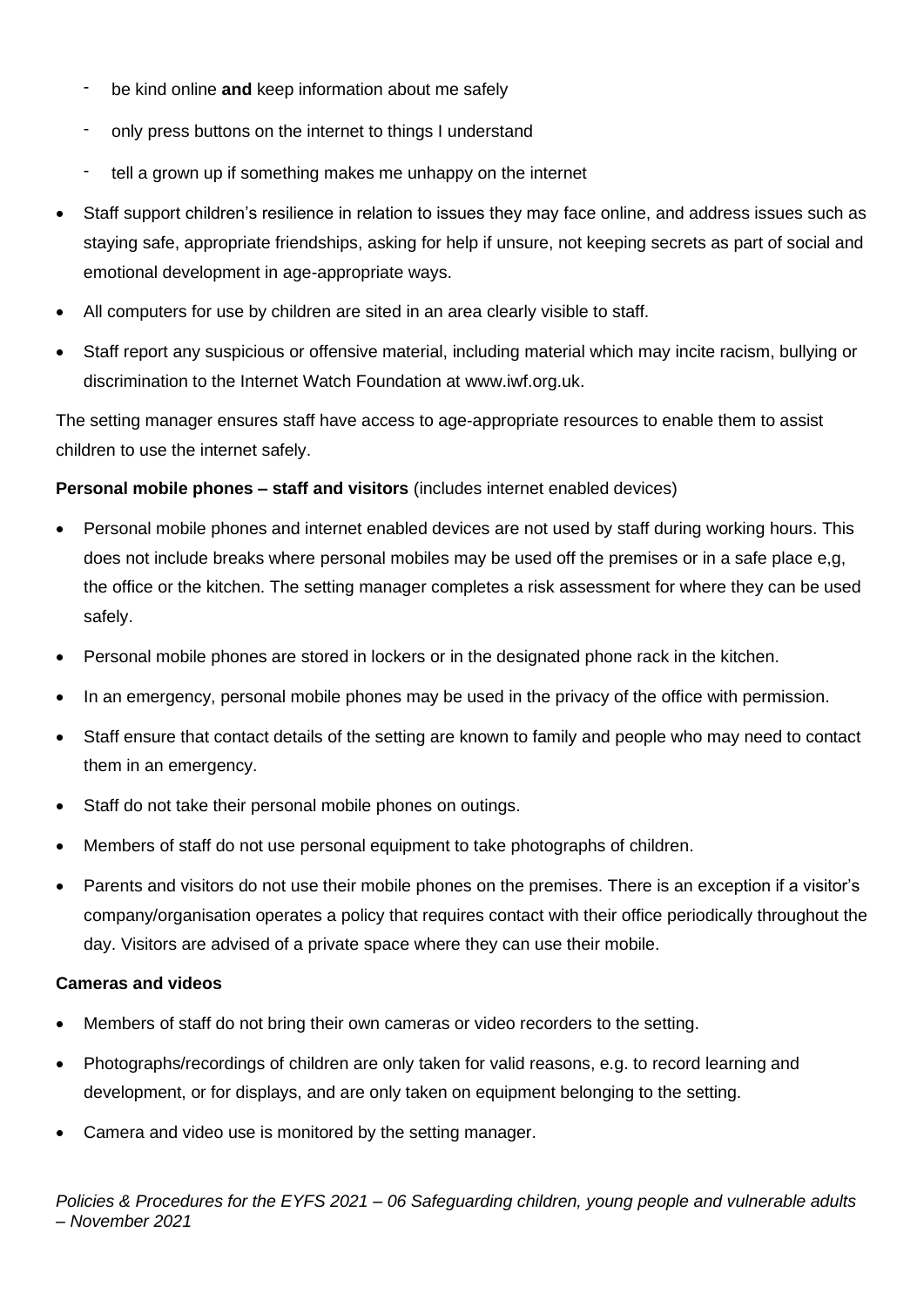- Where parents request permission to photograph or record their own children at special events, general permission is first gained from all parents for their children to be included. Parents are told they do not have a right to photograph or upload photos of anyone else's children.
- Photographs/recordings of children are only made if relevant permissions are in place.
- If photographs are used for publicity, parental consent is gained and safeguarding risks minimised, e.g. children may be identified if photographed in a sweatshirt with the name of their setting on it.

# **Cyber Bullying**

If staff become aware that a child is the victim of cyber-bullying at home or elsewhere, they discuss this with the parents and refer them to help, such as: NSPCC Tel: 0808 800 5000 [www.nspcc.org.uk](http://www.nspcc.org.uk/) or ChildLine Tel: 0800 1111 [www.childline.org.uk](http://www.childline.org.uk/)

# **Use of social media**

Staff are expected to:

- understand how to manage their security settings to ensure that their information is only available to people they choose to share information with
- ensure the organisation is not negatively affected by their actions and do not name the setting
- are aware that comments or photographs online may be accessible to anyone and should use their judgement before posting
- are aware that images, such as those on Snapshot may still be accessed by others and a permanent record of them made, for example, by taking a screen shot of the image with a mobile phone
- observe confidentiality and refrain from discussing any issues relating to work
- not share information they would not want children, parents or colleagues to view
- set privacy settings to personal social networking and restrict those who are able to access
- not accept any one who uses our service, children or parents/carers, as friends, as it is a breach of professional conduct
- report any concerns or breaches to the DSL in their setting
- not engage in personal communication, including on social networking sites, with children and parents with whom they act in a professional capacity. There may be occasions when the practitioner and family are friendly prior to the child coming to the setting. In this case information is shared with the manager and a risk assessment and agreement in relation to boundaries are agreed.

# **Use/distribution of inappropriate images**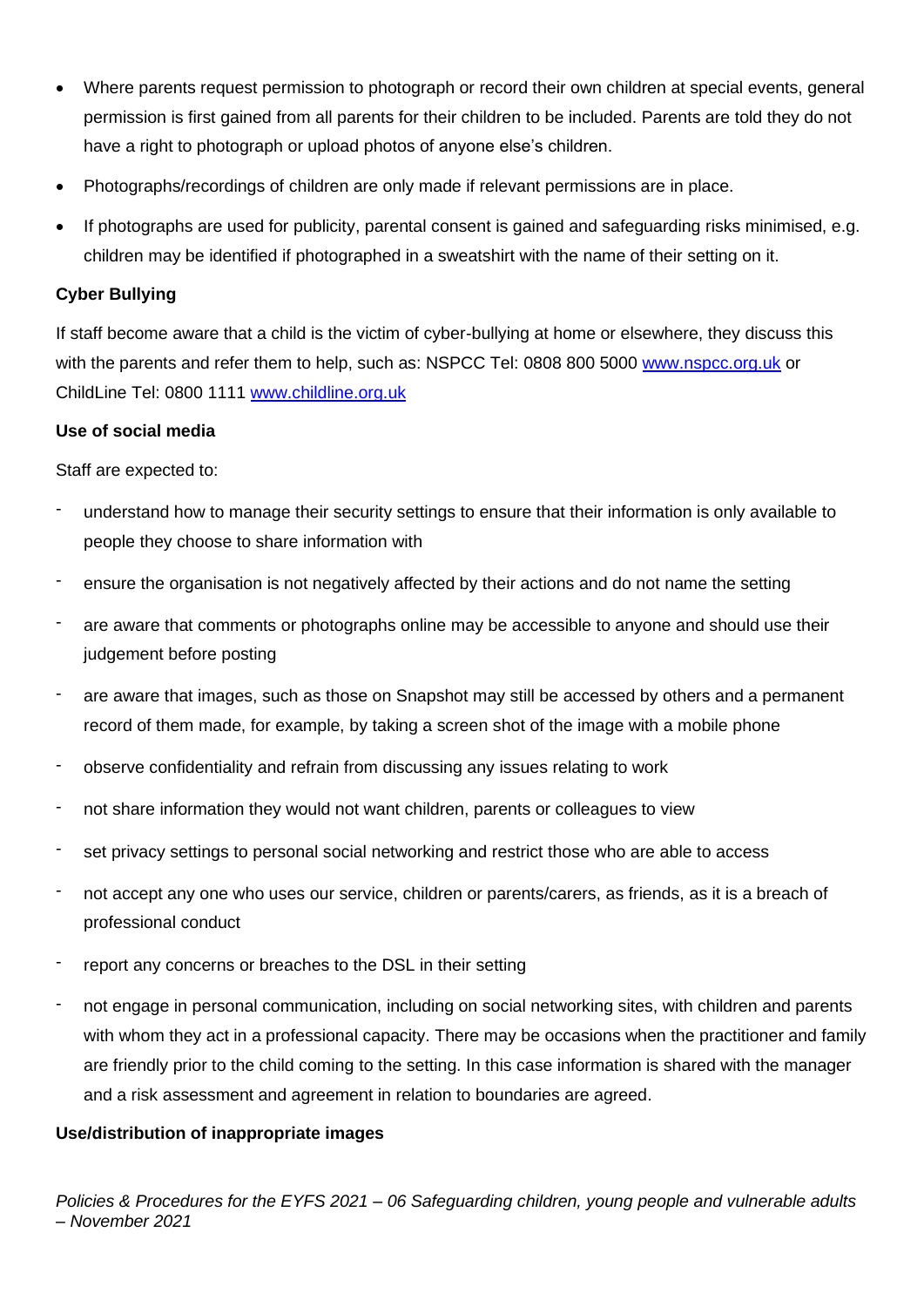• Staff are aware that it is an offence to distribute indecent images and that it is an offence to groom children online. In the event of a concern that a colleague is behaving inappropriately, staff advise the DSL who follow procedure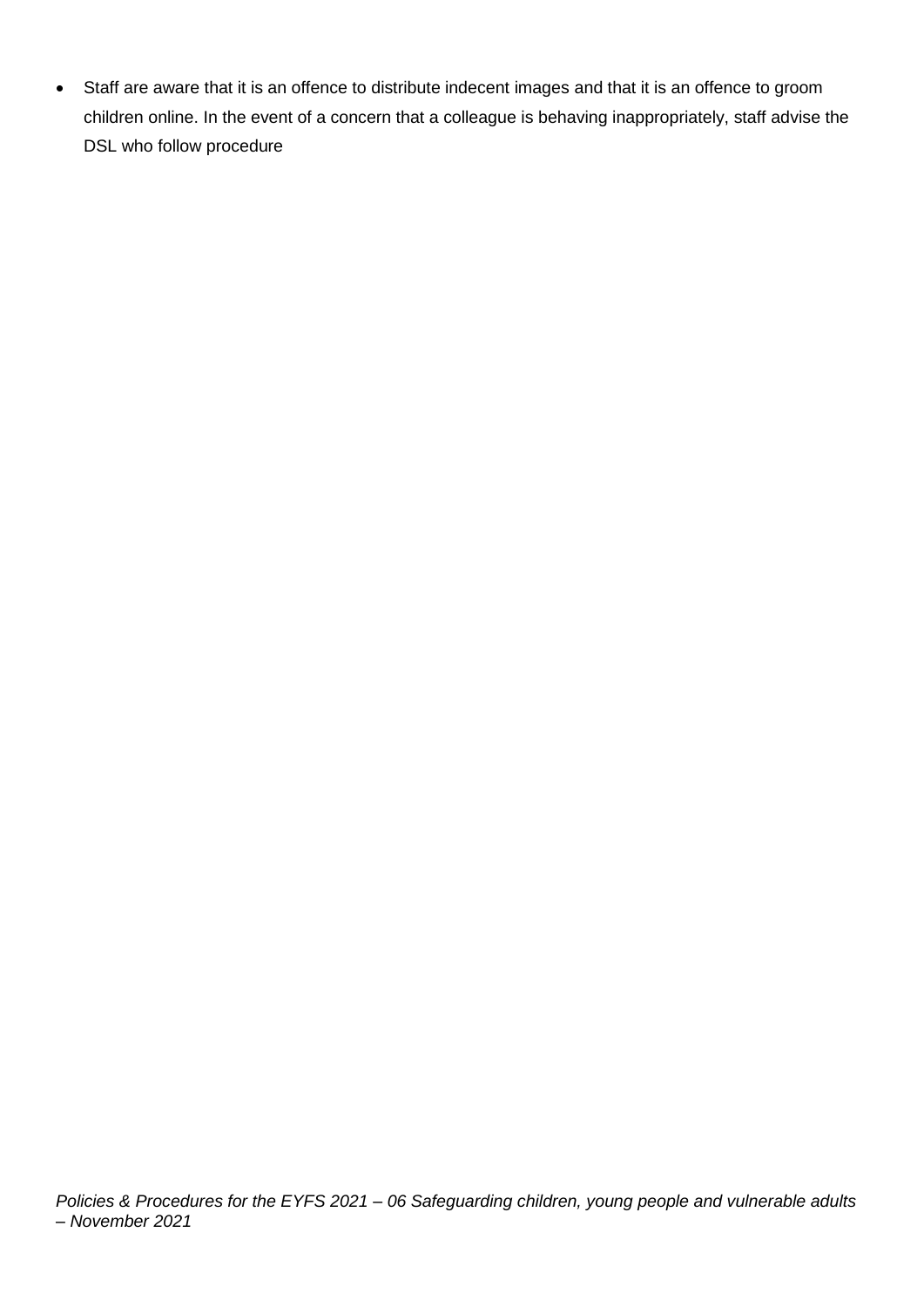

# **06.10 ICT Acceptable Use Policy**

# **Policy statement**

We recognise the increasing importance of access to information and communication technology (ICT) systems, the acceptable use of these is of paramount importance.

The Acceptable Use Policy (AUP) will apply to all individuals who have access to and/or are users of workrelated technology systems. This includes children, parents and carers, all Acorns Community Preschool staff, volunteers, students, directors and visitors. This list is not exhaustive.

*The Acceptable Use Policy (AUP) will aim to:* 

- safeguard children by promoting appropriate and acceptable use of information and communication technology (ICT).
- outline the roles and responsibilities of all individuals who are to have access to and/or be users of, work-related ICT systems.
- ensure all ICT users have an acute awareness of risk, a clear understanding of what constitutes misuse and the sanctions that may be applied.
- ensure where applicable parents, carers and other agencies, will be informed of any incidents of inappropriate use of ICT that takes place on-site, and, where known, off-site.

# **Roles, Responsibilities and Acceptable Use**

**Registered person** will have overall responsibility for ensuring online safety which is considered an integral part of everyday safeguarding practice. This will include ensuring:

- early years practitioners and their managers will receive the appropriate training, guidance, time and resources to effectively implement online safety policies and procedures.
- clear and rigorous policies and procedures are to be applied to the use/non-use of personal ICT equipment by all individuals who affect or come into contact with the early years setting. Such policies and procedures are to include the personal use of work-related resources.
- the AUP is to be implemented, monitored and reviewed regularly, and for ensuring all updates are to be shared with relevant individuals at the earliest opportunity.
- monitoring procedures are to be open and transparent.
- allegations of misuse or known incidents are to be dealt with appropriately and promptly, in line with agreed procedures, and in liaison with other agencies, where applicable.
- effective online safeguarding support systems are to be put in place, for example, filtering controls, secure networks and virus protection.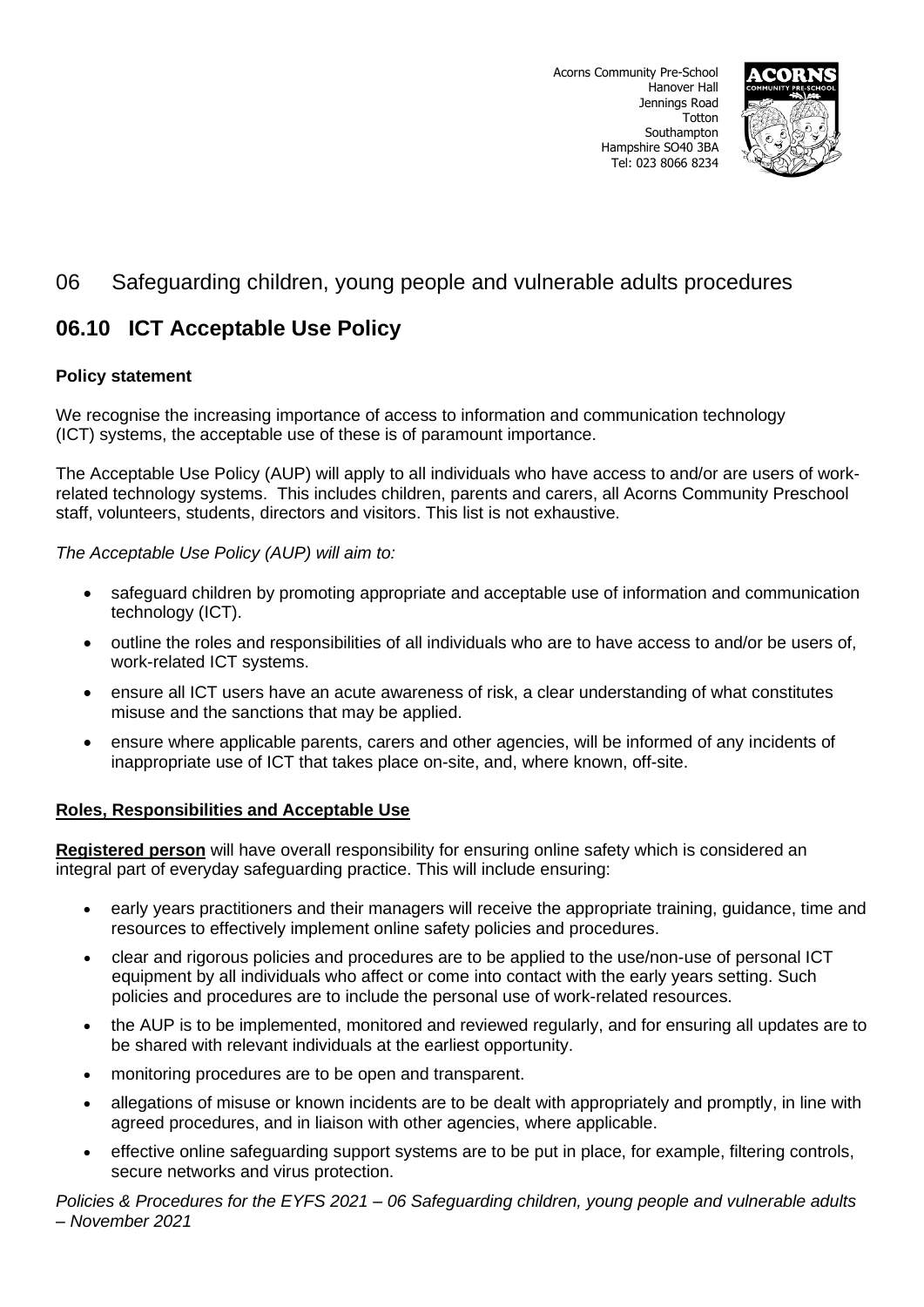# **Senior Designated Person for Safeguarding (SDPS)**

The SDPS must be a member from the management team how has relevant, current and practical knowledge of safeguarding, child protection and online safety. Access to an individual holding this role should be available at all times, including where necessary the use of a designated deputy.

The SDPS will be responsible for ensuring:

- agreed policies and procedures are to be implemented in practice on a daily basis, monitored and reviewed regularly.
- all updates, issues and concerns are to be communicated to all ICT users.
- the importance of online safety in relation to safeguarding is to be understood by all ICT users.
- Training, learning and development requirements of early years practitioners and their managers are to be monitored and additional training needs identified and provided for including effective training and online safety advice. This should include advisory support to children, students, parents and carers as necessary.
- an appropriate level of authorisation is to be given to ICT users. Not all levels of authorisation will be the same depending on the position, work role and experience of the individual concerned. In some instances, explicit individual authorisation must be obtained for specific activities where deemed appropriate.
- any concerns and incidents are to be reported in a timely manner in line with agreed procedures.
- receipt, recording, monitoring and filing of reports, should a potentially unsafe or inappropriate online incident occur. This must include the creation of an incident log to be used to inform future online safety practice.
- the learning and development plans of children online safety.
- a safe ICT learning environment including the use of technology is promoted and maintained.

# **The Senior Designated Person for Safeguarding is Heather Page**

# **The Deputy Designated Person for Safeguarding is Karen Heaton**

### **Practitioners and their managers** will ensure:

- the timely reporting of concerns in relation to alleged misuse or known incidents, subject to agreed procedures.
- ICT equipment is to be checked before use and all relevant security systems judged to be operational.
- awareness will be raised of any new or potential issues, and any risks which could be encountered as a result.
- children are to be supported and protected in their use of online technologies, enabling them to use ICT in a safe and responsible manner.
- online safety information is to be presented to children as appropriate for their age and stage of development.
- children are encouraged to be aware of how to recognise and report a concern.
- all relevant policies and procedures are to be adhered to at all times and training undertaken as is to be required.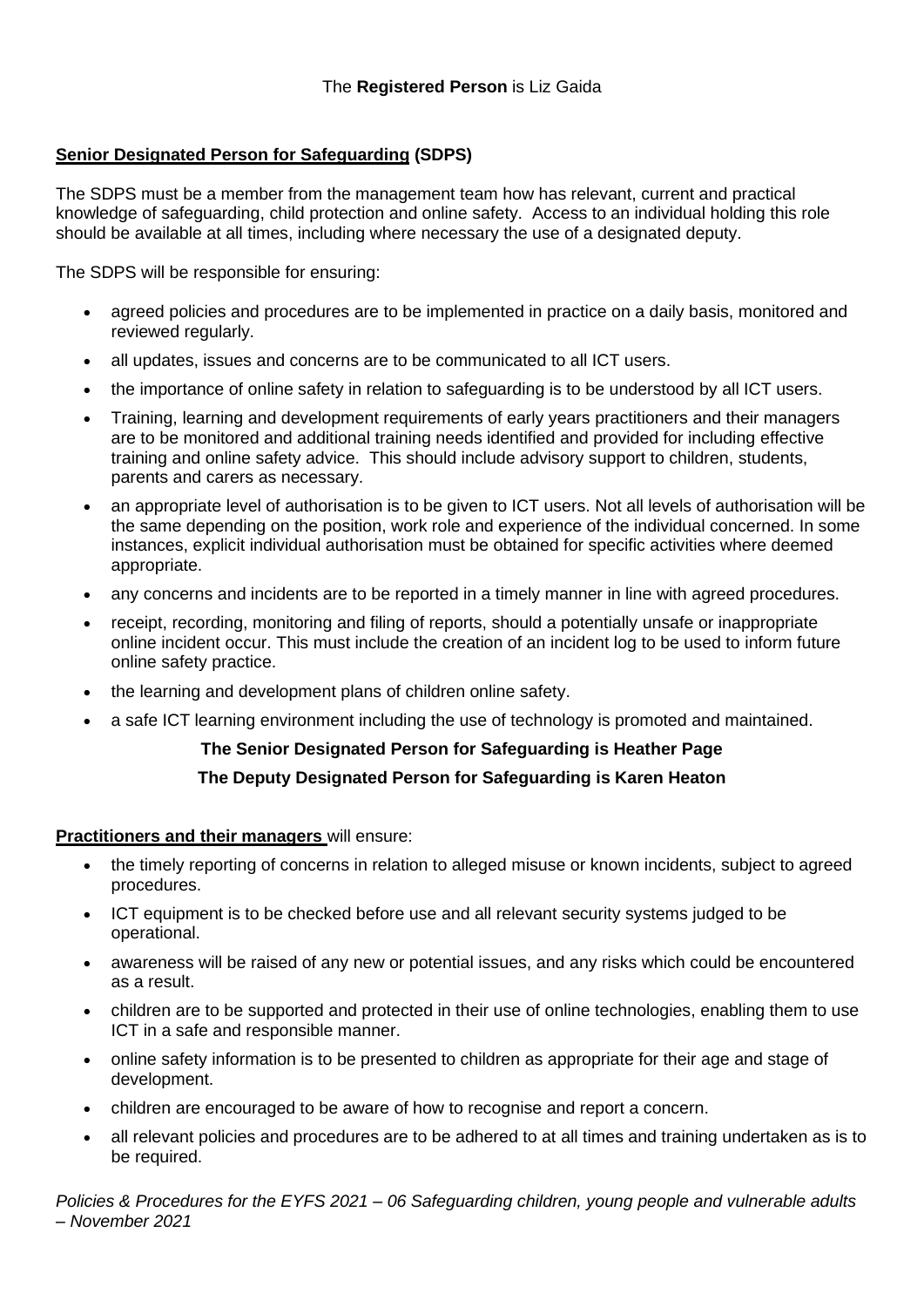**Children** should be encouraged to:

- be active, independent and responsible learners, whose views and experiences will contribute as appropriate to policy and review.
- Abide to our Acceptable Use Rules for Children.
- Report any concerns to a trusted adult.

### **Parents and carers** should be aware that:

- Parents and carers should be encouraged to sign Acceptable Use Agreements and to share responsibility for their actions and behaviours.
- A copy of the Acceptable Agreement should be provided to parents and carers on enrolment of their child at Acorns. This will be reviewed regularly. It is an expectation that parents and carers will explain and discuss the AUA with their child to ensure that it is understood. Records of all signed should be kept on file.
- Should parents or carers wish to use personal technologies (such as cameras) within the setting environment, practices must be in line with the setting policies.

#### **Acceptable Use by Early years practitioners and their managers and volunteers** will enable individuals to use work-based online technologies:

- to access on-line learning journey (Tapestry)
- to access age appropriate resources for children
- for research and information purposes
- for training and study support
- for recording data when applicable

All practioners, their managers and volunteers will be subject to authorised use as agreed as agreed by the Senior Designated Person for Safeguarding (SDPS)

All computers and related equipment are to be locked when unattended to prevent unauthorised access.

All early years practitioners, their managers and volunteers should be provided with a copy of the Acceptable Use Policy and a copy of the Acceptable Use Agreement, which they must sign, date and return. A signed copy is to be kept on file.

Authorised users should have their own individual password to access a filtered internet service provider**.**  Users are not generally permitted to disclose their password to others, unless required to do so by law or where requested to do so by the Senior Designated Person for Safeguarding. All devices computers and related equipment that can access personal data should be locked when unattended to prevent unauthorised access.

**ICT users must have strong passwords**, for example, an impersonal combination of numbers, symbols and lower/upper case letters.

The use of personal technologies will be subject to the authorisation of the Senior Designated Person for Safeguarding, and such use will be open to scrutiny, monitoring and review.

### **In the event of misuse by early years practitioners or their managers or voluteers.**

*Policies & Procedures for the EYFS 2021 – 06 Safeguarding children, young people and vulnerable adults – November 2021* In the event of an allegation for misuse by a practitioner, manager or volunteer, a report should be made to the Senior Designated Person for Safeguarding and/or the registered person immediately, as relevant. Should the allegation be made against the Senior Designated Person for Safeguarding, a report should be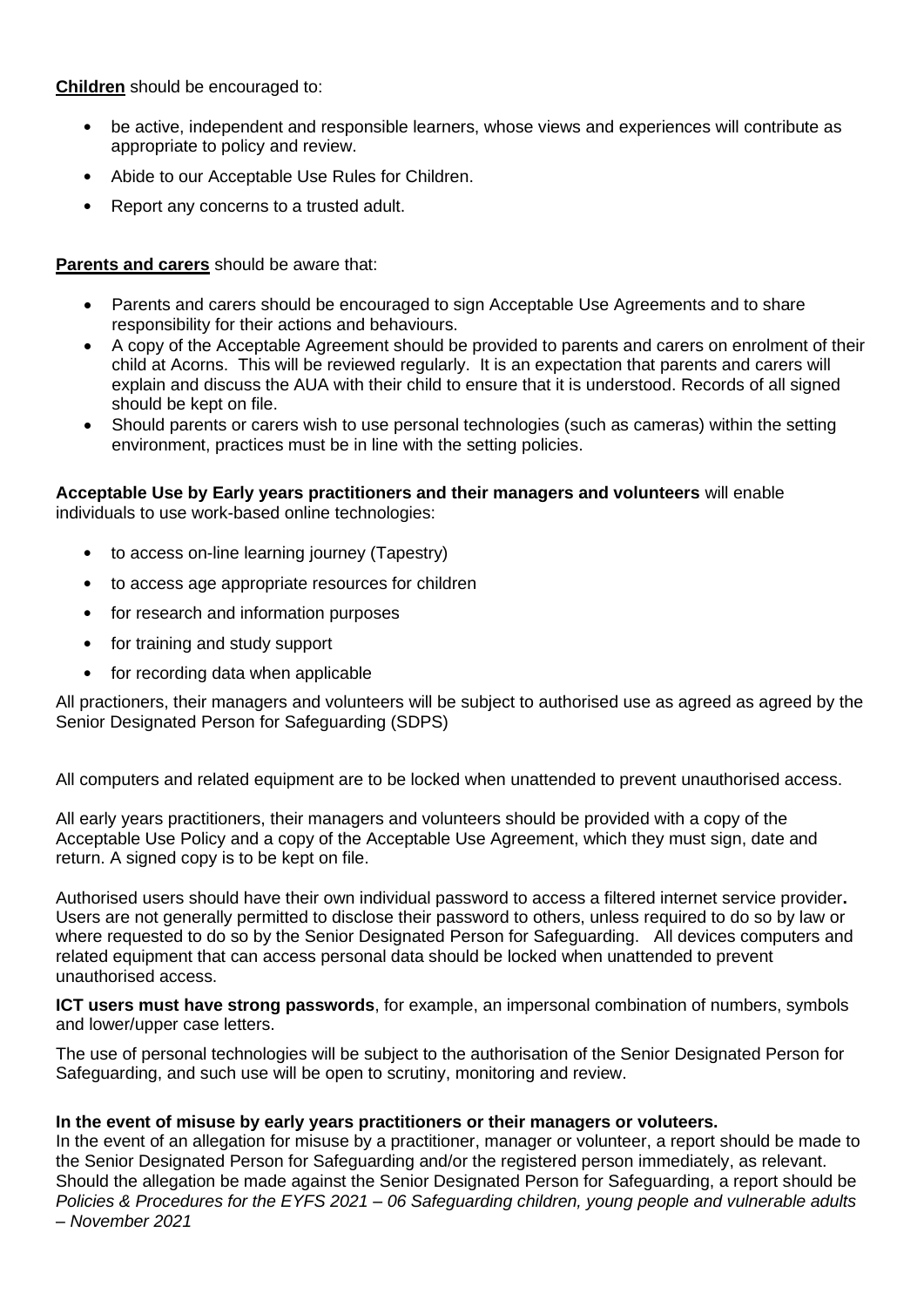made to Director and the registered person. Procedures should be followed as appropriate, in line with the **E-Safety Policy 06.09**. Should allegations relate to abuse or unlawful activity, Children's Social Care, the Local Authority Designated Officer, Ofsted and/or the Police should be notified as applicable.

### **Acceptable use rules for children** are to be used:

- to inform children of the appropriate behaviours expected to ensure online safety:
- to help children be informed of the behaviours which will be deemed unacceptable.
- to allow children to take some degree of responsibility for their own actions.
- to help children become aware of the potential risks associated with misuse and the sanctions which will be applied, where necessary.
- shared and agreed with children and will be displayed as a reminder.

### **In the event of misuse by children**

Should a child be found to inappropriately misuse ICT the following sanctions will be applied:

**Step 1:** Should it be considered that a child has deliberately misused ICT by not adhering to the Acceptable Use Agreement, parent or carer will be verbally informed and a letter sent outlining the issue. The child may be temporarily suspended from a particular activity.

**Step 2:** If there are further incidents of misuse, the child will be suspended from using the internet or other relevant technology for an increased period of time. The parent or carer will be invited to discuss the incident in more detail with a senior manager and the most appropriate course of action will be agreed.

**Step 3:** The sanctions for misuse can be escalated at any stage, should it be considered necessary. In the event that misuse is deemed to be of a serious nature, steps 1 and 2 can be omitted. Should a child be considered to be at risk of significant harm, the Safeguarding Policy must also be applied. Allegations of serious misuse will be reported to the most appropriate agency, for example, the Police or Children's Social Care.

In the event that a child should accidentally access inappropriate material, it must be reported to an adult immediately. Appropriate action will be taken to hide or minimise the window. The computer will not be switched off nor will the page be closed, as it may be necessary to refer to the site during investigations to allow effective filters to be put in place to prevent further inadvertent access.

### **Acceptable use by visitors, contractors and others**

All guidelines in respect of acceptable use of technologies must be adhered to by any visitors or contactors.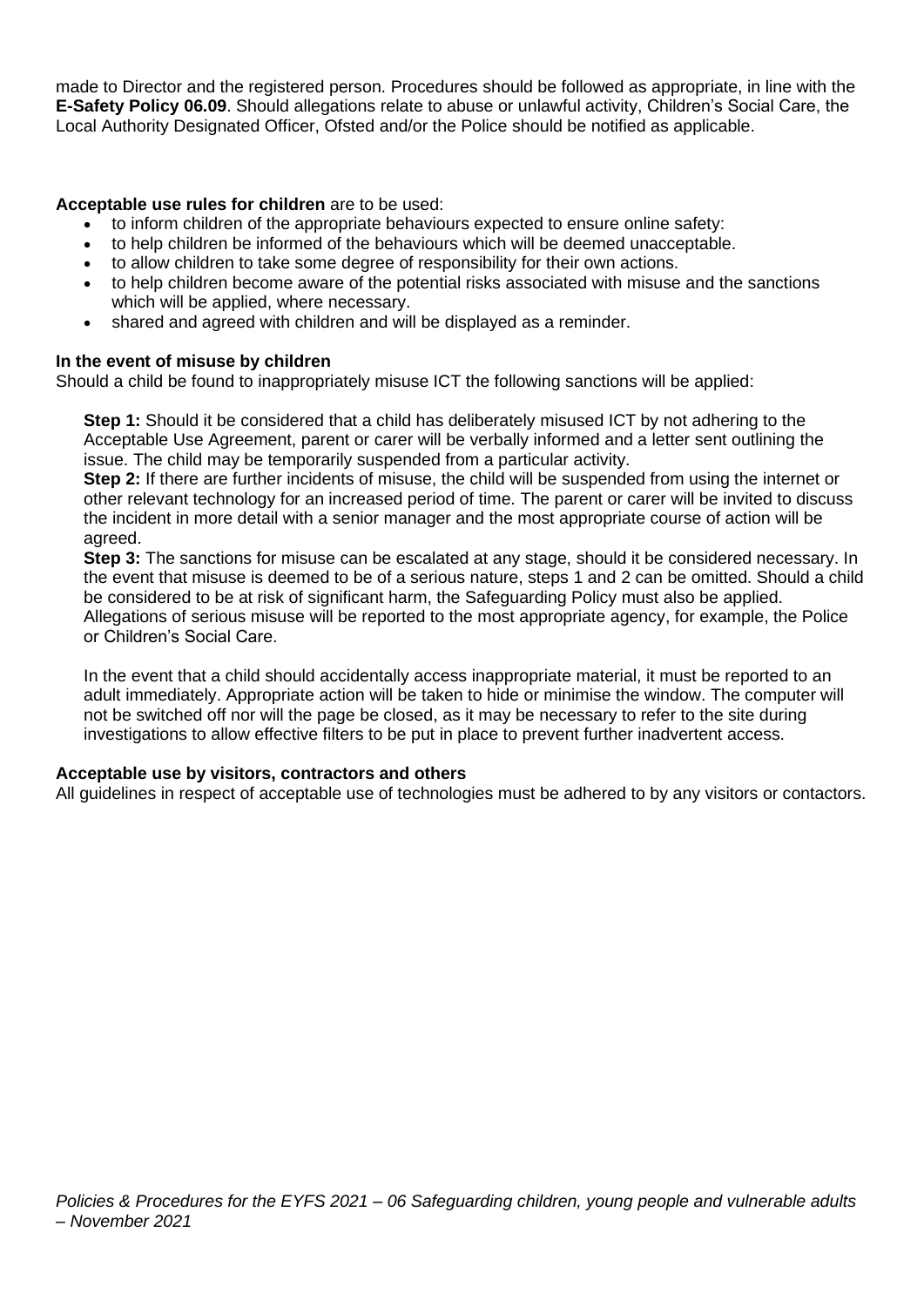# **Acorns Community Preschool**

# **Acceptable Use Agreement for Staff and Volunteers**

This Acceptable Use Agreement is intended to support the online safety of the organisation and individual staff and volunteers through:

- Staff and volunteers acting responsibly to stay safer while online and being good role models for younger users.
- Effective systems being in place for the online safety of all users and the security of devices, systems, images, personal devices and data.
- Staff and volunteers being aware of how they can protect themselves from potential risk I their use of online technologies.

The term "professionals" is used to describe the role of any member of staff, volunteer or responsible adult.

# **For my professional and personal safety I understand that:**

- I should ensure that my on-line activity both personal and professional does not compromise my responsibilities or bring Acorns into disrepute.
- My use of technology within the setting could be monitored.
- When communicating professionally with regard to children and/or other agencies, I will always use the technology provided by Acorns.
- Acorn's technology may be used away from the setting, however, this is not standard practice and can only be done under exceptional circumstances with prior signed agreement with two members of the management team (Authorised ICT User Log).
- Should I use Acorn's technology outside the setting, I am aware that Acorn's I-pads are not covered by work insurance and I take responsibility, should the device be damaged, lost or stolen, for replacement.
- Personal use of Acorn's technology is only acceptable with permission.

### **For the safety of others:**

- I will not access, copy, remove or otherwise alter any other user's files, without authorisation.
- I understand that when I share or communicate any Acorns related matters with others it needs to be carried out in a respectful and professional manner.
- I will share other's personal data only with their permission in accordance with our policies and procedures.
- I understand that any images I publish will be with the individual's permission and follow our policies and procedures.
- Wherever possible I will only use Acorn's equipment to record any digital and video images for child development and training purposes, unless I have permission to do otherwise.

### **For the safety of Acorns, I understand that:**

• I will not try to access anything illegal, harmful or inappropriate.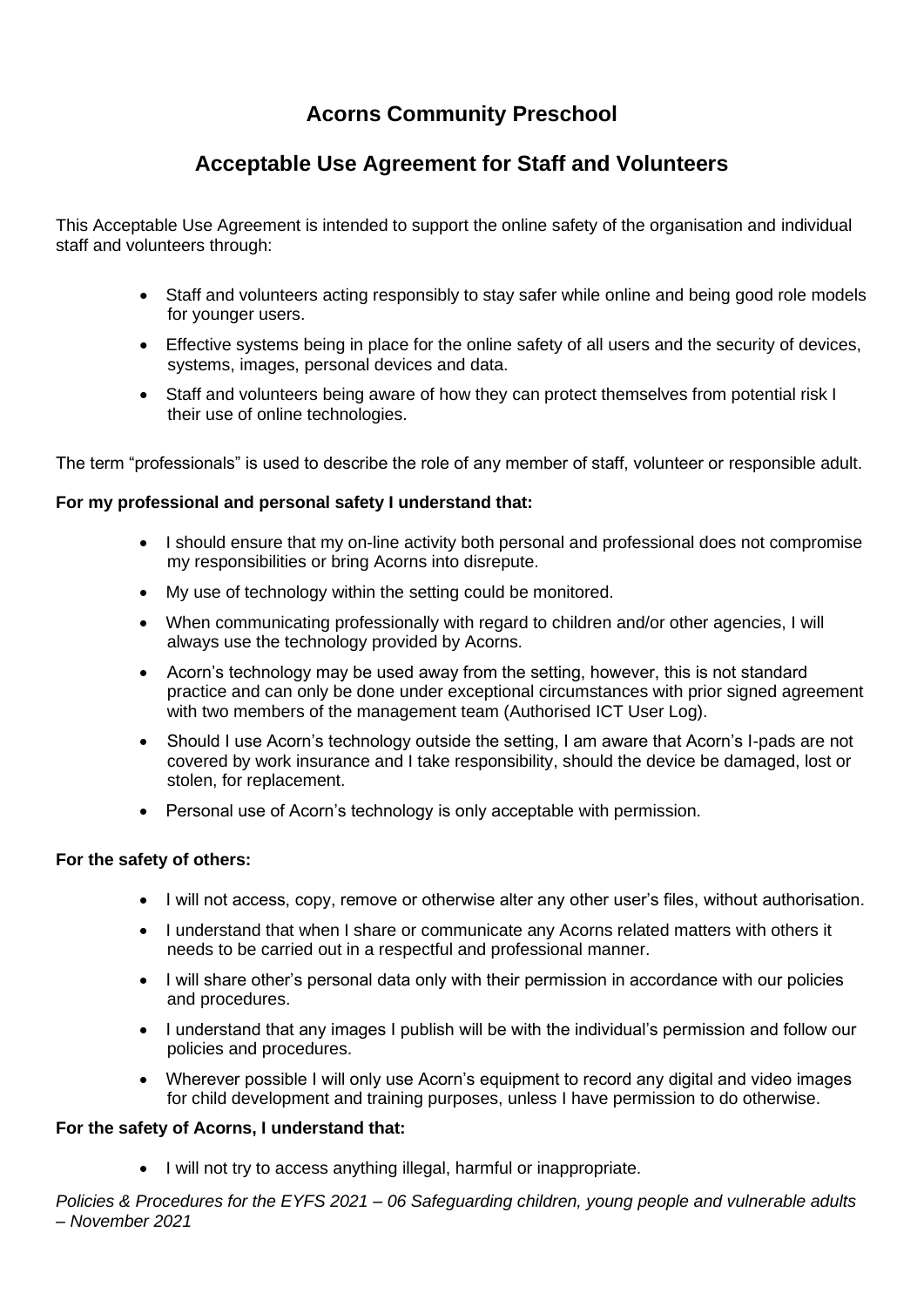- It is my responsibility to immediately report any illegal, harmful or inappropriate incident.
- It is good practice not to share my online personal information (eg social networking profiles) with the parents/carers of children in my care.
- I will not deliberately bypass any systems designed to keep Acorns safer.
- I will only transport, hold, disclose or share personal information about myself or others, as allowed by the personal data policies of Acorns (see policies – 1.10, 10.6 and 10.8). Where personal data is transferred or accessed externally, it must be encrypted or password protected.
- Our policies follows the GDPR Government Guidelines and the Data Protection Act which requires that any personal data to which I have access, will be kept private and confidential, except when it is deemed necessary that I am required by law or by our policy to disclose such information to an appropriate authority.
- I understand under the GDPR guidance, I am responsible for any sensitive information relating to Acorns accessed on my own or Acorn's devices outside the setting.
- Personal passwords and those of other users should always be strong and confidential.
- I will not download anything that I do not have the right to use.
- I will only use my personal device if I have signed permission and use it within the agreed rules, including accessing Tapestry outside of the setting.
- I will inform the appropriate person if I find any damage or faults with technology.
- I will not attempt to install programmes on any type on the devices belonging to Acorns without permission.
- I understand if I am representing Acorns on Tapestry, video conferencing, or any other streaming, at Acorns or outside the setting, I will act in a professional way and ensure confidentiality of any information discussed.

I have read and understand the above and agree to use the Acorns technology and my own devices when carrying out communications related to Acorns with these guidelines. I understand that if I fail to comply with this Acceptable Use Policy Agreement, I could be subject to disciplinary action.

Staff/Volunteer Name: **Example 2018** 

Staff/Volunteer Signature: **Example 2018** 

Date: \_\_\_\_\_\_\_\_\_\_\_\_\_\_\_\_\_\_\_\_\_\_\_\_\_\_\_\_\_\_\_\_\_\_\_\_\_\_\_\_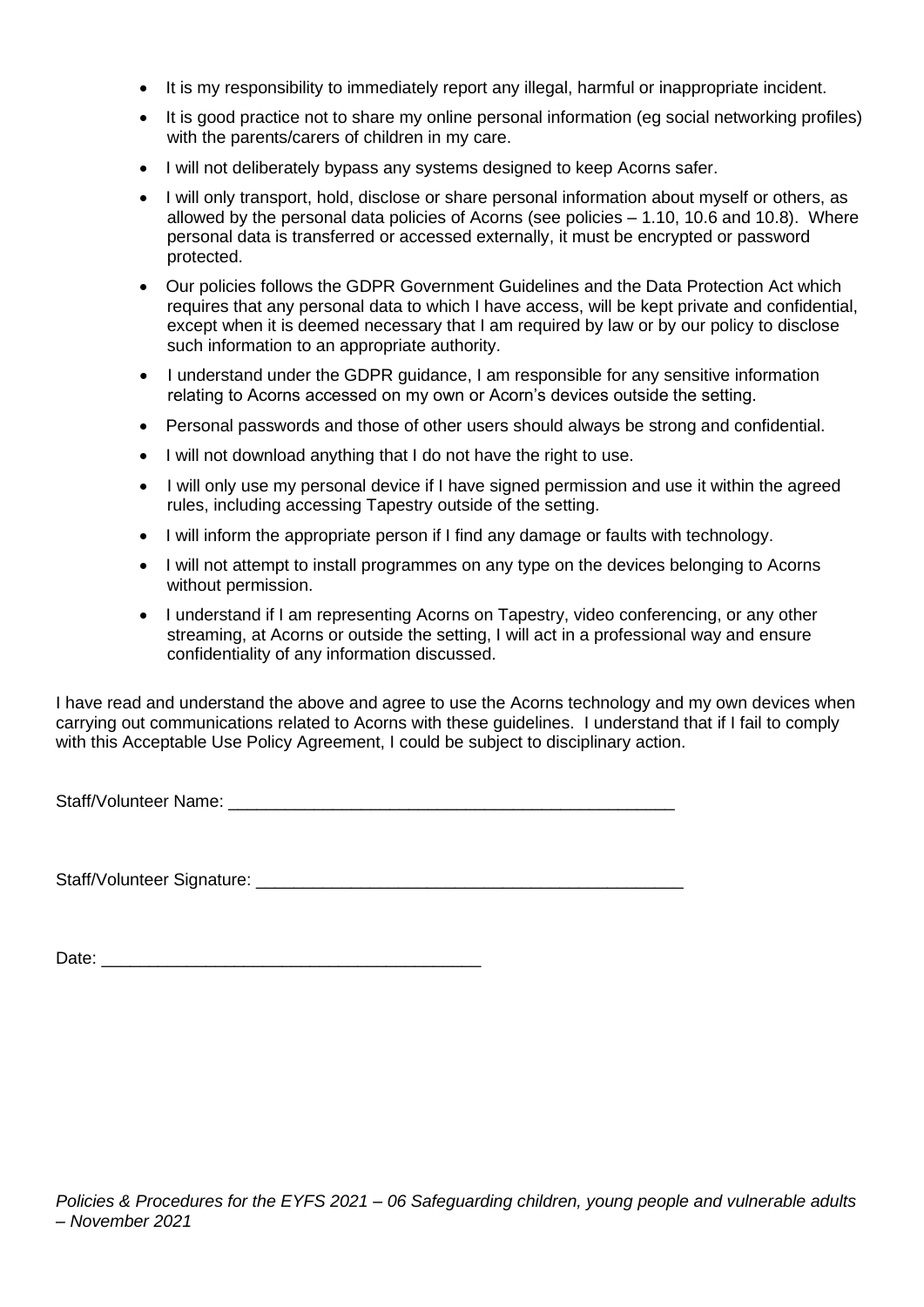Acorns Community Pre-School Hanover Hall Jennings Road **Totton** Southampton Hampshire SO40 3BA Tel: 023 8066 8234



# 06 Safeguarding children, young people and vulnerable adults procedures

# **06.11 Confidentiality and Social Networking**

# **Policy statement**

In our pre-school, staff, Directors and managers can be said to have a 'confidential relationship' with families. It is our intention to respect the privacy of children and their parents and carers, while ensuring that they access high quality early years care and education in our pre-school.

We recognise that many individuals use the internet for personal purposes and that they may participate in social networking or set up 'blogs'. Whilst we appreciate that individuals are free to use it in this way, they must ensure that they do not breach the law or disclose anything that could be considered confidential information by Acorns Community Pre-School.

We recognise that social media, professional networking sites, rapid-fire communications, blog sites and personal web sites are all useful technologies; however, we also recognise that no information posted on the internet is totally secure. Directors, management, staff, volunteers and students are encouraged to use 'good judgement' when posting material on-line.

# **'Good Judgement' Guidelines**

We encourage directors, management, staff, volunteers and students to maintain a professional attitude when using social media technologies, especially with matters relating to the setting. Following are some guidelines which can be used to help foster a healthy and respectful attitude when using social networking technologies.

- Remember that the security of information posted on-line can not be guaranteed.
- Remember that if you do not want the information to be made public consider very carefully the medium with which you communicate.
- Remember even though you may think you are anonymous or use an alias, you could still be recognised.
- Be aware that some information, images/videos may be perceived as inappropriate for a childcare professional or someone involved in the setting's management.
- Consider the possibility of negative consequences once information, images/videos has been posted on-line.
- Be aware that having families of children currently attending the setting and their friends as "friends" is not considered 'good practice' for those involved in childcare.

# **Procedures for individuals**

• All individuals should be aware that they are responsible for reading and adhering to the terms of service of all the social networking sites they use.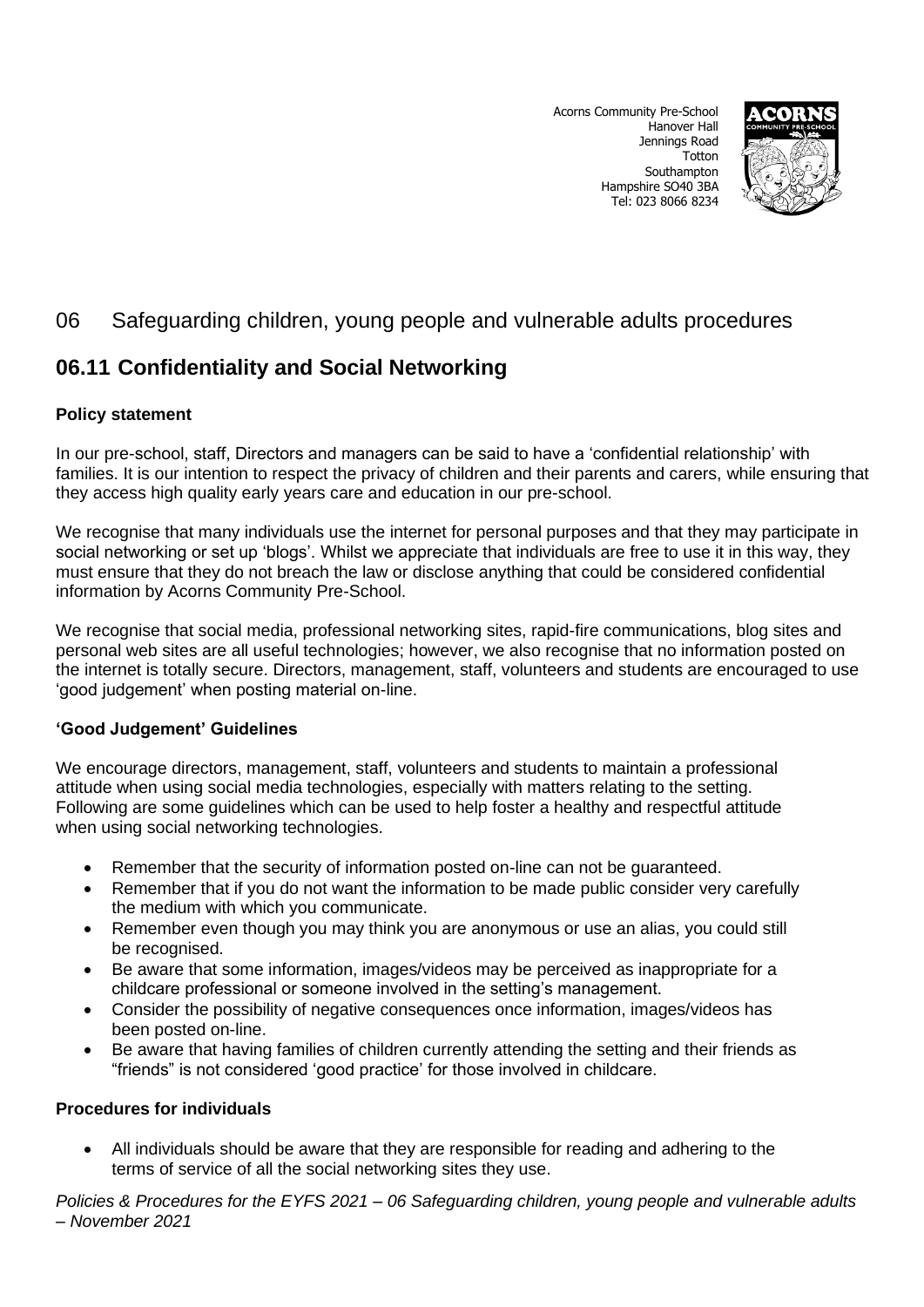- Adding children, parents and carers as 'friends' to a social networking site should be avoided.
- Guidelines indicate that using restricted viewing i.e. from confirmed "friends" is considered to be 'best practice'.
- Any material posted on-line with reference to 'Acorns Community Pre-School' by directors, management, staff, volunteers or students is the responsibility of the poster.
- Posts should not be made in reference to the children in our care, their parents/carers, directors, management, staff, volunteers or students or other professionals that may have contact with the setting.
- Posts should not be made in reference to any information that is seen as specific to the running of the setting i.e. financial information, occupancy, staffing.
- All individuals should ensure that the use of such sites will not compromise professional integrity or bring the early years setting into disrepute.
- Images/videos or other material published should not identify the setting or children.
- Images/videos of directors, management, staff, volunteers or students should not be used without the express permission of any individuals concerned.
- Any individual found to have posted remarks, or comments that breach confidentiality, can be interpreted as cyber bullying and/or are deemed to be of a detrimental nature to the reputation of the setting, directors, management, staff, children or families will be expected to take responsibility for their actions.
- Breach of confidentiality by directors, management, staff, volunteers and students can lead to some form of disciplinary action up to and including termination of employment. Disciplinary procedures are laid out in the 'Staff Handbook'.
- All individuals should be aware that using social networking sites is limited to outside normal working hours.

# **Procedures for the setting**

- Pre-School technology assets including computers, internet access, e-mail etc are intended for the managing and running the setting on a daily basis; gaining information to support training and for staff to acquire knowledge to assist the continuous development of the Pre-School.
- Directors, management and supervisors have to be aware of standards and procedures adopted by the setting with relation to social networking.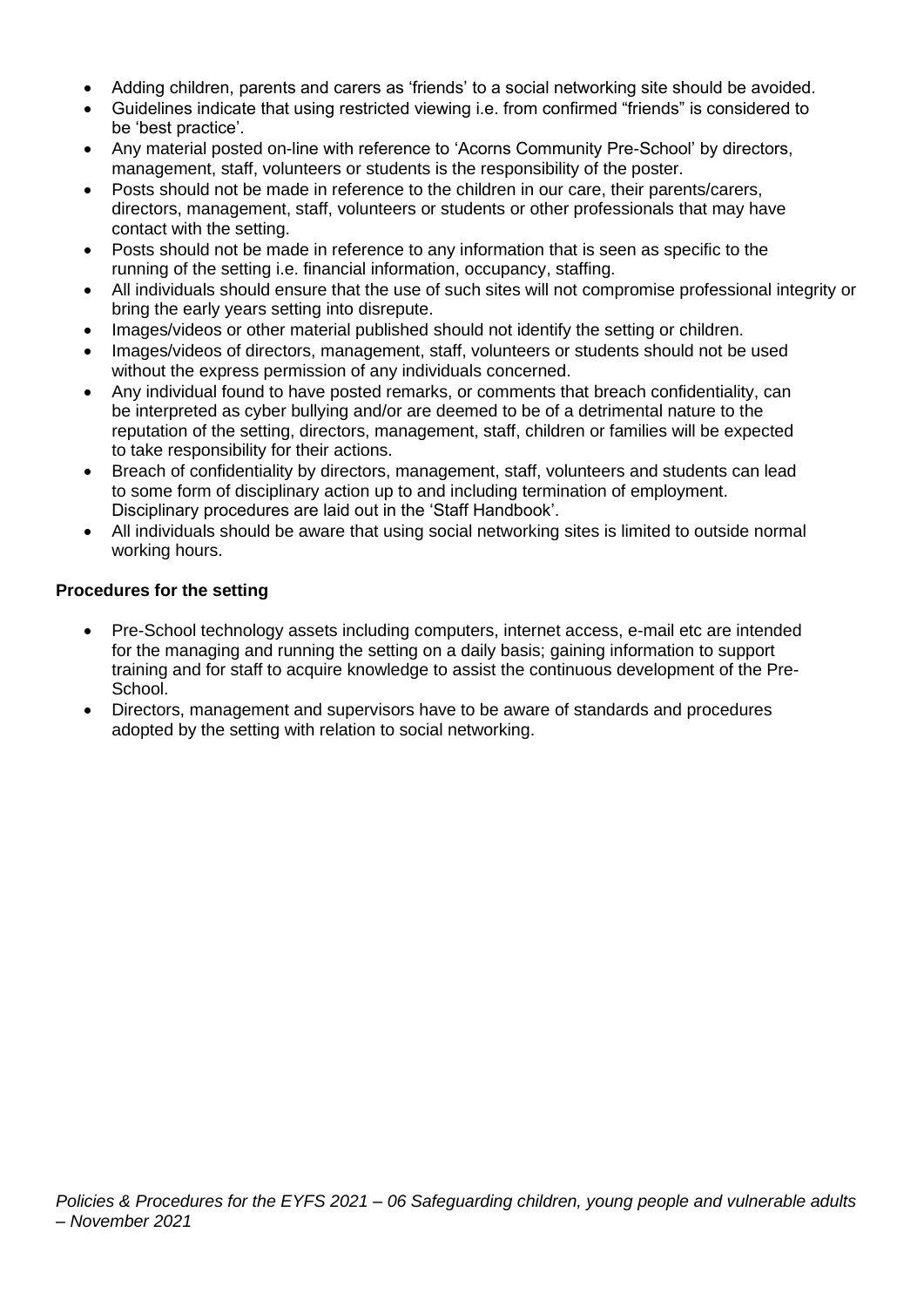

# **06.12 Key person supervision**

Staff taking on the role of key person must have supervision meetings in line with this procedure.

# **Structure**

- Supervision meetings are held termly for key persons and part-time staff. Additional meetings can be requested at any time.
- Key persons are supervised by the setting manager or deputy.
- Supervision meetings are held in a confidential space suitable for the task
- Key persons should prepare for supervision by having the relevant information to hand.

# **Content**

The child focused element of supervision meetings must include discussion about:

- the development and well-being of the supervisee's key children and offer staff opportunity to raise concerns in relation to any child attending. *Safeguarding concerns must always reported to the designated person immediately and not delayed until a scheduled supervision meeting*
- reflection on the journey a child is making and potential well-being or safeguarding concerns for the children they have key responsibility for
- promoting the interests of children.
- coaching to improve professional effectiveness based on a review of observed practice/teaching
- reviewing plans and agreements from previous supervisions including any identified learning needs for the member of staff
- During supervision staff can discuss any concerns they have about inappropriate behaviour displayed by colleagues, but must never delay until a scheduled supervision to raise concerns.
- Staff are reminded of the need to disclose any convictions, cautions, court orders, reprimands and warnings which may affect their suitability to work with children that have occurred during their employment. New information is referred immediately to the designated officer.

# **Recording**